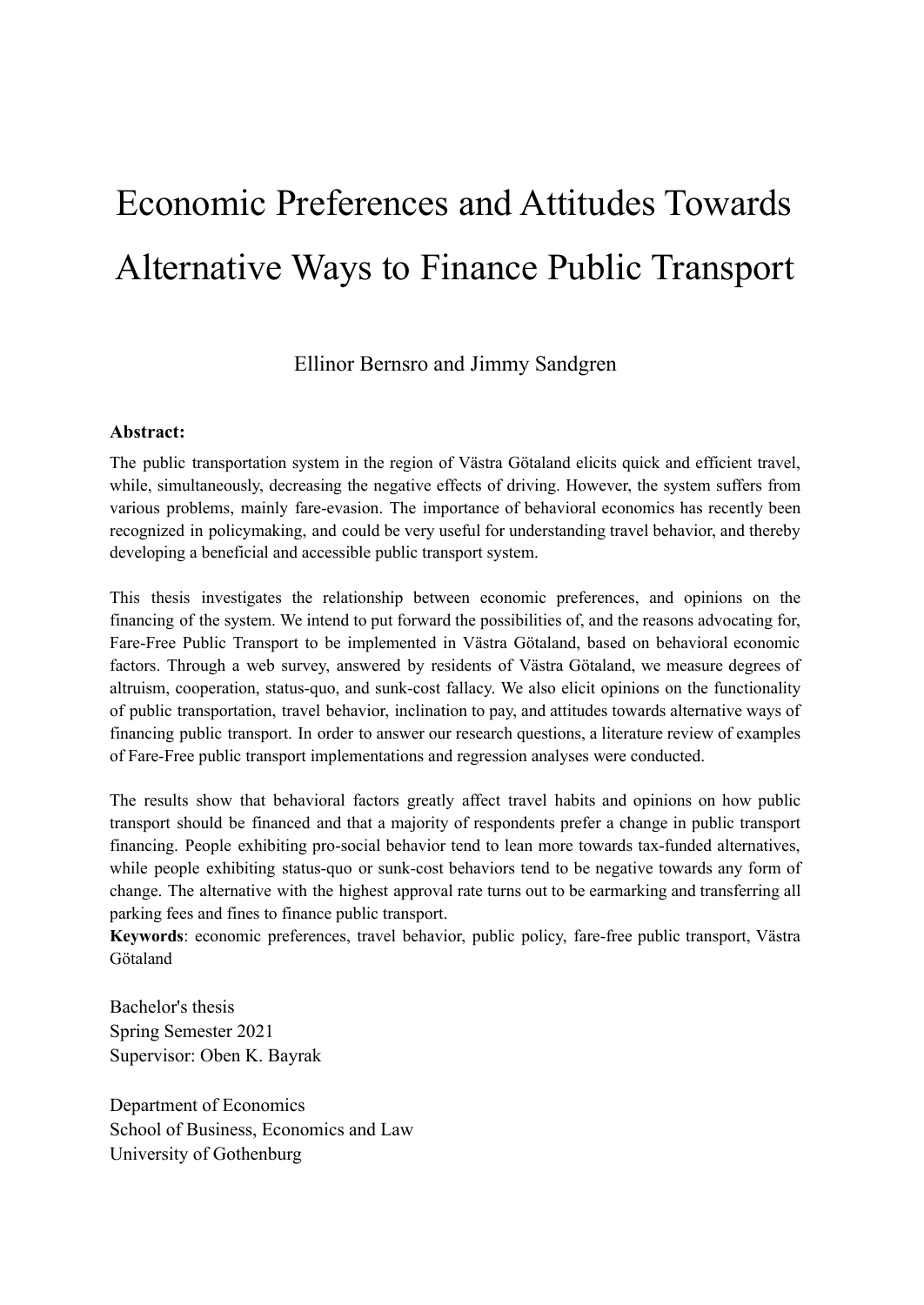# Acknowledgements

Writing this thesis over the past two months has been an exciting end to three great years studying at the School of Business, Economics and Law at Gothenburg University. As most other students, we would not have guessed that half of that time would be spent studying off campus. Somehow, things have worked out quite splendidly despite the world having been turned upside down. We can now say that we have completed our Candidate thesis, a big milestone in life that has finally been achieved, and that we are proud of the result.

We are so very grateful for our supervisor, Oben K. Bayrak. We truly appreciate your knowledge, your time, your countless insights, and your ability to motivate and encourage us throughout this process. Thank you!

> *Ellinor Bernsro and Jimmy Sandgren Wednesday, 9 June 2021*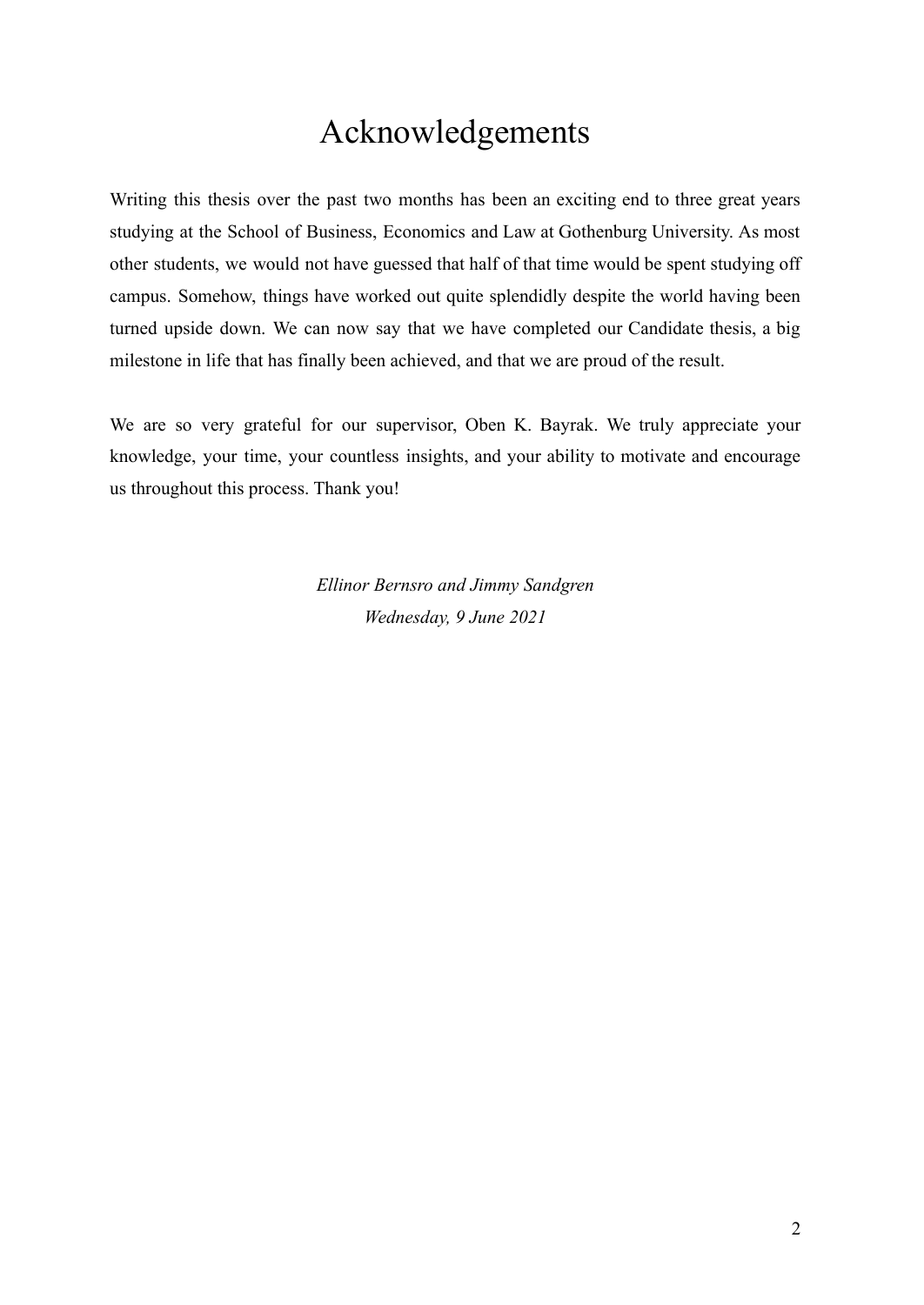Table of contents

| 1 Introduction                                                      | $\mathbf{3}$ |
|---------------------------------------------------------------------|--------------|
| 2 Literature review                                                 | 7            |
| 2.1 Fare-free public transport                                      | 8            |
| 2.2 Public transportation in Västra Götaland                        | 10           |
| 2.2.1 The current state of public transportation in Västra Götaland | 10           |
| 2.2.2 Financing the public transport system                         | 10           |
| 2.2.3 Fare-evasion                                                  | 11           |
| 2.3 Financial ways to reach FFPT                                    | 12           |
| 2.3.1 Increasing the regional tax rate                              | 13           |
| 2.3.2 Parking charges dedicated to public transport                 | 13           |
| 2.3.3 Petrol tax                                                    | 14           |
| 2.3.4 Increasing consumption tax (VAT tax)                          | 15           |
| 2.3.5 Reintroducing the property tax                                | 16           |
| 2.4 Examples of FFPT implementations                                | 17           |
| 2.4.1 Tallinn                                                       | 17           |
| 2.4.2 Luxembourg                                                    | 17           |
| 2.4.3 Avesta                                                        | 18           |
| 2.4.4 Gothenburg: Promotional implementations of FFPT               | 19           |
| 2.5 Behavioral economics                                            | 19           |
| 2.5.1 Economic preferences                                          | 21           |
| 2.5.2 Predictions                                                   | 22           |
| 3 Methodology                                                       | 24           |
| 3.1 Survey design and descriptive statistics                        | 24           |
| 3.2 Variables                                                       | 27           |
| 3.2.1 Measures of economic preferences and behavioral tendencies    | 27           |
| 3.2.2 Dependent variables                                           | 30           |
| 3.2.3 Other variables of interest                                   | 31           |
| 3.3 Econometric models                                              | 31           |
| 3.4 Methodological critiques and delimitations                      | 31           |
| <b>4 Results</b>                                                    | 33           |
| 4.1 Descriptive statistics                                          | 33           |
| 4.2 Investigation of correlations between variables                 | 35           |
| 4.2.1 Results connected to altruistic tendencies                    | 38           |
| 4.2.2 Results connected to conditional cooperation                  | 39           |
| 4.2.3 Results connected to status quo and sunk cost fallacy         | 41           |
| 4.3 Opinions on alternatives of FFPT                                | 42           |
| 4.4 Regressions                                                     | 44           |
| <b>5 Discussion</b>                                                 | 48           |
| <b>6 Conclusion</b>                                                 | 51           |
| <b>7 References</b>                                                 | 53           |
| 8 Appendix                                                          | 57           |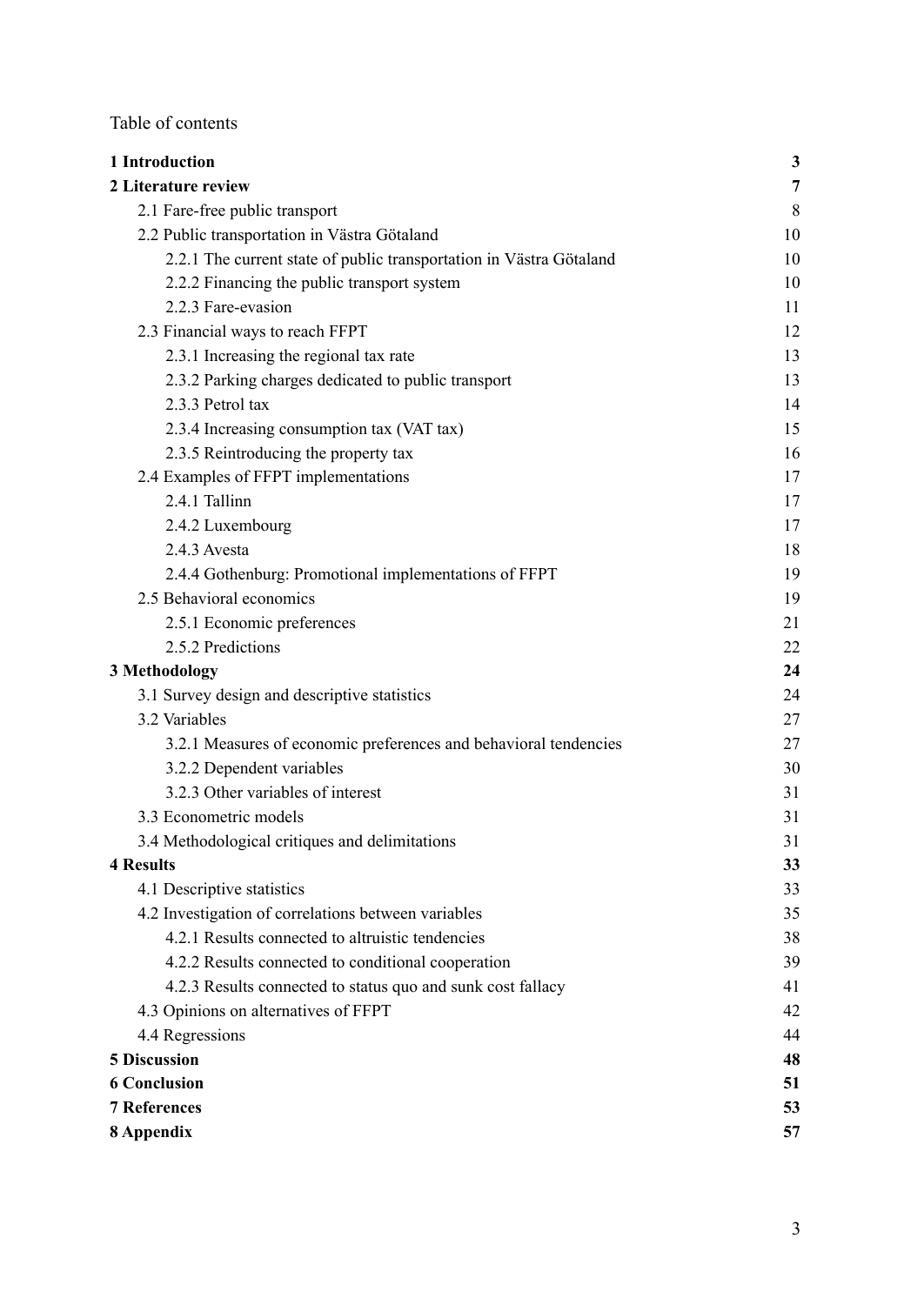# **List of abbreviations and acronyms**

**PT**- Public Transportation **FFTP**- Fare-free public transportation **BE**- Behavioral economics **SEK**- Swedish crowns **VGR** - The region of Västra Götaland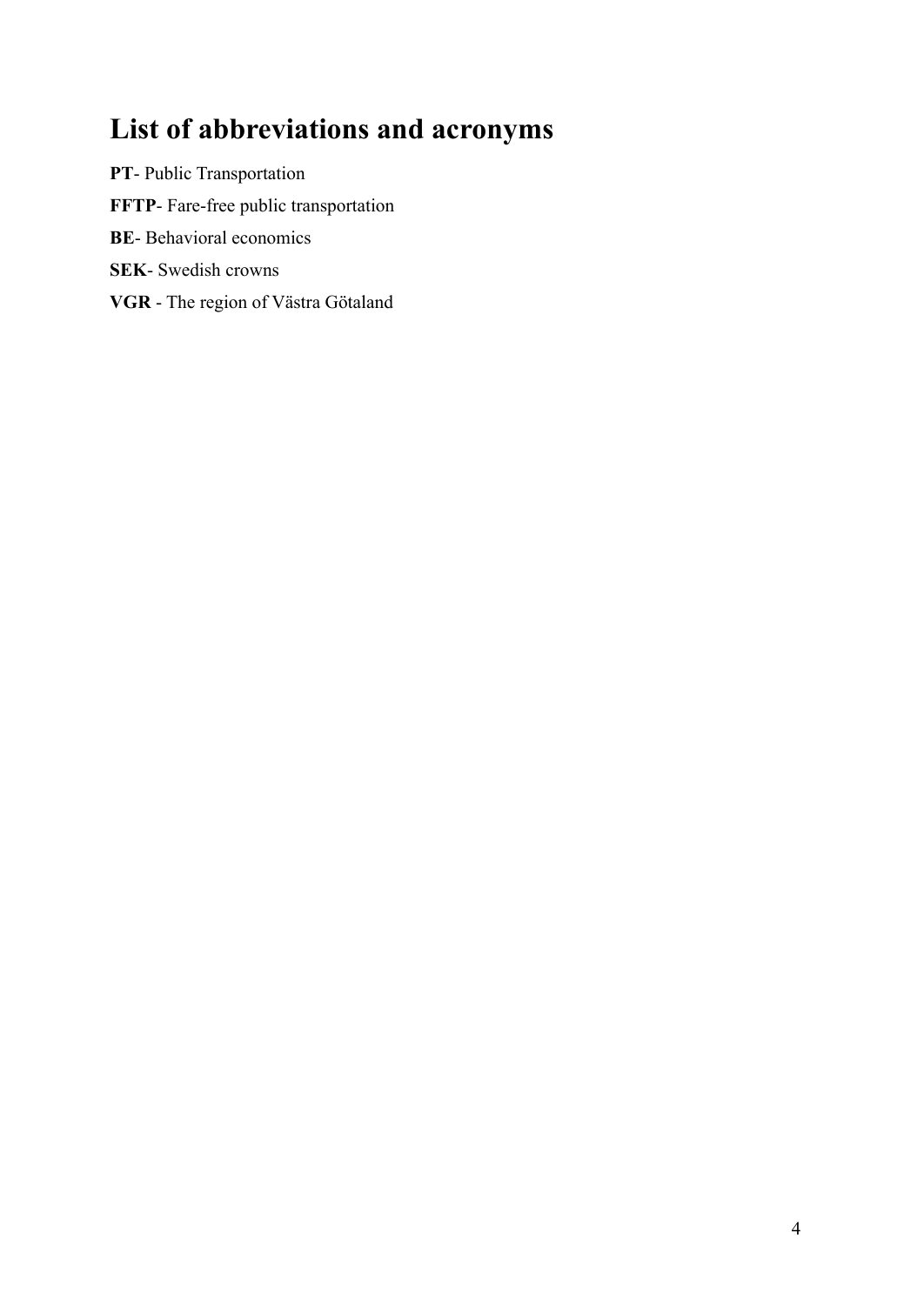# <span id="page-4-0"></span>**1 Introduction**

In recent decades, the cost for travellers using public transport (henceforth PT) has steadily been increasing, without much of a change in how the system is financed. In the 1960s, when Swedish PT operators experienced great losses, due to the increase in private car ownership, the state intervened and started subsidizing PT (Ringqvist, 2016). The system that became of the intervention is the one currently still in use; a combination of state and regional subsidies, and ticket revenues. Virtually, the only changes that keep occurring in the way the system is financed are ticket prices and evasion fees keep increasing.

A hassle-free, well functioning and accessible PT system is beneficial for not only its users but also for the rest of the city or region. Being able to commute easily, quickly, and affordably is naturally beneficial for the traveller who can move freely. Additionally, it decreases the number of cars on the road which reduces congestion, lessens the risk of motor accidents, and improves the overall well-being of an inner-city environment (Gerber, 2017). Hence, a PT system is more beneficial the more people choose to and are able to use it. The current system has not yet fulfilled the function of being affordable, accessible, and beneficial for all and could be in need of a substantial change. Given these conditions, Västtrafik might fulfill this function better if it were to change its strategy and implement a Fare-Free Public Transport (henceforth FFPT) system.

Västtrafik currently operates 900 different PT lines and accommodates 1.1 million trips every day. Västtrafik currently finances its PT system by receiving subsidies that cover roughly 50% of their costs, while collecting the remaining 50% from ticket sales and other incomes (Västra Götalandsregionen, 2021a). Despite the system having a widespread coverage of the region and being subsidized by 50%, only 33% of all transport in the region is done by PT (Västra Götalandsregionen, 2020b). This means that a majority of travel is still made by car.

Cars are the main reason for negative effects in city environments, causing negative externalities such as pollution, congestion, noise, poor health, and increased traffic risks (Linda, 2003). It is recognized that private car ownership levels are high globally and that as cities continue to grow car traffic will continue to increase (Redman, 2013). During the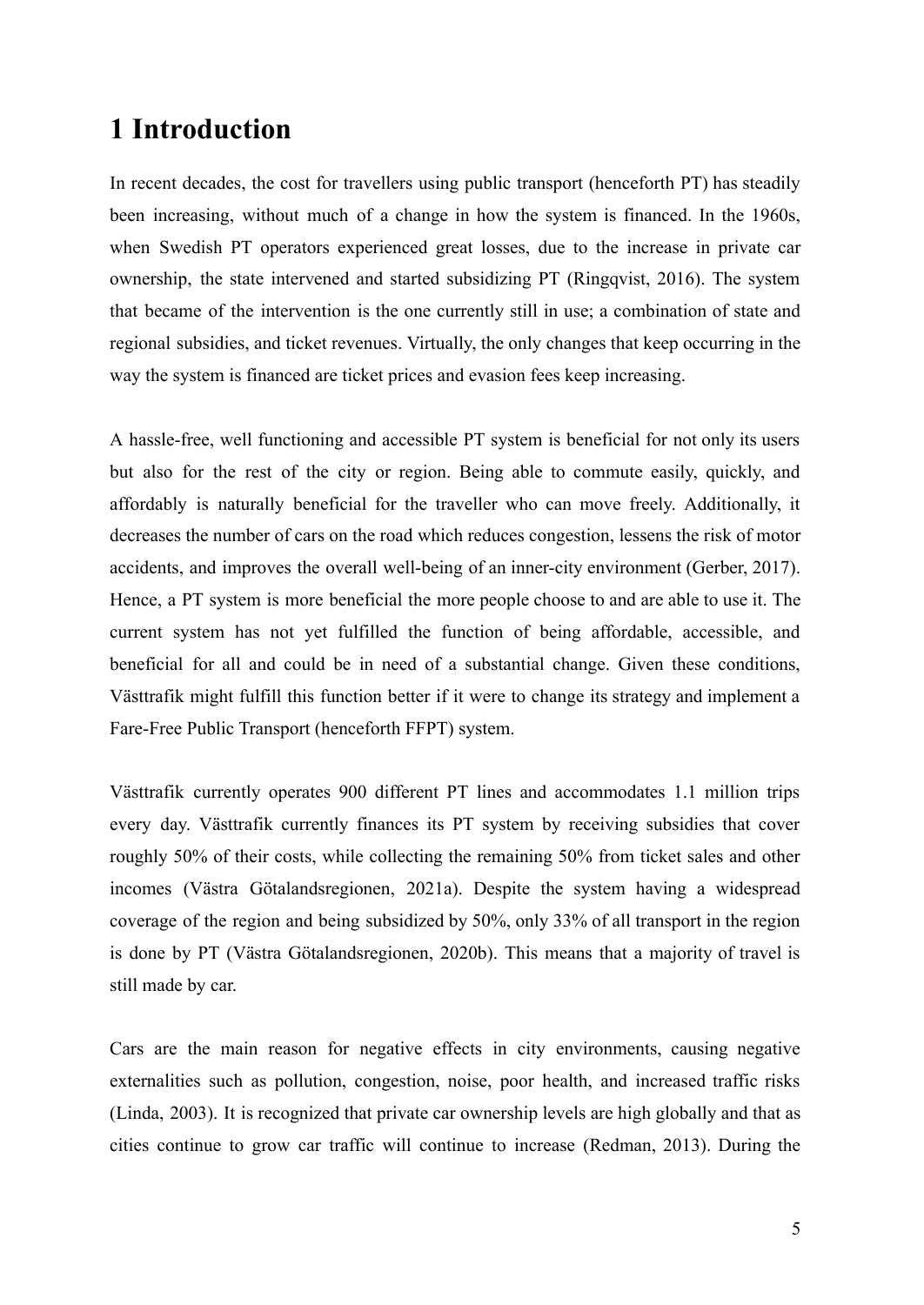period from January 2014 until December 2019, the number of newly registered cars in Västra Götaland (henceforth VGR) was 233,341 (BilSweden, 2021). The population increase during this time was 94,000 (Västra Götalandsregionen, 2020a), meaning that the number of cars grew faster than the population.

Other than limiting the externalities of private car use, there are several arguments why the PT system in VGR would benefit from a change in financing. The city of Gothenburg, and its surrounding municipalities, experience a widespread problem with fare-evasion, i.e. people travelling without paying. Estimates show that 10% of travellers do not pay their tickets when using Västtrafik's services (George, 2019). Due to the loss in revenue stemming from fare evasion, and increased operating costs (Karlén, 2020), Västtrafik regularly raises their ticket prices. In November 2020, Västtrafik increased their monthly ticket prices from 775 SEK to 795 SEK (ibid). In 2009, the price for the same ticket was 435 SEK (Karlén, 2019), meaning that, in a little more than ten years, the price has almost doubled. High ticket prices are shown to increase the amount of fare evasion occurring; ticket prices increasing by 10% result in fare evasion increasing by 2% (Allen, 2019). Therefore, higher ticket prices might not be the optimal solution for decreasing the amount of fare evasion. FFPT, on the other hand, could be an effective way of tackling fare-evasion, as well as social injustices, financial inequalities, and municipality-oriented problems regarding congestion, air quality, and road safety (van Hulten, 2015).

In several locations, an FFPT system has been implemented to substantially change how the PT systems function, and to try to remedy some of the negative effects that the current systems suffer from. To investigate the possibility of implementing FFPT in VGR, a sample of regions with different characteristics was chosen.

Table 1 shows three regions, selected out of a number of examples where FFPT has been implemented, used as research in this study. The outcomes of the implementation in these regions could be attributed to a large number of factors, including people's opinion on the current system, how well the current PT system operates, as well as different behavioral tendencies displayed by the inhabitants of that region. The table shows that one year after the implementation of an FFPT system, there will be an increase in the amount traveled by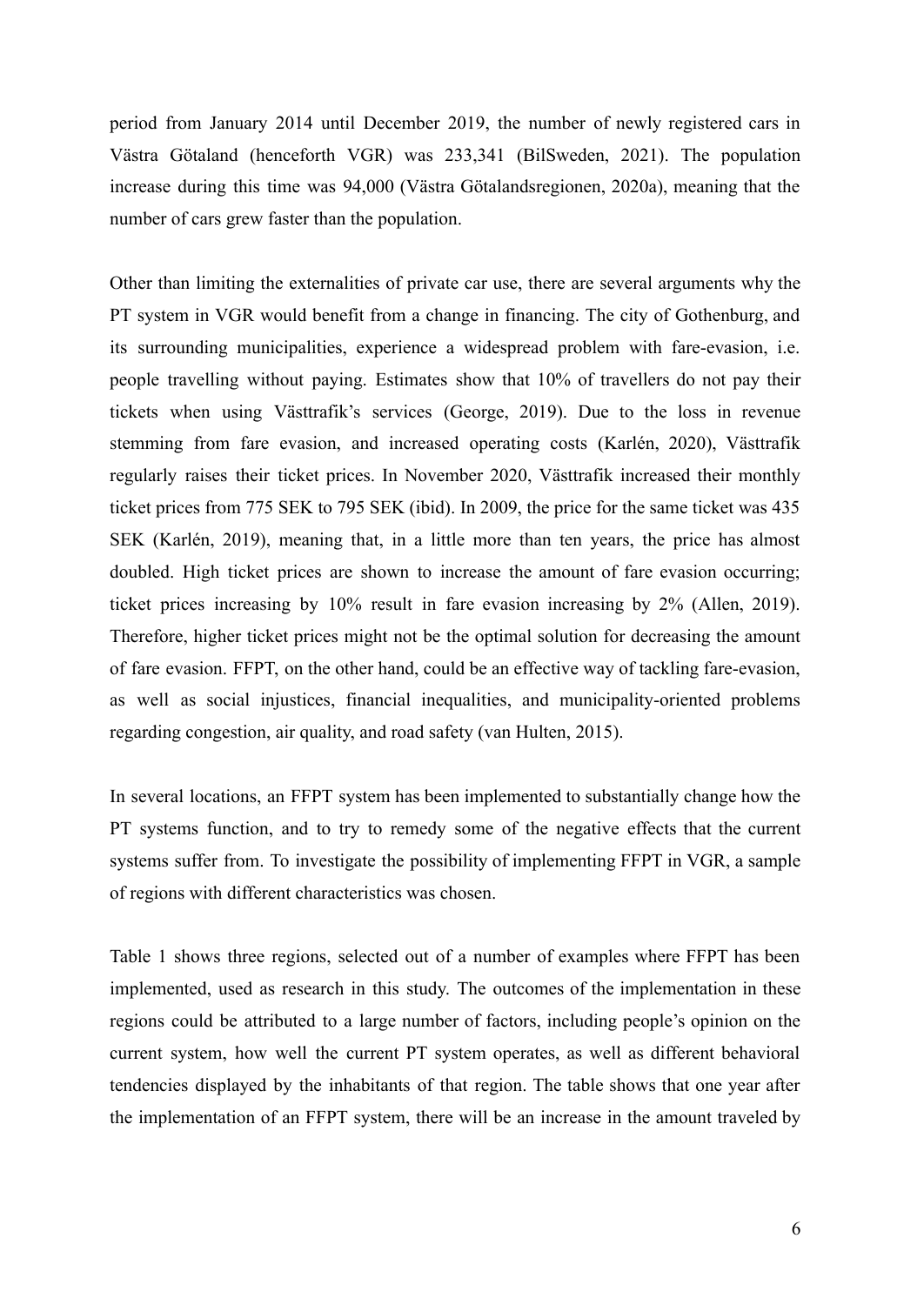PT. Furthermore, it is also shown that before the implementation of an FFPT system, the financing of the PT system is generally already subsidized to a large degree, and according to this table, the most common way to reach an FFPT system is to fully finance it by tax increases. However, the three regions also suffer from different problems, which may depend on several reasons such as the number of inhabitants, opinions on the implementation, neighbouring regions, and deficiencies in the PT system overall.

|                | <b>Increased</b><br>amount of<br><b>PT</b> travel    | <b>Eliminated</b><br>fare-<br>evading                   | Period of<br>implemen-<br>tation | Financing                      | <b>Previous</b><br>ticket<br>share of<br>revenue | <b>Potential</b><br>problems                                                                                  |
|----------------|------------------------------------------------------|---------------------------------------------------------|----------------------------------|--------------------------------|--------------------------------------------------|---------------------------------------------------------------------------------------------------------------|
| <b>Tallinn</b> | First-year<br>increase of<br>$14\%$ .                | Decreased<br>amount of<br>fare-evading<br>substantially | $2013 -$<br>present              | Fully<br>financed<br>by taxes. | 20%                                              | The cost of<br>maintaining the<br>system<br>increased<br>because of<br>increased use.                         |
| Luxemburg      | Data<br>compro-<br>mised by<br>COVID-19<br>pandemic. | Yes                                                     | $2020 -$<br>present              | Fully<br>financed<br>by taxes. | 10%                                              | Substantial<br>deficiencies in<br>the transport<br>system.                                                    |
| <b>Avesta</b>  | First-year<br>increase of<br>80%.                    | Yes                                                     | 2012-2021                        | Fully<br>financed<br>by taxes. | 25%                                              | Relatively large<br>area and few<br>inhabitants. The<br>system was not<br>implemented in<br>the entire region |

Table 1: Differences in implementation of FFPT in Tallinn, Luxembourg, and Avesta.

*Notes:* Further information and sources cited under each respective category, in section 2.4.

Opinions on the PT system, opinions on prices, frequency of travel, and the degree of fare evasion can be linked to personal economic preferences and behavioral tendencies. For example, people exhibiting prosocial behaviors, such as altruism, might be less likely to engage in fare-evading, while people exhibiting free-riding tendencies might do the opposite. Moreover, different economic preferences might also interfere with the implementation of an FFPT system. For example, people exhibiting status quo bias might be reluctant to change, even though they might perceive the change as beneficial.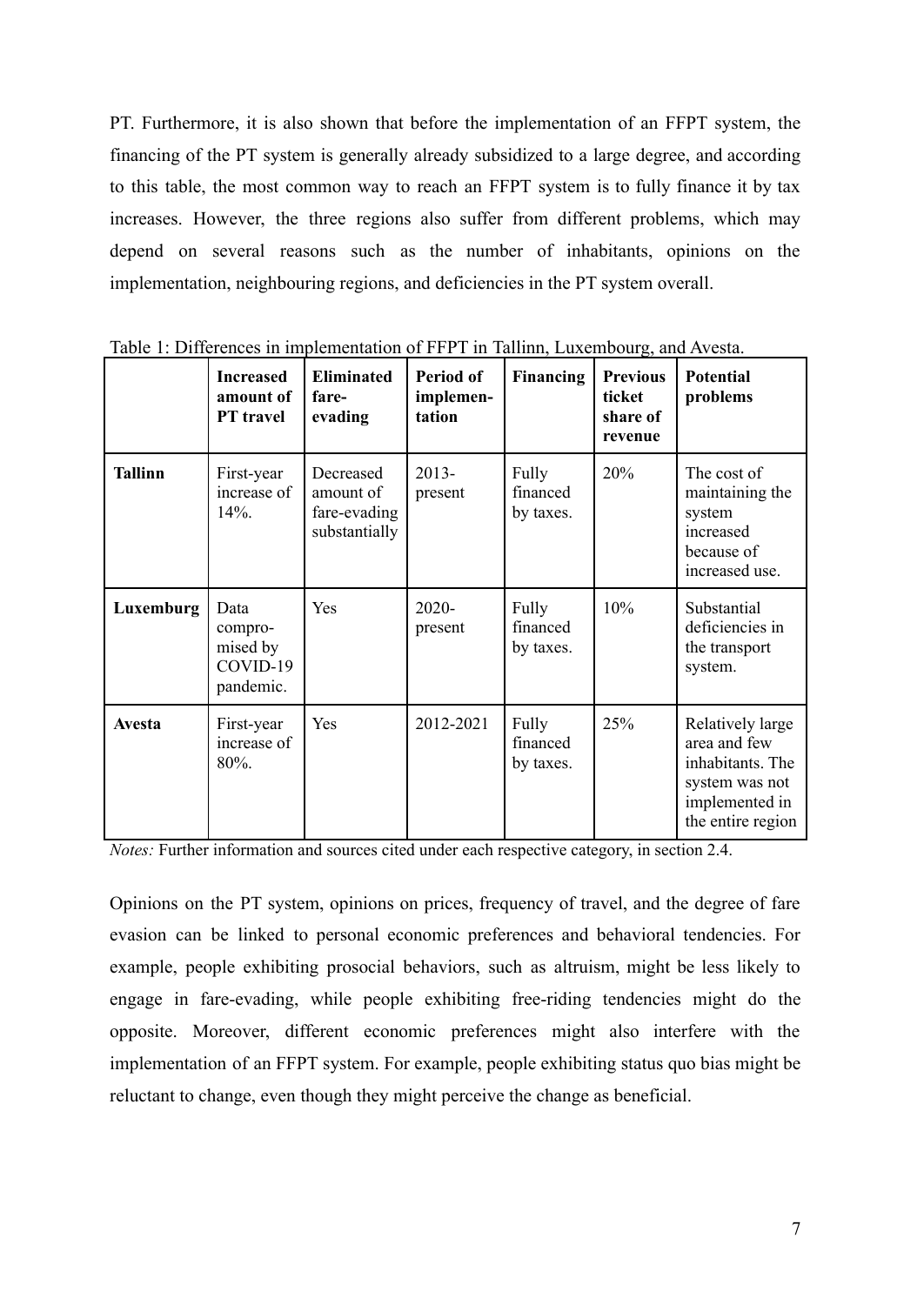In writing this thesis, we aim to investigate any possible links between individuals' economic preferences, behavioral tendencies, their preference for any change in the financing of PT, and what type of financing would be preferred.

As of 2021, the research on how behavioral economics and economic preferences influence PT choices remains slim. There is however a large amount of research reflecting the impact of behavioral economics and economic preferences on policy acceptance and how to implement successful policies using the tools that behavioral economics and economic preferences provide.

In order to design beneficial and acceptable policies, there is a need to be able to understand and account for people's opinions and behavior. "Incorporating more realistic assumptions of human behavior into economic models can lead to profound differences in predicted actions, many of which are of interest to practitioners and policymakers" (French, 2017). It is likely that economic preferences and attitudes have an effect on travel behavior and therefore would be required to be taken into account when developing public transport policy, or any tax policy.

To explore this subject, our main research questions are:

i) How are economic preferences and behavioral tendencies linked to individuals' choice of public transport financing?

ii) Would inhabitants in the region of Västra Götaland prefer a fare-free public transport system over the current system, and if so; what alternative method of financing would be preferable?

Beyond our main research questions, we also address additional questions on the subject. These include, but are not limited to: what are people's opinions on the current system, are economic preferences good determinants of PT preference? Would an FFPT system increase travel by PT in VGR and would an FFPT system be efficient in eliminating the issue of fare evasion? Are there any key differences between men and women regarding travel behavior, or regarding ways of financing PT?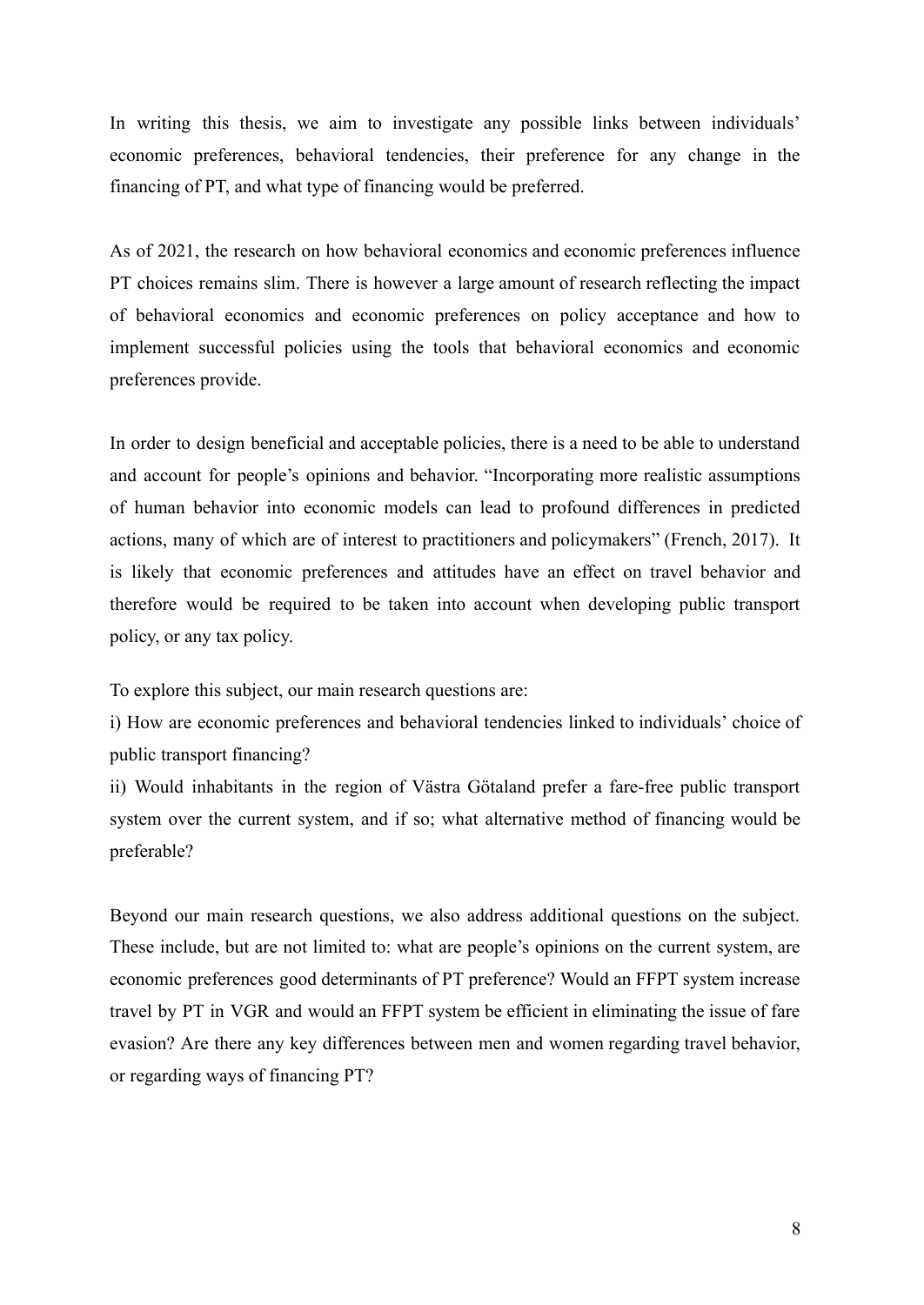Additionally, we attempt to provide a possible solution on how to implement FFPT in VGR, stemming from findings in relevant literature, data on the current PT system, an analysis of other countries or regions that have implemented similar systems, and the results of our survey.

In order to gain insight about people's preferences and to evaluate our hypotheses, a survey was conducted from May 4, 2021, to May 11, 2021, in which a total of 392 (380 Swedish, 12 English) people participated. The sample was later narrowed down to a total of 351 respondents. The survey was sent by email to students at the School of Business, Economics, and Law at the University of Gothenburg, and shared in a Facebook group consisting of people living in a suburb of Gothenburg.

The thesis is divided into six main parts, including this introduction to the study. The remaining five parts consist of section two which contains a review of relevant literature on the current PT system in VGR, alternative ways of financing, empirical evidence of implementations of FFPT systems, and the relevance of behavioral economics on the subject. The third section presents the methodology and the structure of our survey, and how the survey is intended to connect behavioral tendencies and economic preferences to our hypotheses. The fourth section depicts the results of our survey, processed through our econometric models of choice, and discusses the relevant variables at hand. In section five we discuss what the results entailed and if we, thereby, can prove our hypotheses. This section also includes a suggestion on a plan of implementation of FFPT in VGR. The sixth and final part concludes our thesis.

## <span id="page-8-0"></span>**2 Literature review**

The arguments for "free" PT have existed for decades. The first small-scale experiments of FFPT were conducted in the 1970s in the USA (Hess, 2017). Although the first experiments were conducted several decades ago, implementations of FFPT have been sparse.

This chapter presents the theoretical framework of the research, the current systems in Gothenburg, and examples of FFPT systems, as well as the theory on behavioral economics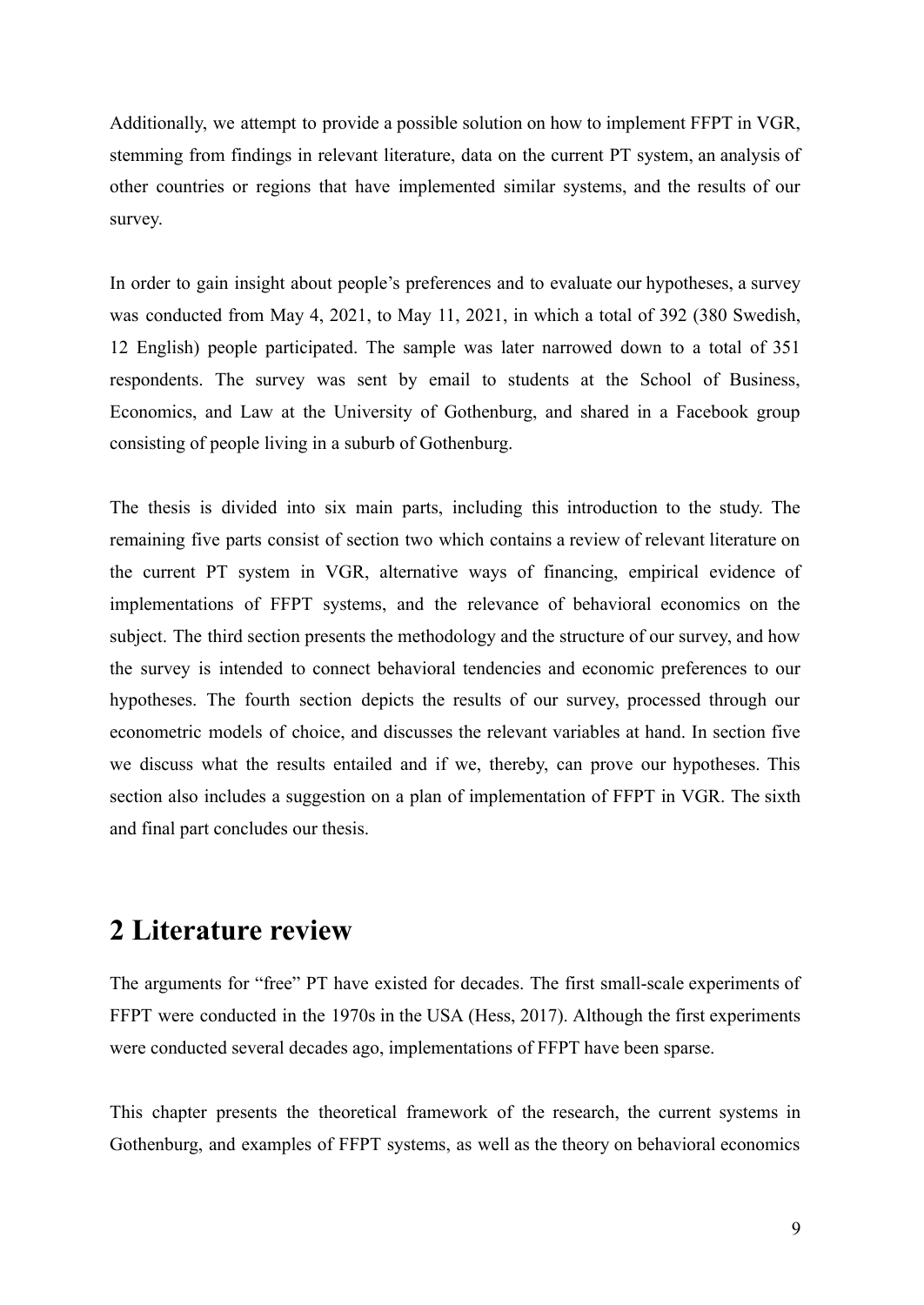applied in this thesis. In 2.1, an in-depth review of FFPT is presented. In Section 2.2, a description is given on the current PT system, how the system is funded, and ulterior problems with it. Thereafter, in 2.3 alternative ways of financing are presented, which could be applied to establish FFPT in VGR. In Section 2.4, a few examples of regions or countries where FFPT has been implemented are examined. Lastly, Section 2.5 presents the theoretical framework and related concepts from the literature of behavioral economics.

### <span id="page-9-0"></span>**2.1 Fare-free public transport**

As of 2020, the majority of PT systems worldwide are financed by a combination of subsidies and ticket sales (Ruiz-Montañez, M. 2017). The share of ticket revenues, tax, and other incomes financing the systems, differ. Also, the effectiveness of PT systems varies.

Alm (2020) categorizes forms of FFPT into seven categories. The first category is one in which PT is unlimited and accessible to all. All costs are covered by government subsidies, stemming mainly from an increase in municipal tax. The second form provides FFPT for all people registered as residents in the region and excludes tourists and those in the population not living in the region. The next four categories all limit FFPT in some way and only cover either certain groups of people (such as the elderly or students), specific times (specific days or hours of the day), certain areas of the region, or only by a few chosen routes/lines. The final category is implementations made with a promotional purpose, which change conditions short-term and hopefully behavior long-term.

The main benefits from increased use of PT stem from the decrease in car use since increased private car use in urban areas heightens environmental concerns and exacerbates social problems such as traffic congestion and poor health (Montanez, 2016). The positive effects of PT are therefore societal, economic, and environmental. Socially, because it allows people to travel to and from work, school, medical services, offices, and much moreall while not having to pay for (or own) a car, a driving license, or a place to park. It also reduces the risk of motor traffic accidents. Economically, because the cost of building and maintaining infrastructure increases the more cars are on the road. The benefits are also environmental since PT vehicles generate much less greenhouse gas per capita, which has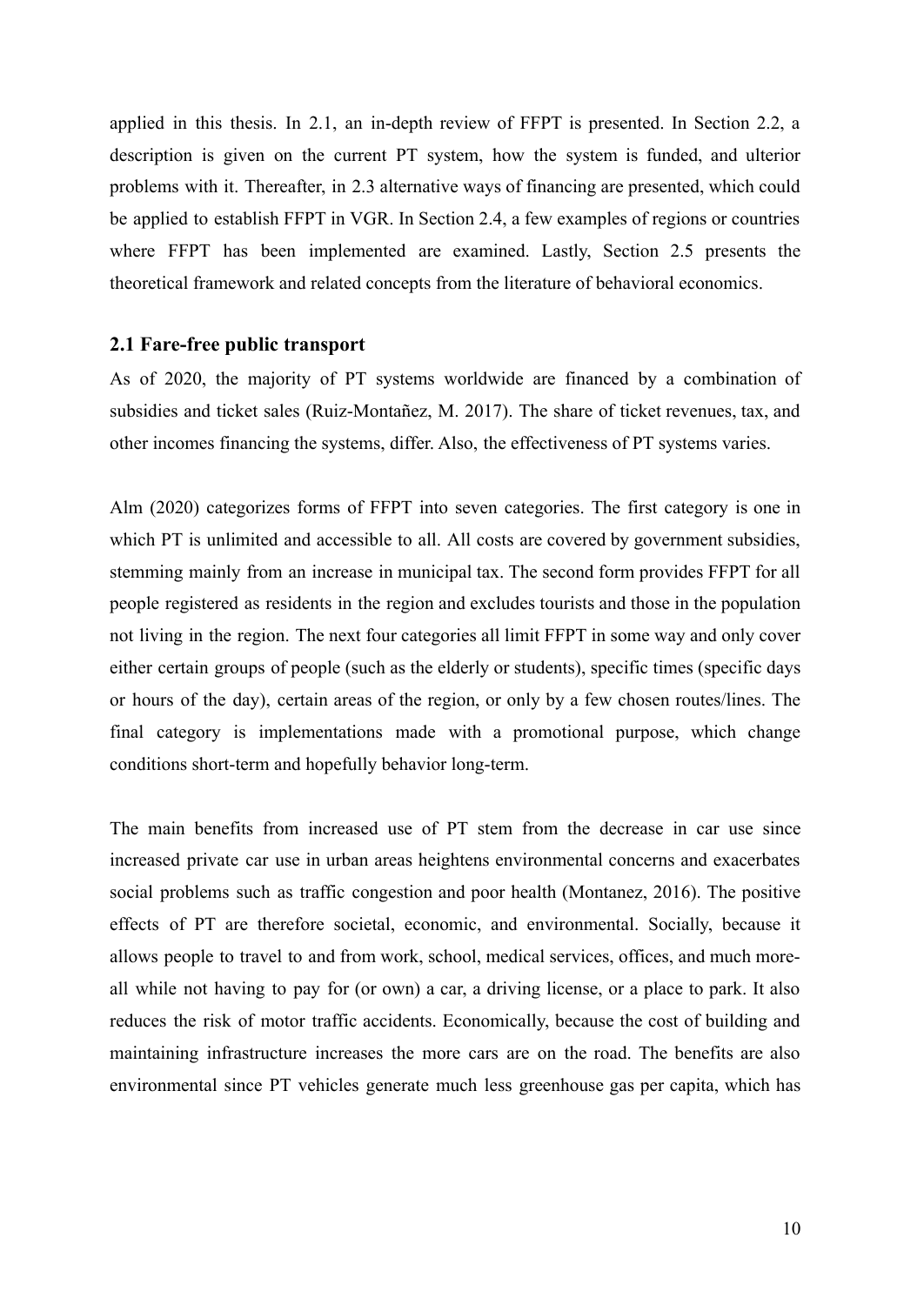direct effects on the well-being of the city, as well as long-term positive environmental effects.

According to Redman (2013), a lower fare is the most important measure to improve customer perceptions and use of PT, with speed being the second most important factor. Out of inhabitants surveyed in a pan-European survey by the European Commission, 59% believe that lower prices and 56% believe a general improvement of PT are the two best measures to improve urban transport (Cats, 2017).

The idea of FFPT is that travellers would not be required to buy tickets for travelling with PT and that the system would be financed using other measures. When the very first FFPT systems were implemented in the 1970s, the main point was to reduce congestion and the number of cars driven (Alm, 2020). Following the first implementations, only a few instances of FFPT can be found.

Public passenger transport is, demonstrably, a public benefit and is one key element of the socio-economic environment of society as a whole. Free-of-charge public goods such as schools, libraries, health care, roads, and parks are free to everyone. An argument for implementing FFPT is therefore that, like any other public good or service, PT should be free of charge when needed (Cats, 2017). Poliak (2017) argues that the state has an obligation to provide public transport services to all its citizens, even if these services are not the most cost-effective.

Another argument for implementing FFPT is its effects on the development of the city. It is highly important that cities are equipped with PT networks, as they not only are a means of transport for many, they are one of the primary reasons for creating wealth in a country (Ruiz-Montanez, 2017). Cities are the engines of the economy; drawing in skilled workers, consumption, and investment (Arizona PIRG Education Fund, 2009). Functioning and affordable PT enables accessibility, especially at a time when cities are expanding rapidly and more and more people opt to live further and further away from the city center, where education and job opportunities are located. Market share for cars is increasing, at the same time as urbanization continues, resulting in an exponentially higher need for road capability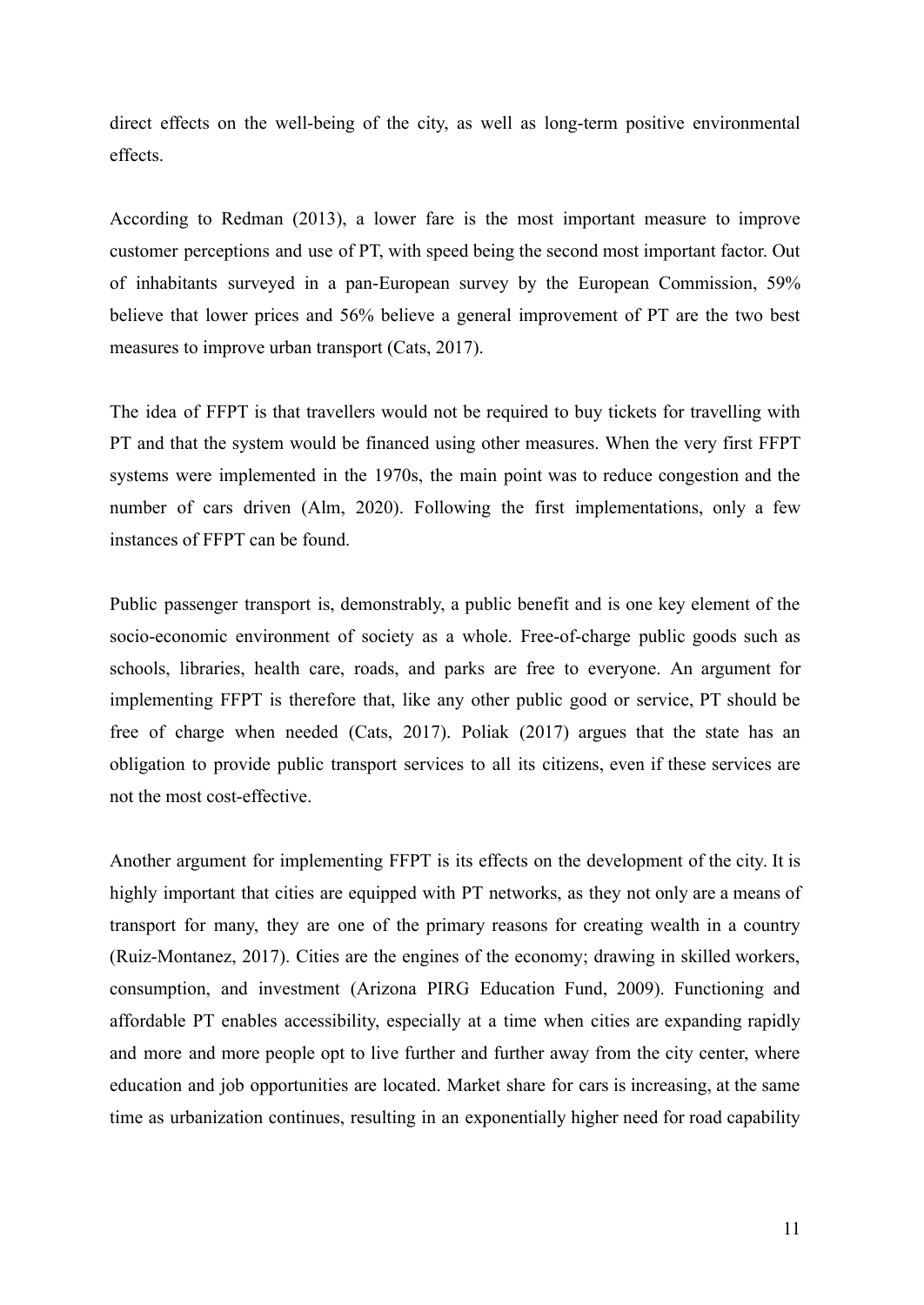and parking spaces (Winston, 1991). PT also contributes to sustainable city-living, keeping the city mobile, and prevents overcrowding.

PT offers better mobility, both for those with and without a car, because of decreased congestion and therefore time efficiency and less parking hassles. The amount of cars in a household affects the amount and which means of transportation one uses. Preferences that increase car use include speed, comfort, convenience, and freedom (van Hulten, 2015). The car is also, by many, regarded as a status symbol. According to Linda (2003), cars are evaluated more positively than PT, in nearly every aspect. It is, however, regarded as a more costly, less safe, and more homogeneous form of travel.

### <span id="page-11-0"></span>**2.2 Public transportation in Västra Götaland**

In this section, the PT system in VGR is explained. Furthermore, the functionality of the system, how it currently is financed, and the causes of fare evasion are reviewed.

### <span id="page-11-1"></span>**2.2.1 The current state of public transportation in Västra Götaland**

The PT system in VGR is run by Västtrafik, who facilitate different means of transportation. According to 2020 statistics, Västtrafik has 900 different PT lines, operated by 1,857 busses, 263 trams, 101 trains, and 36 boats (Västtrafik, 2021b). Transport services are provided for 444,000 people per day, corresponding to 1.1 million daily trips (Västtrafik, 2020).

With a population of roughly 1.7 million (Västra Götalandsregionen, 2020a) Västtrafik currently offers every inhabitant in VGR the possibility to travel to one of the regions larger commuting hubs, e.g. Borås, Skövde, Trollhättan via PT. However, travel time differs widely depending on where one lives. 85.6% of people in VGR have less than 60 minutes to one of these commuting hubs (Västra Götalandsregionen, 2020b).

The percentage of trips made by PT has been holding steady at 33% for a couple of years, while trips made by bicycle have declined slightly over the same time period (Västra Götalandsregionen, 2020b). This implies that driving still is the dominant mode of transport. Since 2018, VGR has undertaken a large project by constructing Västlänken which, when finished, will give 100,000 residents and 130,000 workers in VGR walking or cycling distance to a commuter-train station (Göteborgs Stad, 2021).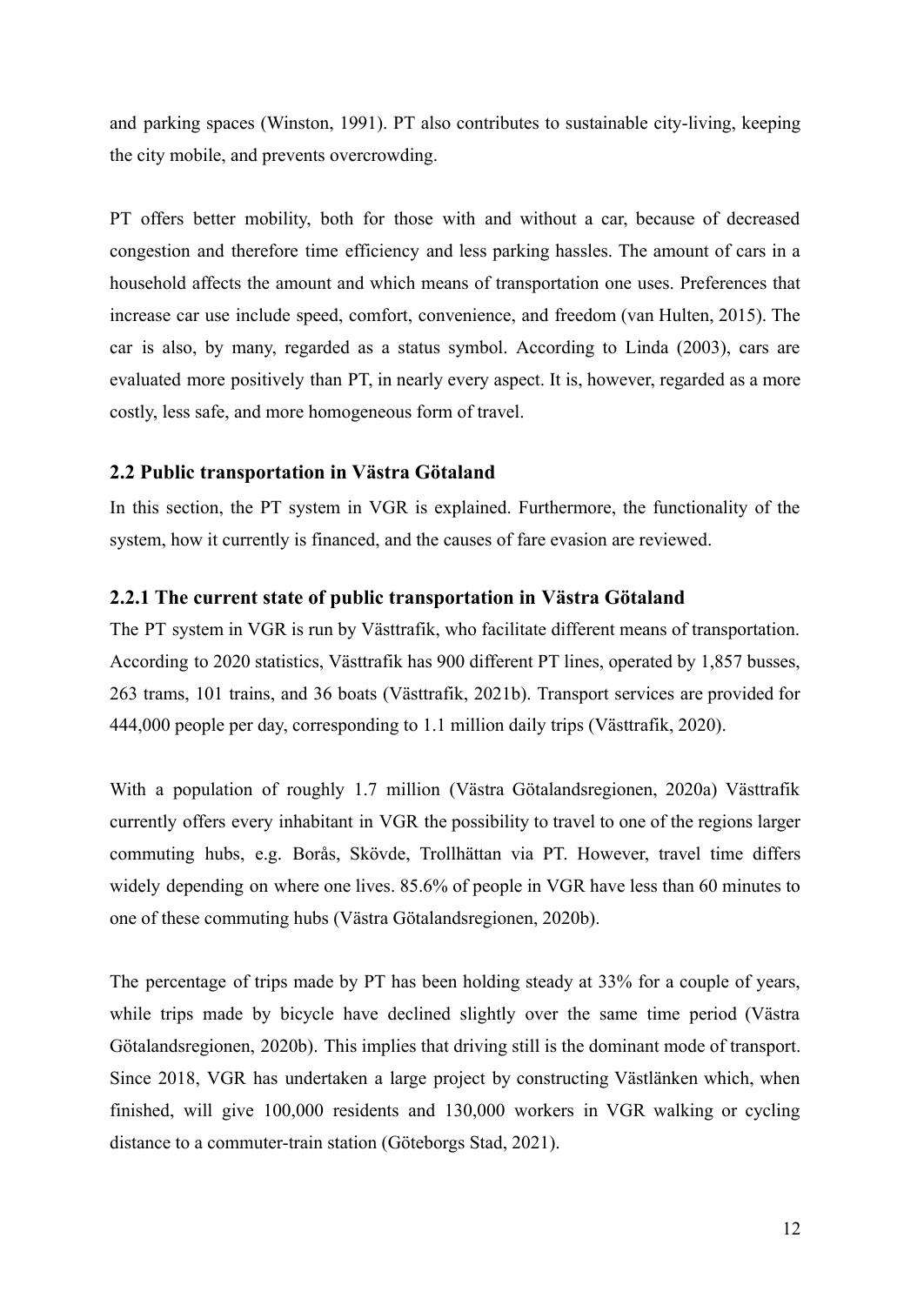### <span id="page-12-0"></span>**2.2.2 Financing the public transport system**

In November 2020, Västtrafik made some significant changes to the structure of their zonal layout. Before the change, VGR was divided into 70 different zones. In an attempt to simplify and make long-distance travel easier for their customers, Västtrafik decided to implement a three-zone system (Västtrafik, 2021a), zones A, B, and C. Along with the new zone system, ticket prices were increased.

In their annual report for 2019, Västtrafik states that 3,481 million SEK (35.8%) of their income stems from ticket sales, 4,810 million SEK (49.9%) from regional grants, and another 1,430 million SEK (13.6%) from other incomes (Västra Götalandsregionen, 2021a). In 2019, VGR had a regional income tax of 11.48% (Västra Götalandsregionen, 2019), this resulted in tax incomes of 44,612 million SEK for the entire region, with costs of 61,027 million SEK (Västra Götalandsregionen, 2021b). The grants given to Västtrafik amounted to roughly 7.9% of the total cost for VGR.

| Sources of Västtrafik's income 2019<br>(in million SEK) |                                |                                                 |  |  |  |  |
|---------------------------------------------------------|--------------------------------|-------------------------------------------------|--|--|--|--|
| Source                                                  | Amount                         | <b>Percent of income</b>                        |  |  |  |  |
| <b>Ticket Sales</b>                                     | 35.8%                          |                                                 |  |  |  |  |
| Grants                                                  | 49.9%                          |                                                 |  |  |  |  |
| <b>Other incomes</b>                                    | 13.6%                          |                                                 |  |  |  |  |
|                                                         | Västtrafik<br>(in million SEK) | VGR's tax income, total costs, and expenses for |  |  |  |  |
| <b>Tax income</b>                                       |                                | 44,612                                          |  |  |  |  |
| <b>Total costs</b>                                      |                                | 61,027                                          |  |  |  |  |
| <b>Cost of Västtrafik</b>                               |                                | 4,810                                           |  |  |  |  |
| Percent of total cost                                   |                                | 7.88%                                           |  |  |  |  |

### Table 2: Financial statistics from Västtrafik and VGR

Revenue is collected by ticket sales, and, additionally, fines for failing to present a valid ticket. Tickets can be purchased through the Västtrafik To-go app or by machines on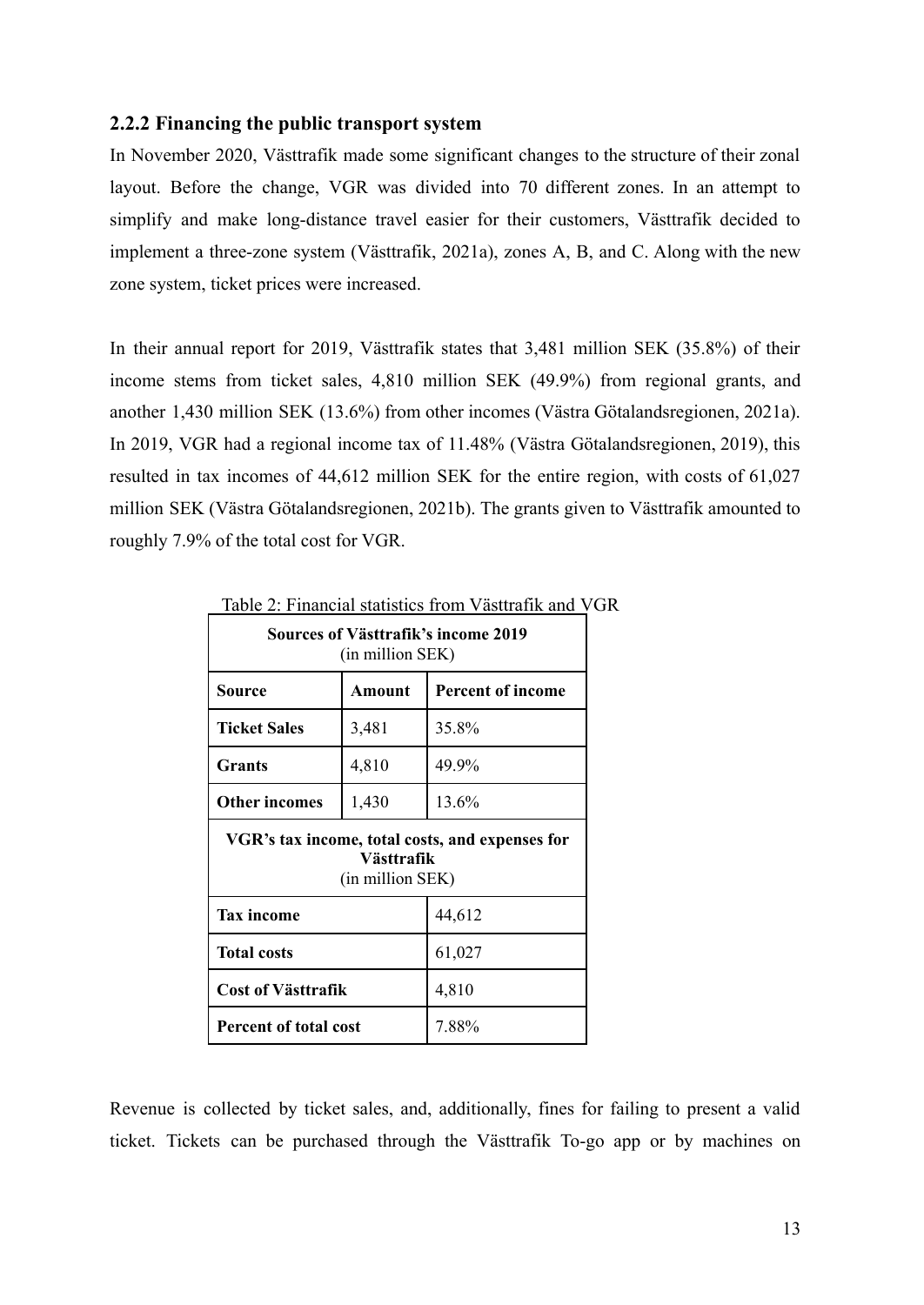vehicles. Västtrafik offers 90-minute single tickets, 24-hour tickets, monthly tickets, as well as a reusable card that can be loaded and draws the price of a ticket on each trip. Västtrafik also offers free-of-charge senior tickets, available for those above the age of 65, and school tickets for all students who have yet to graduate from upper secondary school (valid only on weekdays).

### <span id="page-13-0"></span>**2.2.3 Fare-evasion**

The PT of VGR operates under, what Barabino (2020) refers to as, a Proof Of Payment system (POP), with occasional fare verification. All Västtrafik's PT has an onboard payment system, as opposed to an off-board payment system, where tickets are continuously verified and inspected before one gets access to the service. Implementing a system where each commuter pays by themselves, by card or digital measure, and is inspected occasionally is highly beneficial, in the sense that it reduces labor costs, accelerates boarding and relieves stress for PT drivers. It does, however, facilitate fare evasion. Ticket inspectors employed by Västtrafik are therefore put in place to perform spot-checks of tickets. However, ticket inspections only occur occasionally and are therefore rare. The low inspection rate, combined with the fact that Gothenburg has no under-ground system and the fact that inspectors wear a noticeable uniform (black attire and a white cap or hat) makes fare evading fairly easy. According to Allen (2019), ticket evasion increases as (i) more people are boarding, (ii) passengers can board by rear doors, (iii) vehicles have higher occupancy levels, (iv) vehicles have more doors, and (v) passengers travel for longer- all of which are possible in the VGR system.

A 10% increase in the fare price increases fare evasion by 2 percentage points, and a 10% increase in inspections lowered evasion by 0.8 percentage points (Allen, 2019). To counteract these losses, prices are increased further, and paying passengers sustain higher costs.

Barabino (2020) finds the primary solution to decreasing fare evasion to be improving PT, and increasing satisfaction. Allen (2019) also finds that there is a direct correlation between users' PT satisfaction and their degree of fare evading, but argues that this is not the sole reason and that transport satisfaction, as well as evasion, may be directly impacted by other users' evading behavior.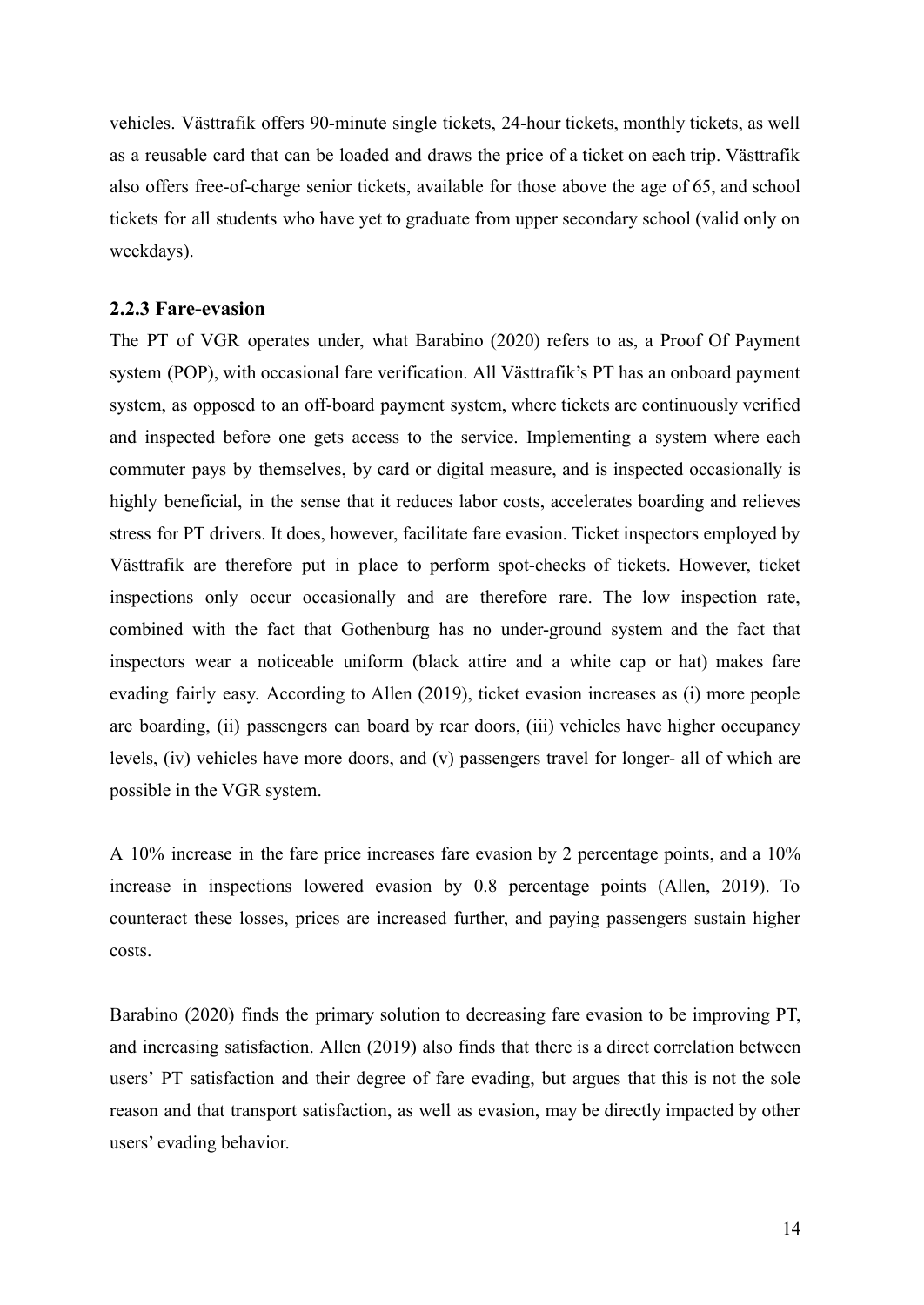With the pervasive inefficiencies in the inspection process and the rising prices due to fare-evading, a substantial change would be needed to lower the burden for regular commuters. A substantial change that has been implemented in other parts of the world is a change in the way that PT is financed. One way of financing that redistributes the burden of payment and eliminates the need for inspections is FFPT.

### <span id="page-14-0"></span>**2.3 Financial ways to reach FFPT**

PT has to get its financing from somewhere. Almost every PT system in the world today relies on subsidies, to different extents. Most commonly, PT is funded through a combination of subsidies and income from ticket sales. There are instances where PT is privately owned as will be discussed later, but this is very rare.

Around the world, several other solutions have surfaced on how to fund PT. As early as 1971, Paris started to tax companies to help out with the funding of PT. The system functions in such a way that if the company has over 9 employees and does not provide their employees with their own form of transportation or the employees live on company property, the company has to pay a tax to help fund the PT system (Poliak et al., 2017). This system has also seen use in some states in the USA and countries in Europe.

In parts of Asia, we find a few of the only systems operating without subsidies from the municipality or government. In Tokyo, the rail companies are privately owned but have diversified their operations to include a lot of other businesses (e.g. shopping center and real estate development) to be able to fund new expansions of their PT system and still keep ticket prices on a reasonable level (Kiggundu, 2009). Stockholm has had some success in swaying people from using their cars and, instead, using the PT by using road tolls. With some of the income that the city made, they decided to invest in PT and new direct bus lines, which made it even easier for people to use PT (Kottenhoff, 2009).

In the following five sections, some of the alternative ways of financing PT that could be applicable in VGR are explored, with the end goal of finding a solution for making the system an FFPT system.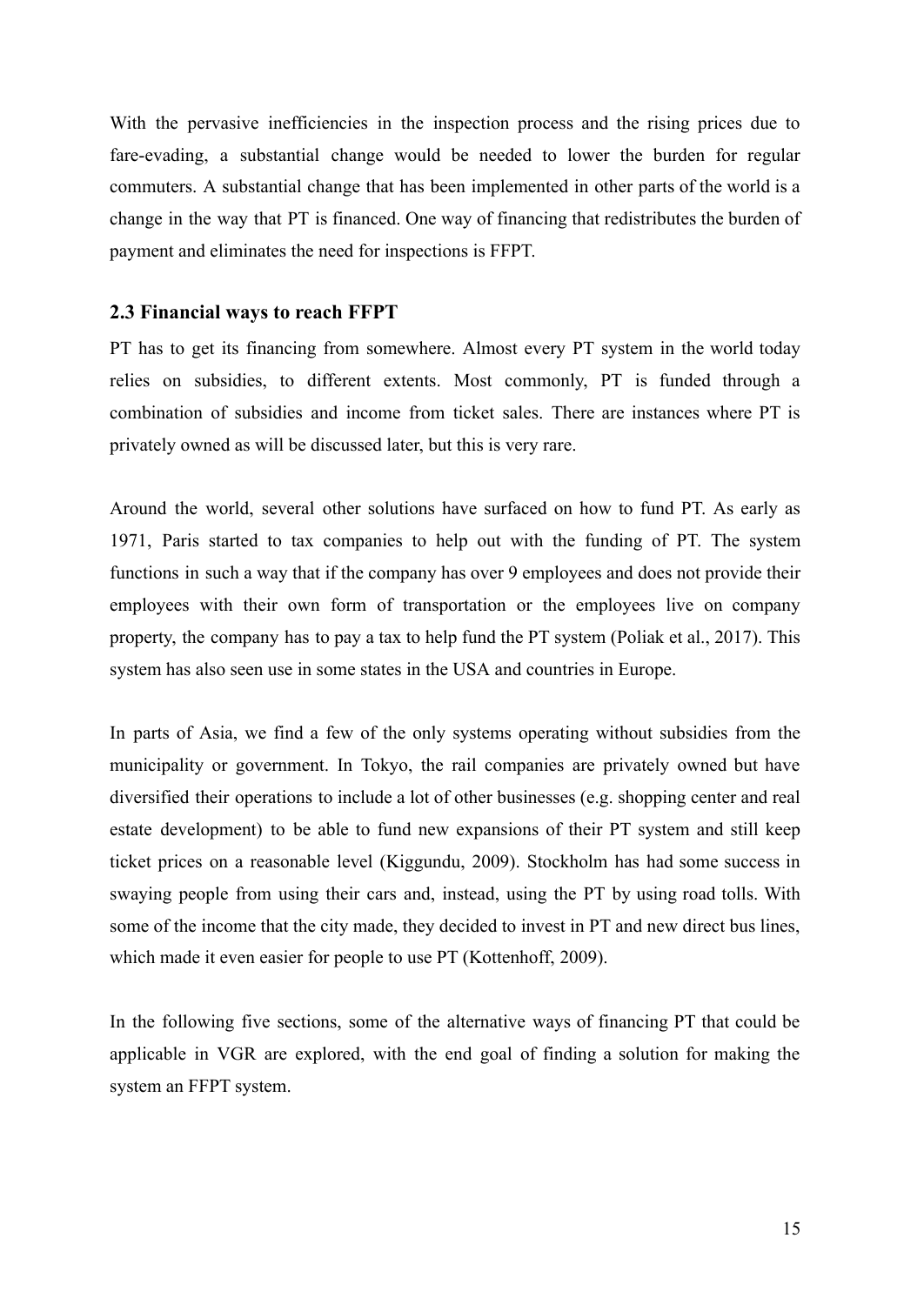### <span id="page-15-0"></span>**2.3.1 Increasing the regional tax rate**

As the current system already is funded by a combination of tax-funded grants and ticket sales, one of the first suggestions people naturally think of is to increase the regional tax rate. As of 2021, VGR has a regional tax rate of 11.48%, which is slightly below the Swedish average of 11.56% (Regionfakta, 2020). As discussed when looking into how Västtrafik is financed, roughly 7.9% of VGR's total costs in 2019 were spent in the form of grants given to Västtrafik. In the scenario of an FFPT, the regional tax rate increase must cover the lost income of ticket sales. To make sure that this money is spent on PT improvements, VGR has to approve a policy that earmarks this extra tax income for the sole purpose of financing PT.

### <span id="page-15-1"></span>**2.3.2 Parking charges dedicated to public transport**

Most people who have traveled in any city by car have come into contact with parking fees. In today's world, parking fees are a common means for cities and municipalities to fund part of their operation such as paying for parking inspectors and upkeep of parking spots. However, they are rarely dedicated to funding PT specifically, only in a few instances. There are some instances where parking fees have been used to fund PT. For example, Amsterdam, which for many years has suffered from problems regarding parking and congestion, due to its limited amount of space in the city. In an attempt to increase the use of PT, the municipality took over the administrative and penalizing duties of the government in 1991 (de Lange, 2014). As part of this new administrative work, the municipality decided to start what is called the Amsterdam Mobility Fund. Roughly 62% of all income from parking fees and parking tickets gets deposited into this fund. The fund is then distributed between the central city and the city districts, which then decide separately on how to allocate the funds they have received. A large amount of this money is used for projects aimed to improve the ease of use and rideability of PT (de Lange, 2014).

However, Amsterdam still does not operate under an FFPT scheme, even though their system meets several of the requirements for implementing one, such as good PT coverage, regular stops, and no recurring significant delays. One could speculate that the layout of the city and the policies set by the municipality are aimed more towards increasing the use of bicycles.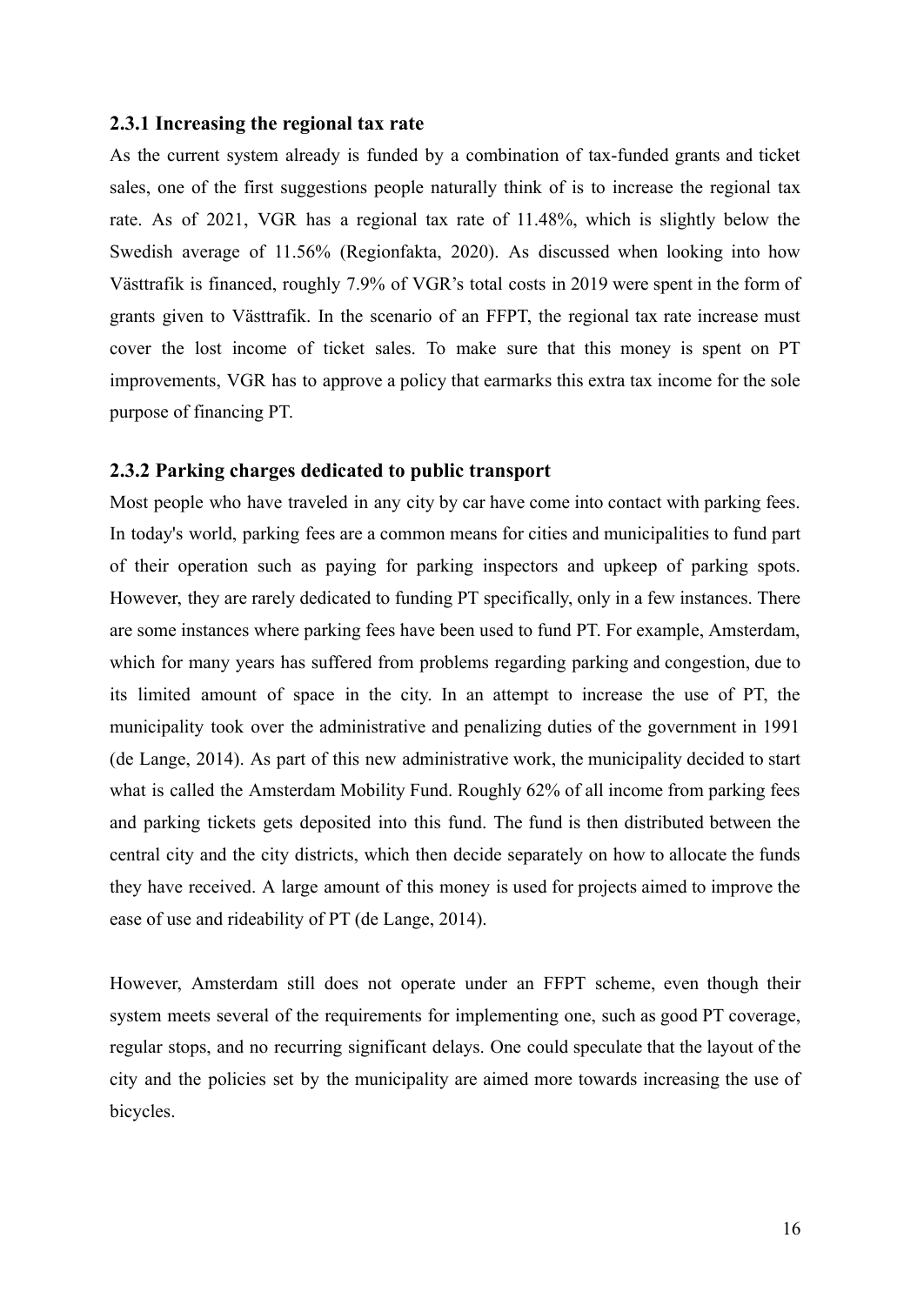### <span id="page-16-0"></span>**2.3.3 Petrol tax**

Cars and trucks have been driven on petrol and other fossil fuels for almost 100 years. As previously discussed, cars are the biggest contributors to congestion on roads and in cities. Sweden has a rather high price on petrol and other fuels, this is because petrol is subject to a few different taxes. As of January 2021, the average price of petrol in Sweden was 14.56 SEK per liter, out of which 9.65 SEK were taxes (Holmström, 2021). Much like the consumption tax, which will be discussed later on, a tax on petrol is a really effective way for the government to collect capital. During 2019, the total sales of petrol and diesel in Sweden amounted to roughly 8,8 million cubic meters, or 8,8 billion liters (Energimyndigheten, 2020).

The tax collected from petrol and other fuel is currently not earmarked for any specific use and therefore goes into the government's treasury together with all other general taxes collected. Since the amount of fuels sold every year is substantial, a small tax increase would result in relatively large additional incomes for the government. An increase in the petrol tax would possibly also have other effects. As the tax goes up it should have a negative correlation to the number of cars driven and congestion. The amount of new cars registered in Sweden has been on the rise since 2016, with the exception of the year 2020, when it fell by roughly 16% (Bilsweden, 2021). One could assume that this decline could be attributed to the Covid-19 pandemic and the fact that a lot of people during this time were uncertain about their future.

Just like with some of the other taxes discussed in this paper, one of the central key points is the fact that an increase in the tax has to be accompanied by a policy of earmarking. The funds raised by the tax have to go to the improvement of the PT system and to cover the lost income from ticket sales.

### <span id="page-16-1"></span>**2.3.4 Increasing consumption tax (VAT tax)**

Consumption tax is generally a tax levied on the consumer in Sweden, as businesses in Sweden have a possibility to get back all of the consumption tax, or VAT tax, for purchases made on products intended for the operation of the business. In Sweden, the general VAT level is 25% of the value of the purchased goods or services. However, there are exceptions to this consumption tax for specific goods and services. Groceries and meals from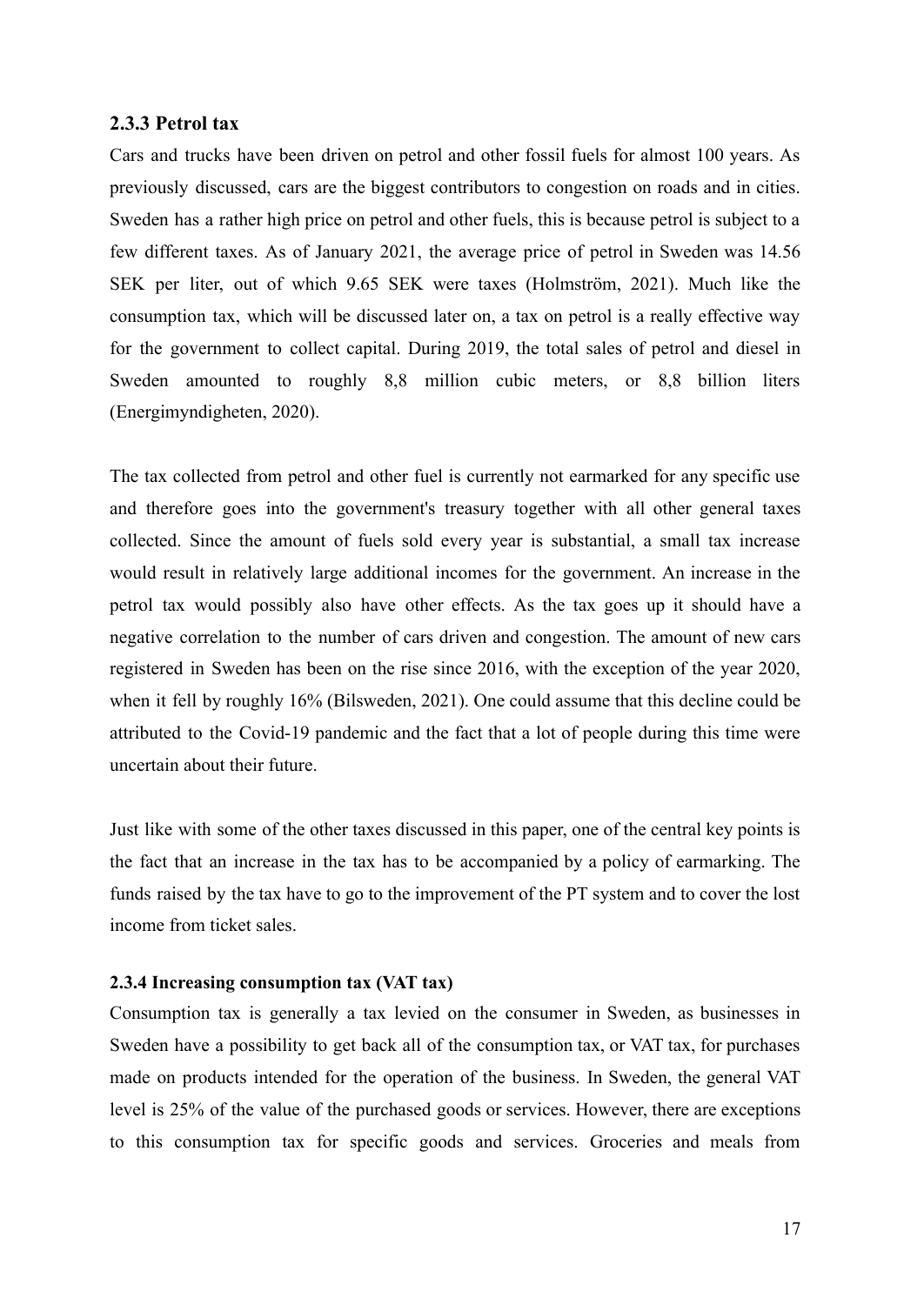restaurants are subject to 12% VAT and newspapers, books, and PT travel are subject to 6% VAT. (Verksamt, 2021)

Since VAT is applied to almost all purchases made in the entire country, it is an exceptionally effective way for the government to collect capital. With a budgeted income from all the different consumption taxes in Sweden of 611 billion SEK for 2021 (Ekonomistyrningsverket, 2021), one could easily assume that a very small increase in the consumption tax would result in large incomes for the government, and this increase could have the possibility to finance the PT system, as long as this income is earmarked towards that specific purpose. The only instance in recent time where a consumption tax has been earmarked for a specific purpose was terminated in 1981. Until then, the consumption tax on gas was earmarked for the improvement of the road network (Holmström, 2021).

Higher taxes are generally something that is regarded quite negatively, although there are discernable differences in opinion based on which tax is proposed. An increase in consumption taxes usually is received far better than an increase in income tax. If an increase in the consumption tax was earmarked for the financing of FFPT, it would also act as an economic equalizer. Those who consume more would pay more for the PT system, and generally, those who have higher incomes have a higher likelihood of owning and operating cars. Those with a lower income, who tend to be the ones using the PT system more often, would be of great benefit from this.

There are instances where a similar system, to what has been described in this section, has been implemented. After getting the necessary voter approval some counties and states in the USA have earmarked some part of their consumption tax to help fund their PT system (Ubbels and Nijkamp, 2002).

### <span id="page-17-0"></span>**2.3.5 Reintroducing the property tax**

Between 1991 and 2008, all Swedish property owners were obliged to pay 1% of the assessed value of their property in property tax to the government. In 2008, this tax underwent a considerable change. The tax was entirely removed and in its place, a fee, paid to each municipality, was implemented. The switch from a tax to a fee dramatically decreased the amount paid by each property owner. After the change in 2008, the fee paid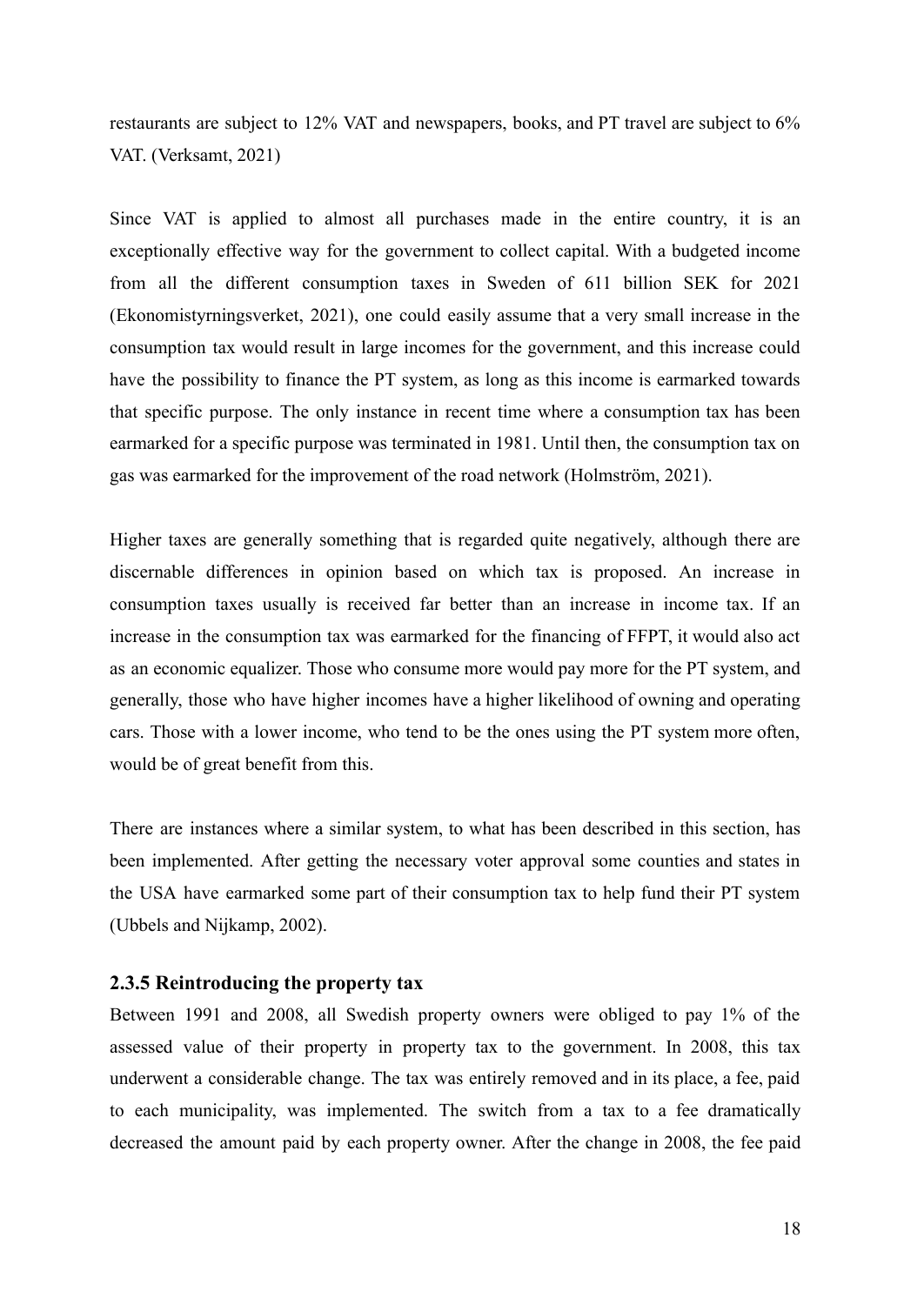decreased to 0.75% of the assessed value of the property, and a cap for the fee was set to 8,049 SEK for the year 2020 (Ekonomifakta, 2020).

Using property tax to help fund the PT system can act as a form of value capture, as properties formerly not serviced by PT would benefit greatly from being connected to the PT system. Both privately and commercially owned properties would benefit from the improved accessibility, which could result in an increase in the financial value of the properties (Ubbels et al., 2001). The increased property values resulting from the improvement in the PT system are what should be subject to this taxation. The improvement in the PT system, and the mobility of the citizens, would possibly also have a positive effect on businesses where the number of potential customers who could reach their location would increase. Similar types of systems have been implemented primarily in the USA (Ubbels et al., 2001).

As previously discussed, in Asia we find some of the few PT systems in the world operating without subsidies from the government. In the very densely populated region of Hong Kong, almost all of the PT system is privately owned and operating with success, mainly thanks to a successful implementation of this value capture system (Kiggundu, 2009).

### <span id="page-18-0"></span>**2.4 Examples of FFPT implementations**

There are several PT systems that have implemented some form of FFPT system. A few of the implementations of FFPT have been selected for discussion, to depict different scenarios. The reasons behind these implementations and the outcomes of the altered funding will be discussed below.

### <span id="page-18-1"></span>**2.4.1 Tallinn**

In 2013, Tallinn, the capital of Estonia, implemented a free-fare system for all its residents. The aim behind the implementation was to reduce the amount of driving and congestion. Travels by PT had decreased by 30% between 1991 and 2012, likely due to the effects of Estonia regaining independence after its 50-year long Sovjet occupation (Hess, 2017). Due to Estonia entering the world market economy, salaries rose and lifestyles improved. More people could afford to own cars and car ownership doubled in the country.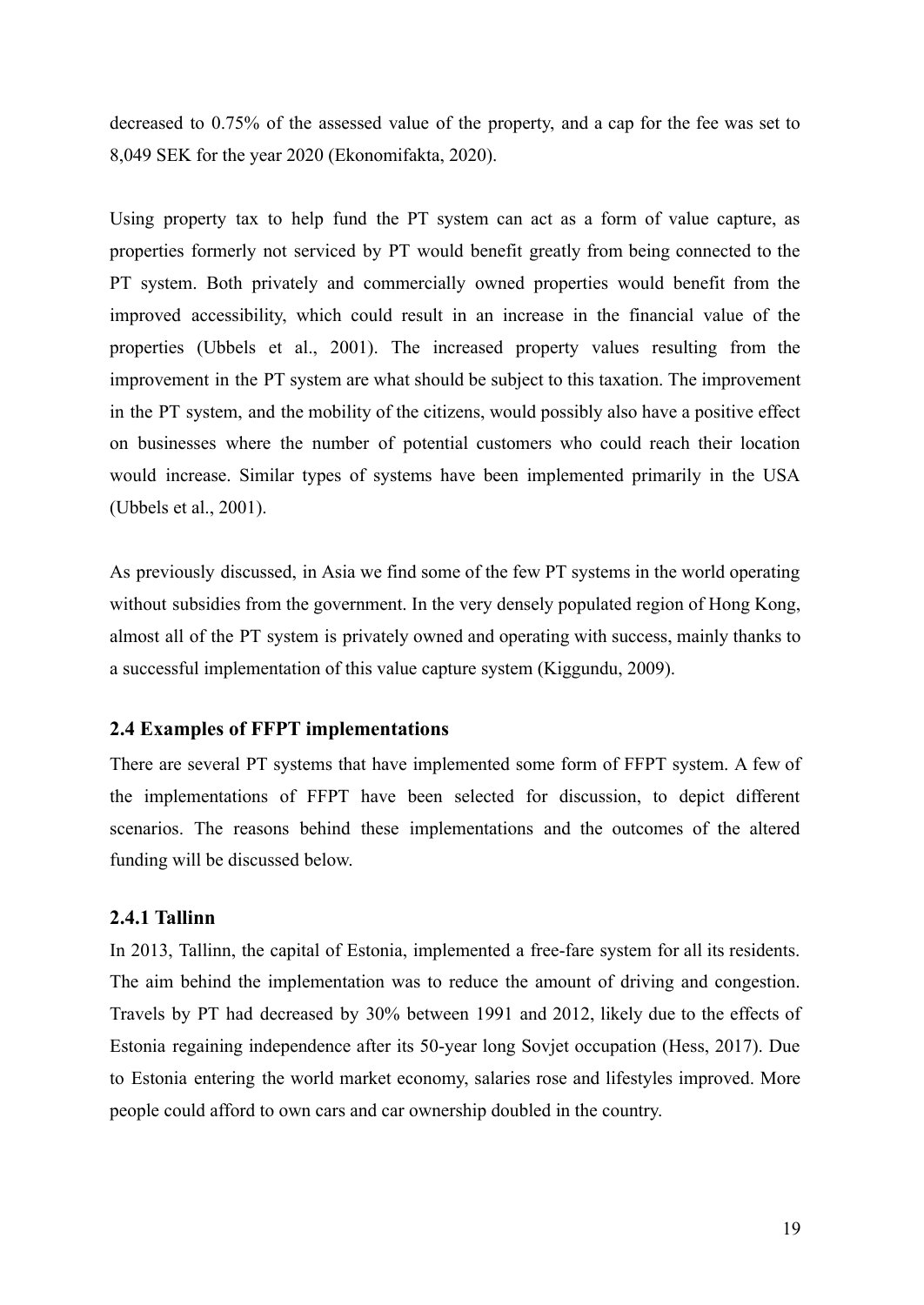All Tallinn residents can use the system free of charge, the only condition being that travellers had to purchase and carry a so-called Personalised Smartcard, or "green card", along with personal identification documents. The Personalised Smartcard can be purchased for a one-time charge of  $\epsilon$ 2, only if permanent residency can be proven (Tallinn.ee, 2020). All visitors from outside the city, regardless if they are Estonian or not, still have to pay for using the transport system in Tallinn.

Due to the implementation of the system, the allure of free commuting made the city's population increase by several tens of thousands. The additional tax income per resident led to the city of Tallinn turning a profit of  $\epsilon$ 20 million a year (Shearlaw, 2016). The policy was therefore not only beneficial for both commuters and the rest of the city, the system basically paid for itself. Due to the success of the implementation, all counties in Estonia were eligible to implement the system as of July 1, 2018, which 11 out of 15 have (Modijefsky, 2018).

### <span id="page-19-0"></span>**2.4.2 Luxembourg**

In March of 2020, Luxembourg became the first country to offer FFPT for all, with no requirements of regional or national residency. Luxembourg, having one of the fastest-growing populations in Europe, as well as a high level of incoming workforce commuting from neighboring countries, experienced immense congestion, high levels of pollution, and heavy deterioration of its infrastructure (Walther, 2010). For over a decade, nearly half of the total Luxembourg workforce has lived outside the country's borders, and, when entering, crowded the city past its capacity in regards to traffic. Out of commuters from outside the country's borders, 86% travelled by car, compared to 75% of Luxembourg residents (Gerber, 2017).

All in all, making PT free appears to be the perfect solution for decreasing driving and its destructive effects in Luxembourg, but several flaws in the system need to be taken into account. Firstly, the PT system is inefficient and outdated. Busses and trains are few and far between and are late too often to be reliable. The infrastructure also is not built to account for all commuters amassed, making commuting time too long to be advantageous (Agence France-Presse in Luxembourg, 2020). Many people resort to driving in order to ensure that they are on time. Secondly, diesel and petrol costs are very low in Luxembourg compared to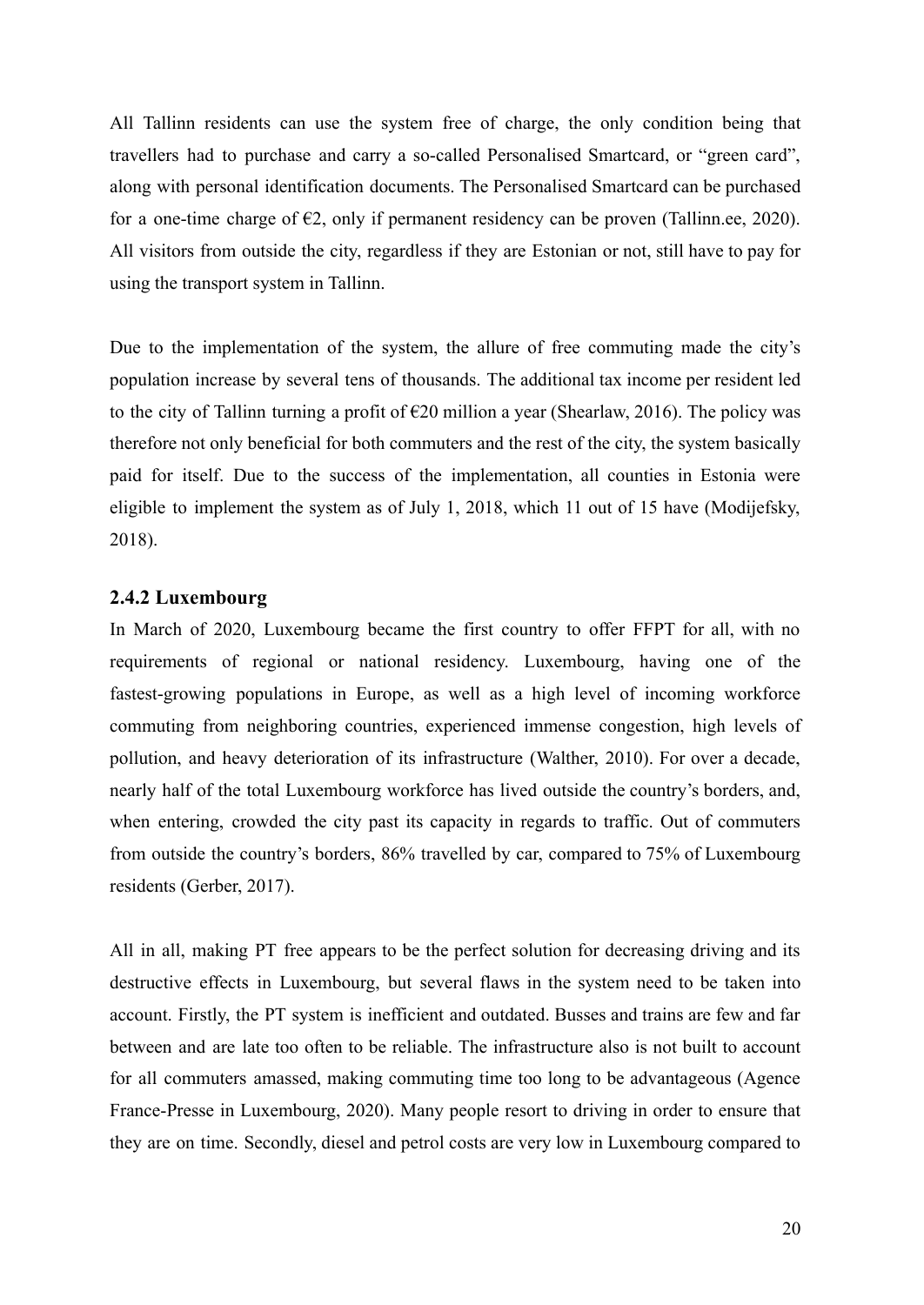neighboring countries, making the cost of driving relatively low (Schneider, 2019). Additionally, Luxembourg already had a system in place where PT was financed almost completely by taxes. Only about 10% of the costs were covered by ticket fees pre-implementation, leaving 90% of the system funded by taxes (Auxenfants, 2019). No longer having to pay  $\epsilon$ 2 for a one-way ticket, or double for a day-pass, probably was not incentive enough to give up the comfort of driving. As of 2018, Luxembourg had the highest number of cars per person, 676 cars out of 1000 people (Eurostat, 2018).

Due to the COVID-19 pandemic, the amount of passengers utilizing the system most probably does not reflect the possible improvement in PT commuting that would have taken place without the outbreak, since many people have been quarantined and working from home. However, it is reasonable to assume that the removal of ticket fees might not have made that big of a difference, since the intrinsic problem of the PT system is its inefficiency and not the cost of using it.

### <span id="page-20-0"></span>**2.4.3 Avesta**

Avesta is a smaller municipality in the county of Dalarna, with roughly 23,000 residents. Since 2012 they have offered all residents the possibility to ride with PT for free, becoming one of the first municipalities to do so in Sweden. According to Ramböll (2013), this experimental implementation of FFPT could only be viewed as a success.

In a report from Ramböll (2013) examining the effects of the implemented system, it was found that 80% more trips were made by PT one year after implementation. The amount of increased travel by PT amounted to a decrease in carbon dioxide emissions by 40 tonnes during this period. The implementation of an FFPT system attracted new travellers to start using PT, both those who previously travelled by car, but also those who used to walk or travel by bicycle (Ramböll, 2013).

Avesta wanted to implement this system to decrease carbon dioxide emissions and increase the amount of travel made by PT (Ramböll, 2013). Travellers who used to travel by carbon-neutral modes of transport (eg. bicycle or by foot) switching over to PT might be seen as one of the drawbacks of an FFPT system. However, Avesta succeeded in both of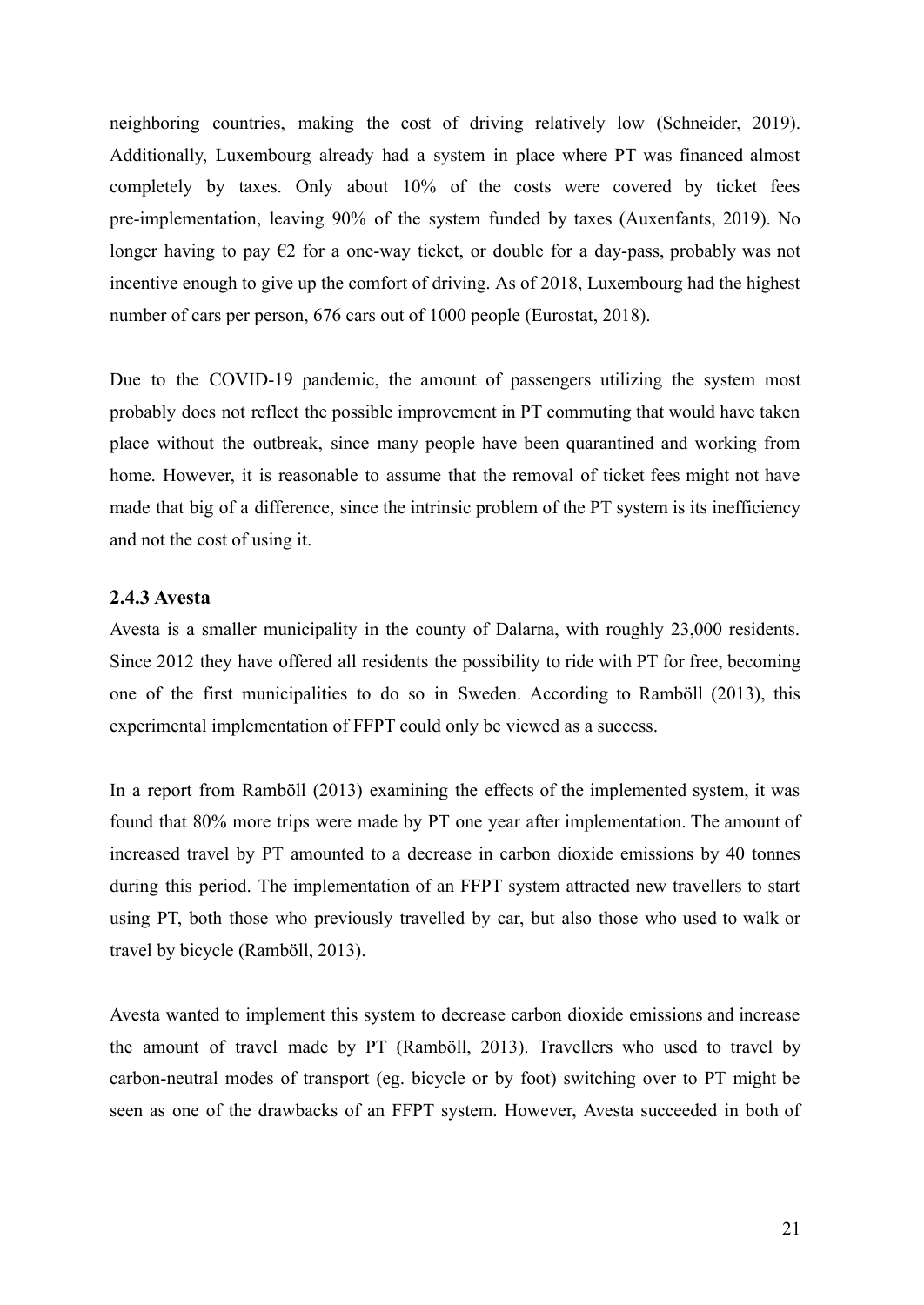their goals. Perhaps they could have reached even greater success with a combination of FFPT with subsidies of carbon-neutral modes of transport.

### <span id="page-21-0"></span>**2.4.4 Gothenburg: Promotional implementations of FFPT**

Västtrafik has had an ongoing effort to attract car users to start or to more frequently use PT. Ever since 2011, they have implemented promotional strategies that involve giving car users the possibility to try out PT for free for two weeks. In 2020, Västtrafik ran the successful campaign "Hjälp oss ställa 30 000 bilar" [Help us set aside 30,000 cars], put in place to decrease gas emissions and pollution. Through an illustrative video visualizing 30,000 cars and how much space these could free up on the roads, the campaign was noticed both in the national and international press. The campaign gave 41,000 car users the opportunity to try out the PT system, free of charge, for two weeks. Västtrafik (2020) claims that 8,000 car users continued to use PT, even after the campaign was concluded and they had to pay for their own PT ticket.

Since 2011, when Västtrafik began using campaigns giving car users the possibility to ride PT for free, the cumulative effect, according to Västtrafik (2020), is that 100,000 car users have switched over to using PT. This shows that one of the key factors to get people to start using PT might be to break their habitual behavior, which can result in lasting effects.

### <span id="page-21-1"></span>**2.5 Behavioral economics**

This section reviews the relevant concepts from behavioral economics literature, such as altruism, conditional cooperation, status quo bias, and sunk cost bias, and presents the possible relationships of them with the public transport-related behaviors and attitudes. By relationships we mean for example what would be an altruistic individual's attitudes and preferences for public transport and the way it is financed.

BE expands on traditional economics with insights from other behavioral elements such as psychology, emotional factors, and social factors (French, 2017). BE highlights the human difficulty in making logical decisions, and furthermore, it provides an understanding of these decisions (James, 2012). Empirical findings from BE often show surprising and counterintuitive results and may suggest some novel ways for policy design today (French, 2017).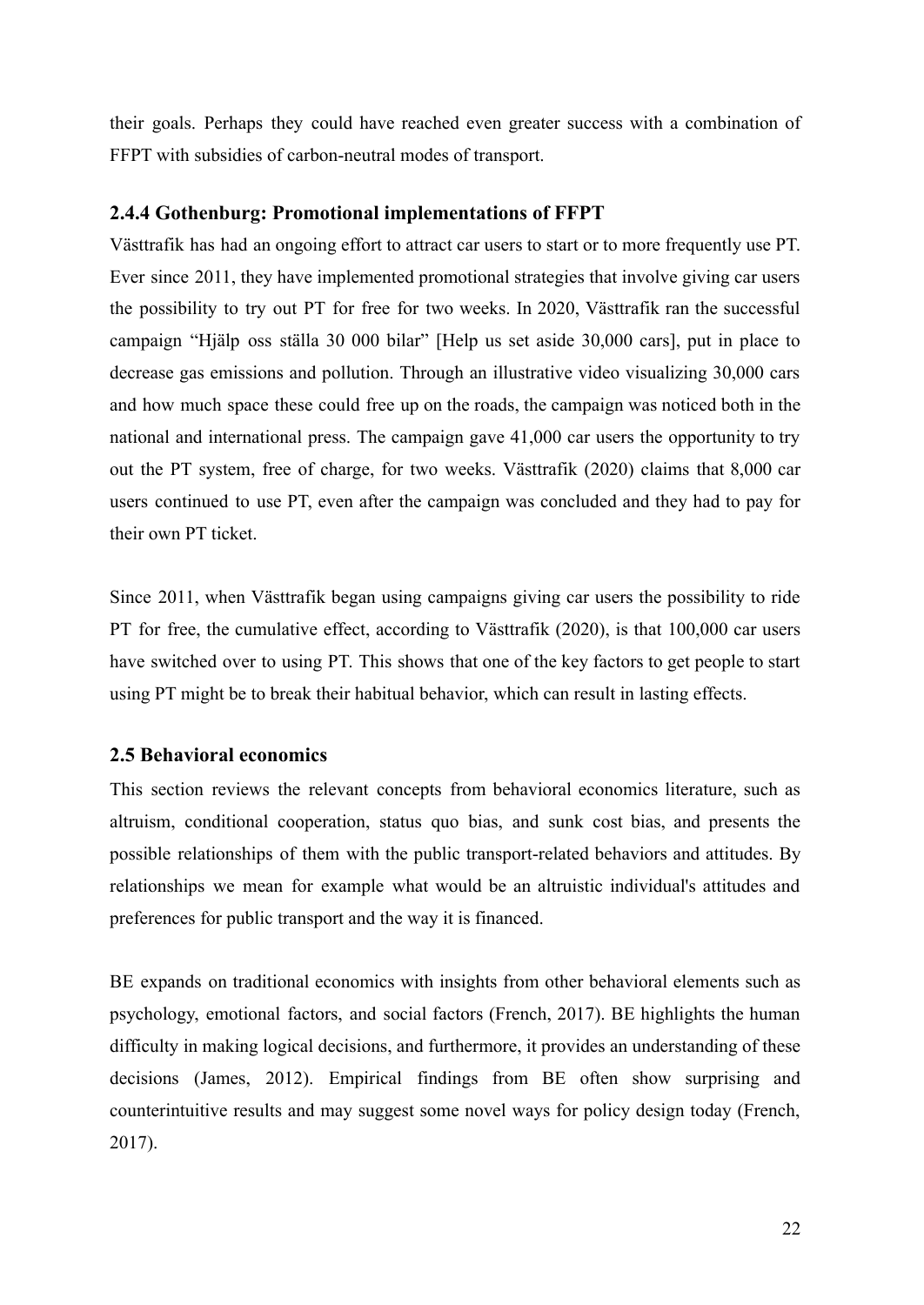In order to design efficient policies, we need to understand how people behave. It has been found that people are not always rational, and not only consider their own self-interest when making decisions (Tomer, 2005). Due to the increasing relevance of behavioral economics (BE) on policy making, especially related to PT, this has resulted in extensive research and literature connecting travel behavior to behavioral factors over the past 15 years (see Hampton, 2018, and James 2011). Literature suggests that behavioral factors such as inattention, habits, and loss aversion, play a large role in the field of PT.

For this thesis, a few relevant concepts of behavioral economics were chosen, in order to narrow down the scope of behavioral and economic factors. To test if people are cooperative and caring or not, altruism and conditional cooperation have been discussed and tested. Altruism measures selfless cooperation and conditional cooperation measures the degree of cooperation under the condition that others also provide equally as much. These prosocial behaviors are relevant in a discussion of financing PT, since they may determine one's tendency to fare-evade or not, as well as one's tendency to always opt for driving, regardless of its negative effects. Additionally, tendencies to be status quo biased and to fall for the sunk cost fallacy are explored. Since behavioral economics emphasises that people's behavior is greatly affected by habits and by an overwhelming aversion to loss, these factors were determined to be of importance for our study.

### <span id="page-22-0"></span>**2.5.1 Economic preferences**

**Prosocial behaviors**. To which extent these prosocial traits are exhibited depends on individual preferences, collective behavior in one's surroundings, and the frequency of cooperative settings available (Bosworth, 2015). *Altruism* can be defined as the degree to which one is concerned for other people, and the selfless willingness to help others. *Conditional cooperation* means one's level of contribution to a shared objective tends to match the level, or perceived level, of others' level of contribution.

As Francxk (2021) mentions, in traditional economic research, people have been examined in isolation, and travel behavior and preferences have been considered individual choices, with no consideration of other people's influence. But increasingly, social interaction is taken into account when evaluating preferences (Metcalfe, 2012). Not only do individuals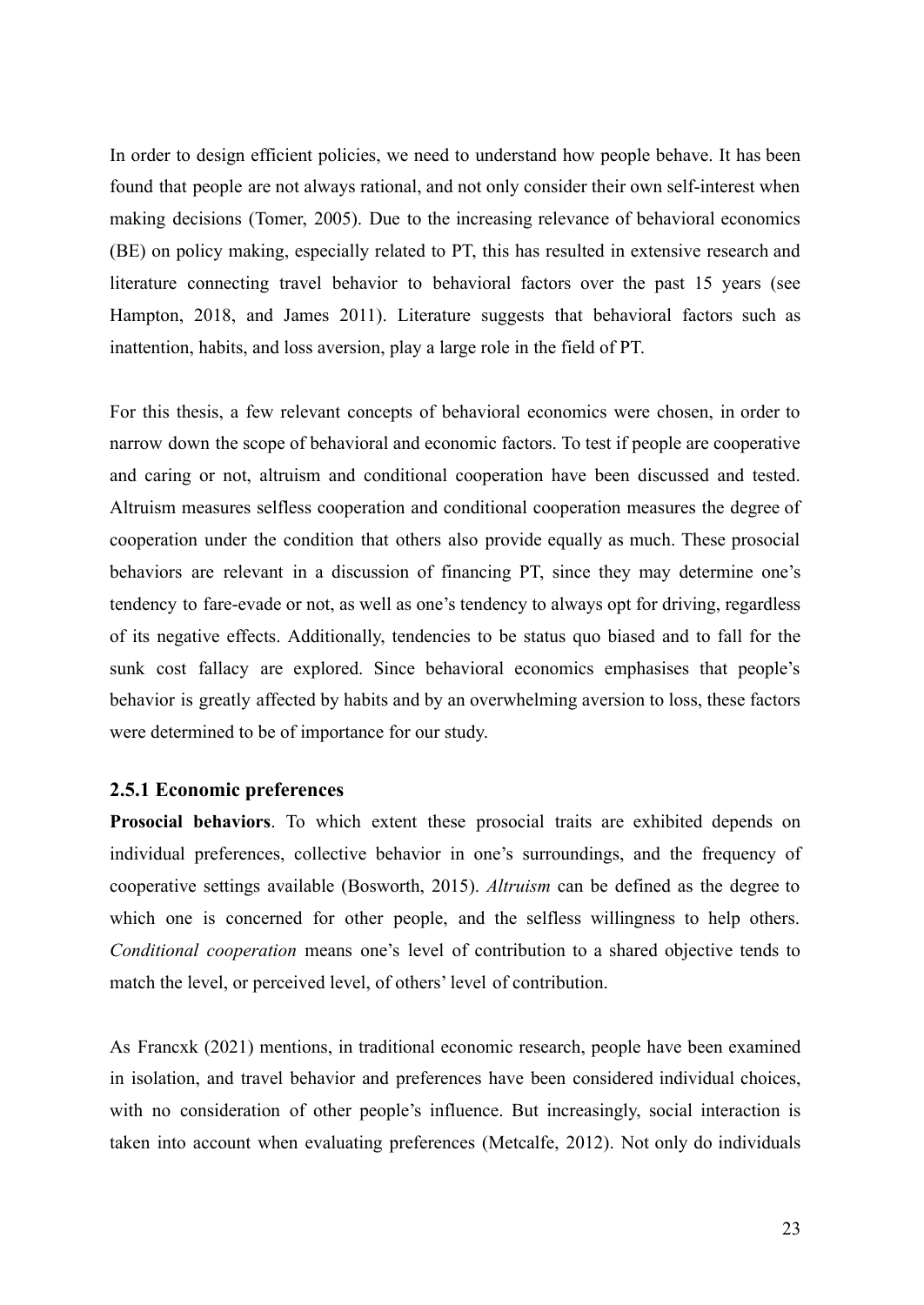consider what outcome their own decisions cause themselves, but also how these decisions relate to the actions of others in a group they belong to.

A study on the impact of self-interest on car use found that the amount of car use for commuting was explained by variables reflecting degrees of self-interest, such as altruism and contribution (Abrahamse, 2009). Behavior depended greatly on one's perception of the extent of others' approval or disapproval of their car use. It also finds that possible personal inconveniences, such as having to walk to and from the bus stop, are regarded as less important by those exhibiting altruistic behavior. This might suggest that prosocial behavior elicits people taking active measures to contribute to others' benefit, even if it compromises their own convenience. It has also been found that a lack of prosocial tendencies is one of the main contributing factors to free-riding behavior (Volk, 2011).

**Status quo bias**. Adhering to the status quo means following the praxises that are already in place and an inclination of keeping things as they are and "always have been" (Avenari, 2011). When faced with new options, many tend to stick to the status quo alternative (Samuelson, 1988). Exhibiting a *status quo bias* means one tends to resolve all situations in favor of the status quo. Preferring to, or automatically, following habits is a common behavioral response, especially for decision-making in high-pressure situations.

A study by Eriksson et al. (2008) found that strong travel habits can be changed once people are informed of the effects of their actions, as well as given some incentive to do so. By interrupting habitual patterns of driving, they found a significant reduction of car use, especially for those with a habit of driving and a strong moral motivation to reduce the negative effects of car use. The framing of a stated option is highly relevant in directing people to choose other alternatives (Garcia-Sierra, 2015).

**Sunk cost fallacy**. People tend to regard losses as highly negative, and since losses are valued very highly, they are difficult to disregard, even if a loss has already occurred. A sunk cost is a cost, either time, money, or creativity, that has been spent on something that generates no pay-off and is non-retrievable. The *sunk cost fallacy* means taking past losses into account when making future decisions, which is a faulty strategy (Covey, 2010). A consequence of the sunk-cost phenomenon is the willingness to risk even larger losses by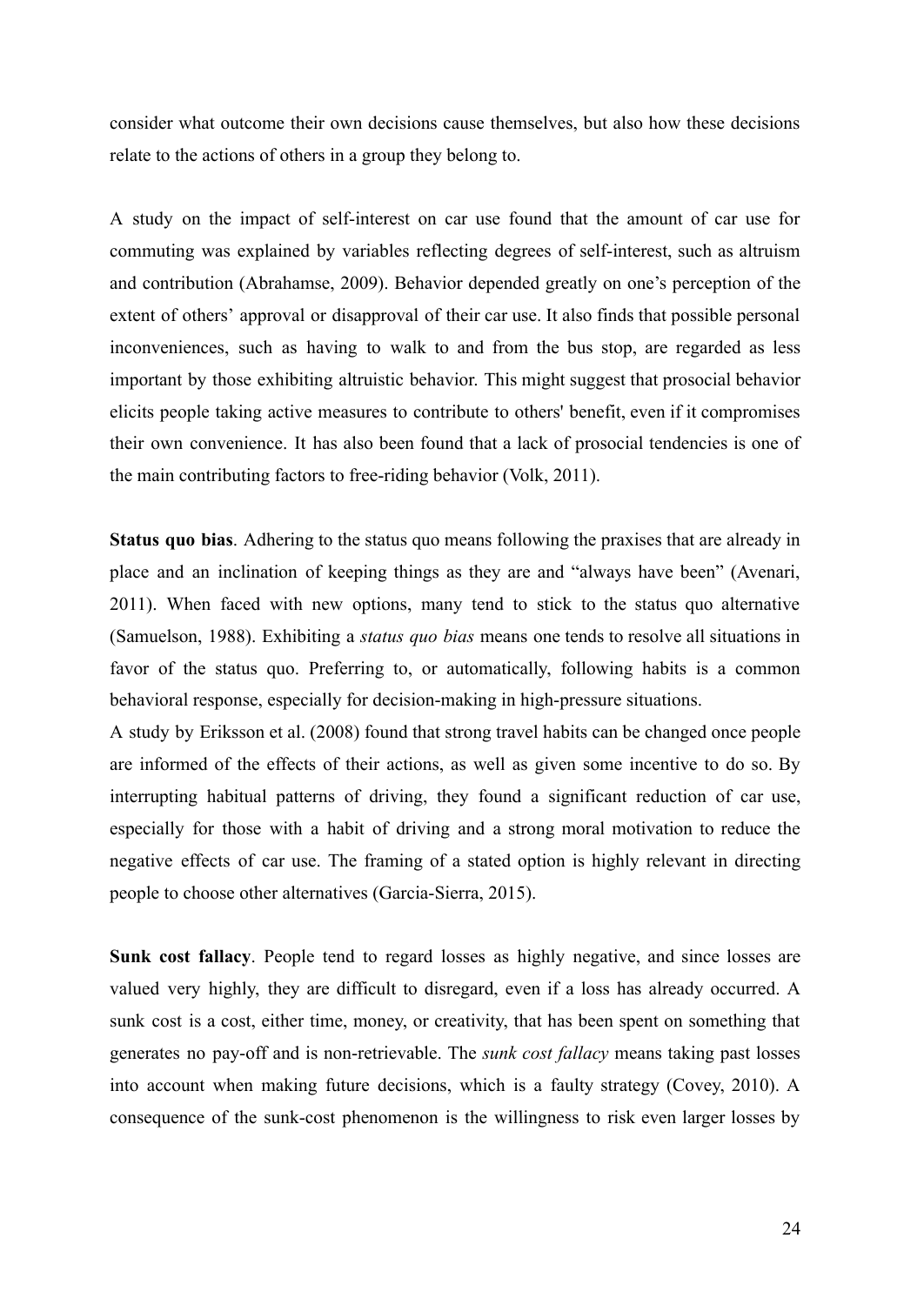continuing investing, in order to gain back the original loss (Dijkstra, 2019). Since people generally are loss averse, they have a strong inclination to choose a free option over any other. Something costing exactly zero is more attractive than any other option, regardless of how low the cost of other options is. This is referred to as the zero-price effect. Often, failure to treat sunk costs is caused by a strong subjective or emotional component.

Dijk et al. (2020) find that those who have purchased a car, and commuters who have already purchased monthly tickets or other travel passes, tend to stick to these modes of transport. Travellers do take costs into account, but Dijk et al. find that travellers generally are not influenced to a great extent by a sunk cost fallacy.

### <span id="page-24-0"></span>**2.5.2 Predictions**

We predict that people displaying prosocial behavioral tendencies (altruism and cooperation) will be more likely to be the ones to currently pay for tickets, and not evade fares. This being because they experience a higher degree of social responsibility and willingness to contribute to others' well-being. We also predict that prosocial people will be open to changes in the financing of the system since this would entail that costs are spread out more than they are by ticket fares. More specifically, prosocial people are hypothesized to be more positive about the idea of increasing taxes to finance PT. There is also a possibility of a kind of peer pressure situation occurring for those displaying high degrees of conditional cooperation. Since those displaying conditional cooperation tend to be influenced by others' decisions, a situation might occur where the larger population is in favor of a specific alternative and several individuals agree to this, simply because the larger population is doing so.

We hypothesize that people exhibiting status quo behavior are less likely to be in favor of a change in the financing of the PT system since they tend to dislike changes. However, this could greatly depend on their opinion on the current system and might also depend on factors such as if they own a car/cars or what their current family situation looks like. A family with kids where the parents exhibit status quo behavior might be even harder to persuade to give up the comfort that a car gives them. Applied to PT, a status quo inclined view deems a system in which people pay for the use of PT by tickets to be the only imaginable option since this is what has always been in place. One who exhibits status quo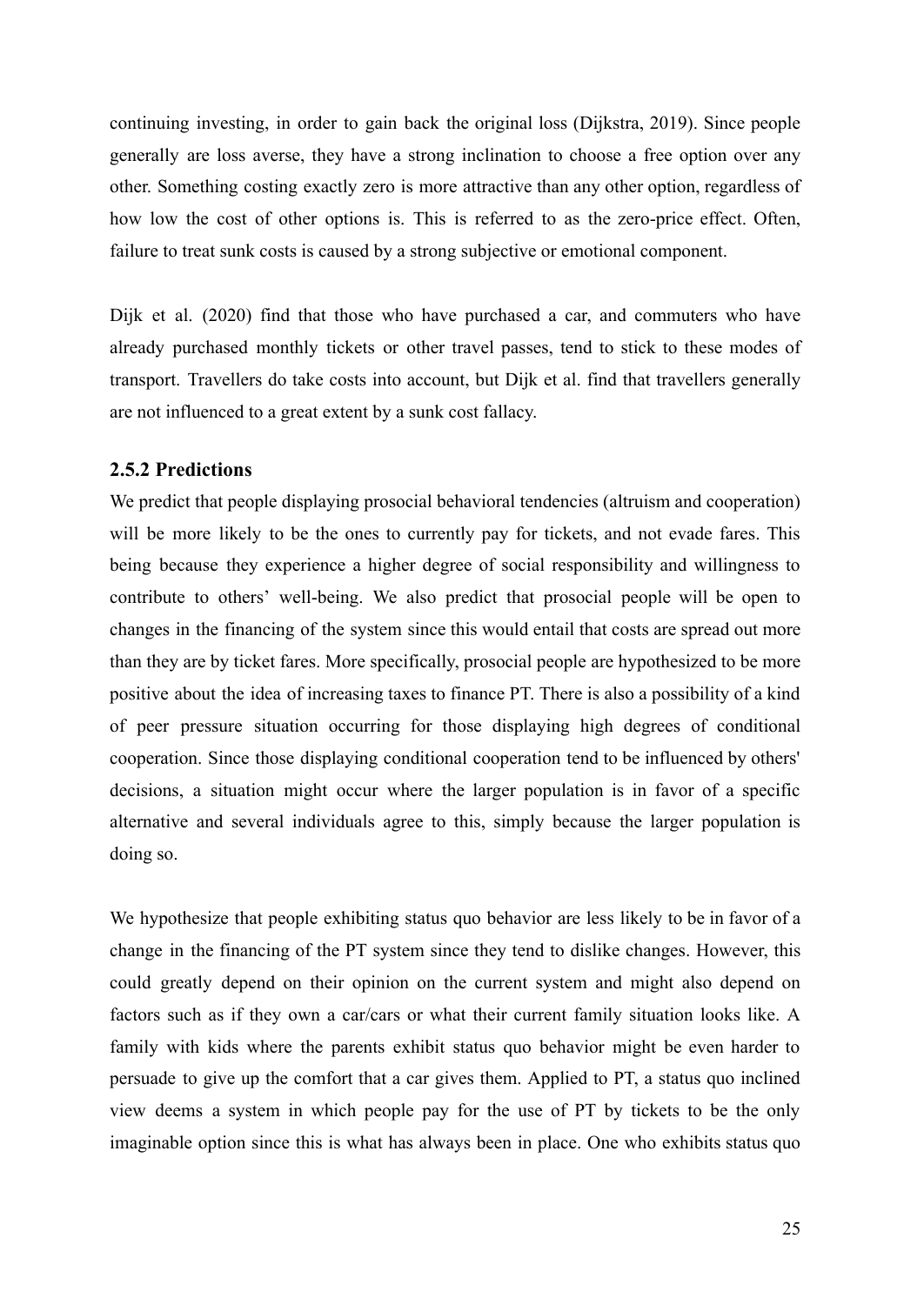behavior and frequently drives, because they at one point concluded that driving was more preferable than using PT, might be less likely to give up driving- even if they perceive the implementation of FFPT to possibly be more beneficial than private car use.

We predict that previous investment into cars will have an effect on one's desire for change in the financing of PT, especially for those who exhibit tendencies of falling for the sunk cost fallacy. For those that do, the greater the investment- either in money, time, or comfortthe harder it will be to accept a new system and adhere to it, instead of their current one. There might also be a correlation between how old a person is and their tendency to fall for the sunk cost fallacy. Besides age, education might also influence one's tendency to fall for the sunk cost fallacy, since higher educated people might be more aware of tendencies such as falling for the sunk cost fallacy and might be able to correct for it.

Based on the knowledge and predictions above, Table 3 has been developed to display our predicted outcomes of approval on forms of different alternatives of FFPT, based on economic preferences and behavior. Overall we predict that people displaying higher levels of altruism will be positive towards a change in PT financing, as well as the different alternatives. People displaying higher levels of conditional cooperation might swing from yes to no depending on how the majority votes. Exhibiting status quo behavior will most likely be accompanied by a negative attitude towards changing PT financing as well as the different alternative ways. Decisions on PT financing while displaying tendencies of falling for the sunk cost fallacy will have a lot of different factors of influence, factors such as current opinion on prices, how well the PT system functions, distance to work or school, amount of cars in the household could all play important roles in how this group votes.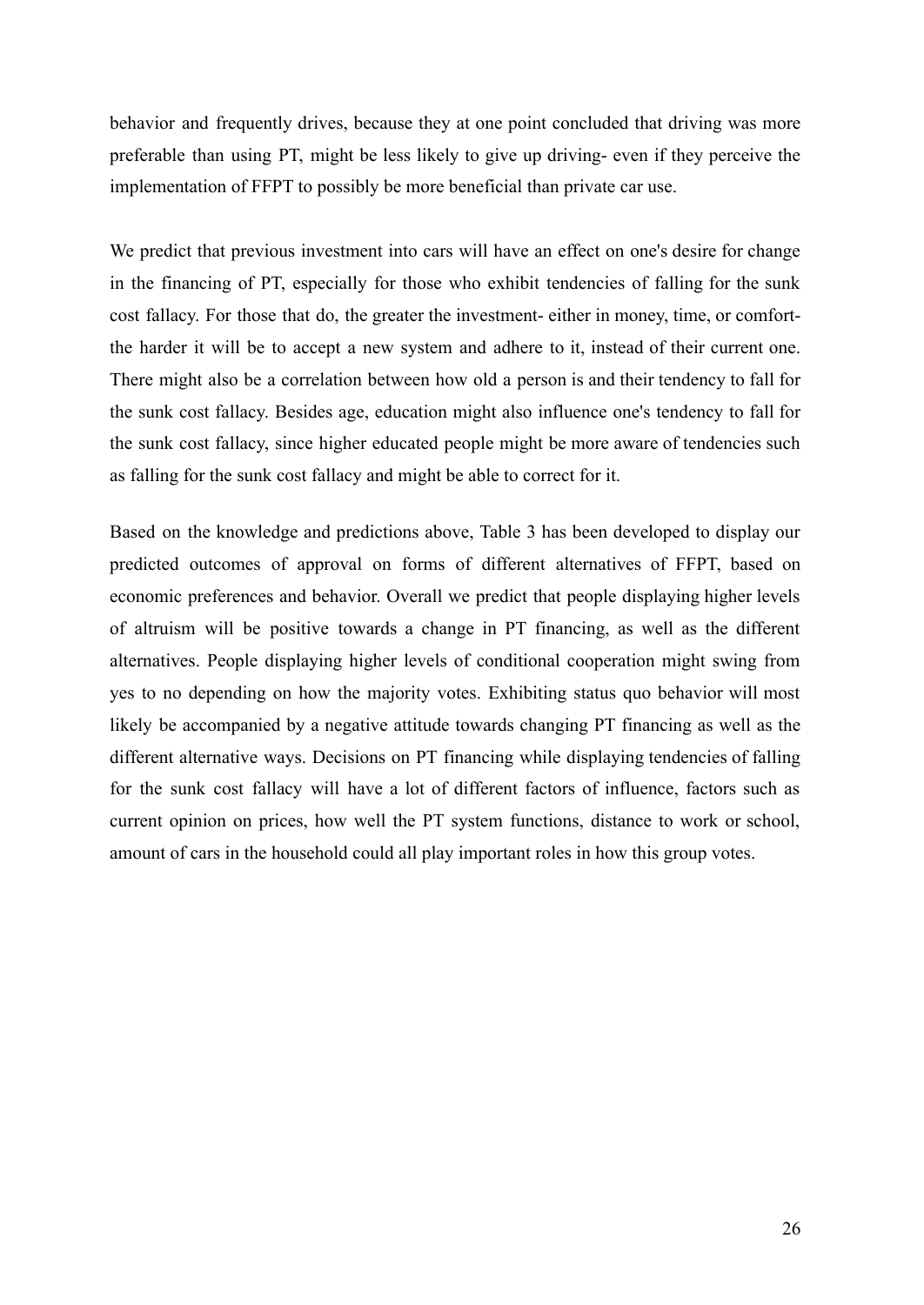| ---                        | Any<br>change | <b>Increase</b><br>reg. tax | Parking            | <b>Petrol</b> | <b>VAT</b> | <b>Property</b>                |
|----------------------------|---------------|-----------------------------|--------------------|---------------|------------|--------------------------------|
| <b>Altruism</b>            | yes           | yes                         | yes                | yes           | yes        | yes                            |
| Conditional<br>cooperation | $yes*$        | yes*                        | yes*               | $no*$         | yes*       | $no*$                          |
| Status quo                 | no            | no                          | no                 | no            | no         | no                             |
| <b>Sunk cost</b>           | yes**         | yes**                       | $1 \text{ yes}$ ** | yes**         | yes**      | <sup>1</sup> yes <sup>**</sup> |

Table 3: Predictions on economic preferences and behavioral tendencies influence on PT financing

*\* Under the condition that the majority supports the option (see Section 2.5.1 for public goods game) \*\* Depending on opinions on how well the current system works, how much the system costs, use of PT and car comparatively, and investment into cars or other transport alternatives*

# <span id="page-26-0"></span>**3 Methodology**

In this section, we clarify the design of our survey, what descriptive statistics have been used, which variables have been taken into account, and why. We follow this up by explaining which econometric models have been used to process our data and if we have found any methodological critique applicable to our study.

### <span id="page-26-1"></span>**3.1 Survey design and descriptive statistics**

It was concluded that this survey would benefit from as many respondents as possible, with a wide variety in age. With the ongoing pandemic and its proximity restrictions, a web survey was considered the best alternative to gather data. In an effort to reach as many respondents as possible the survey was sent by email to students at the School of Business, Economics and Law, as well as shared on Facebook with friends and acquaintances. The anonymous web survey was sent out Tuesday, Apr. 4, at 10 pm, at the same time as an invitation was shared on Facebook, and stayed online until Monday, Apr. 10, at 10 pm.

By using two different channels to gather survey responses, we widened the variety of respondents and gathered information on more than just students. However, the sample of respondents is not randomized, since a specific group of students, and a group of Facebook users in a specific area, was chosen. In order to perform a more representative and unbiased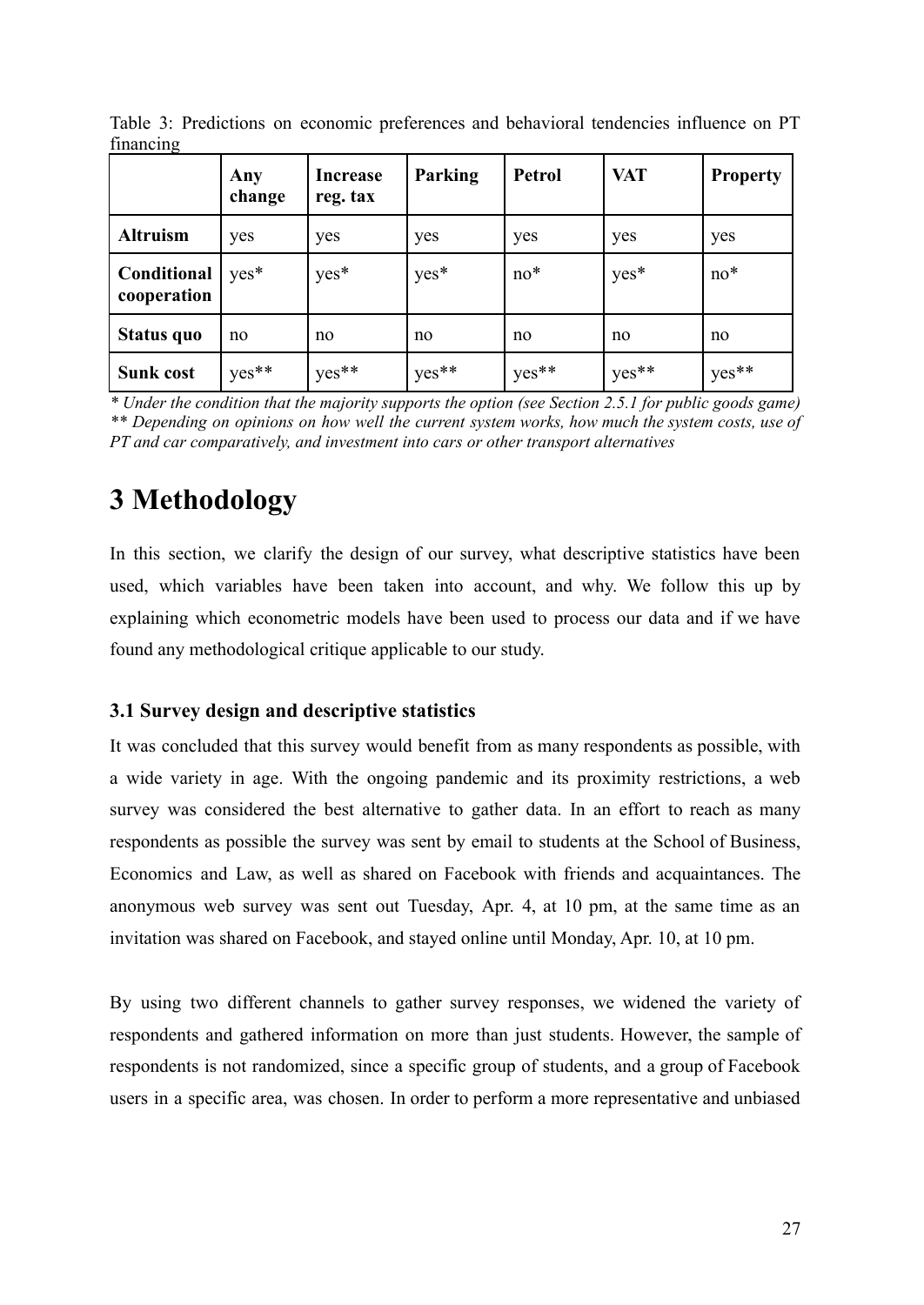study, random sampling would be preferable. Due to the limited time and resources, a survey was sent to a sample of respondents in our close vicinity.

|       | <b>Mean age</b> | <b>Percentage students</b> | Percentage full-time employees |
|-------|-----------------|----------------------------|--------------------------------|
| Women | 30.851          | 37.32%                     | $16.24\%$                      |
| Men   | 30.845          | 25.07%                     | 14.53%                         |
| Total | 30.849          | 62.39%                     | 30.77%                         |

Table 4: Descriptive statistics divided by gender

For eliciting both financial behavior and other behavioral tendencies, the survey was constructed using both quantitative and qualitative questions. According to Falk et al. (2018), quantitative measures that involve monetary stakes, which closely resemble choice-based experiment measures, since they keep probabilities and information relevant to the study constant, might be better predictors of financial behavior. Qualitative, on the other hand, are more abstractly framed and hold less actuality and, therefore, might be better predictors of other behavior, specifically self-assessed behavior. By including both qualitative and quantitative measures, our study allows for the respondent to be put in a situation more similar to a multiple-choice experiment. Respondents of a financially incentivized experiment are likely to be truthful, which respondents of a survey gain nothing from. But as Falk et al. (2018) point out/makes clear, a survey replicating a financially incentivized choice experiment offers very similar results and is therefore credible.

Studies show that students' preferences differ from results gathered through a more representative sample (Cats, 2017). Additionally, relevant to our study, students are more likely to not own a car, to have a low income, and to live closer to the city center. A survey of only students would therefore be too limited to provide accurate data to be researched. To attempt to resolve this, the survey was shared through two Facebook posts available to our friends and acquaintances, as well as in a Facebook group consisting of residents in a suburb to Gothenburg, containing a more diverse range of demographics. Since our study concerns VGR specifically and the survey was shared on Facebook, a control question was included to ensure that respondents were currently living in the region.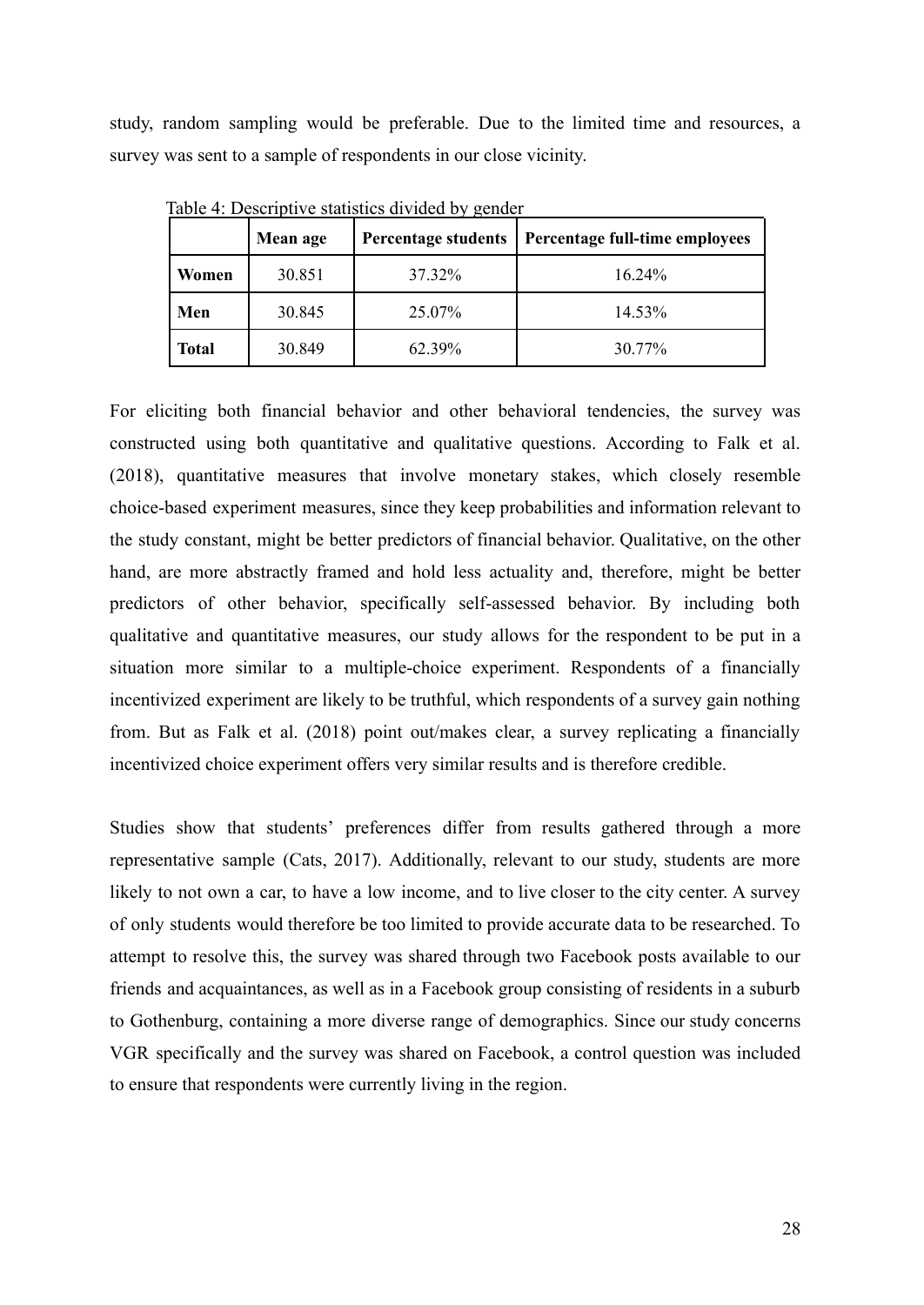In hopes of increased participation, the survey was incentivized with the possibility of winning a gift card worth 200 SEK. Respondents were informed that their answers would be kept anonymous and that they had the opportunity to be included in the draw for the gift card or not. They could enter the draw by sending an email to one of the creators of the survey, ensuring there was no way to connect a specific set of answers to its respondent.

Since it is almost impossible to know exactly how many people saw the invitation link, this might not necessarily be an accurate representation of the participation rate. To be able to present some measure of the participation rate, an approximative participation rate has been formulated with the available numbers. The Facebook group at the time of posting had 5,795 members. The email list acquired from the School of Business, Economics and Law contained 4,540 email addresses. With 392 respondents, the survey had a participation rate of roughly 3.8%. The raw data shows us that 58.1% of the respondents were women, 41.3% men, and 0.51% chose to not identify themselves by gender.

A few answers were discarded, including all answers from respondents outside of VGR in order to keep our sample as true to the population of VGR as possible. To keep the gender variable as a control variable and easily definable, it was decided that the answers from the individuals wishing not to identify themselves were discarded. The survey was provided in both English and Swedish. A lower number of people chose to answer the survey in English, only twelve out of 392 respondents. To ensure that the survey suffered no language bias, as well as the difficulties of drawing significant conclusions from such a small sample, all of the English answers were discarded. All of the answers were examined to make sure that the questions were answered correctly and within the stated limits. Any answers not following these instructions were discarded to not skew the data.

After the process of ridding the raw data of errors, a total of 351 responses remained. Out of these 351 respondents, 202 respondents (57.55%) were women and 149 (42.45%) were men. Of the 351 remaining respondents, the mean age was 30.84 and the most common occupation was being a student. Roughly 32% of the respondents currently lived with a partner, without kids. The most common income of the respondents was 10,000-15,000 SEK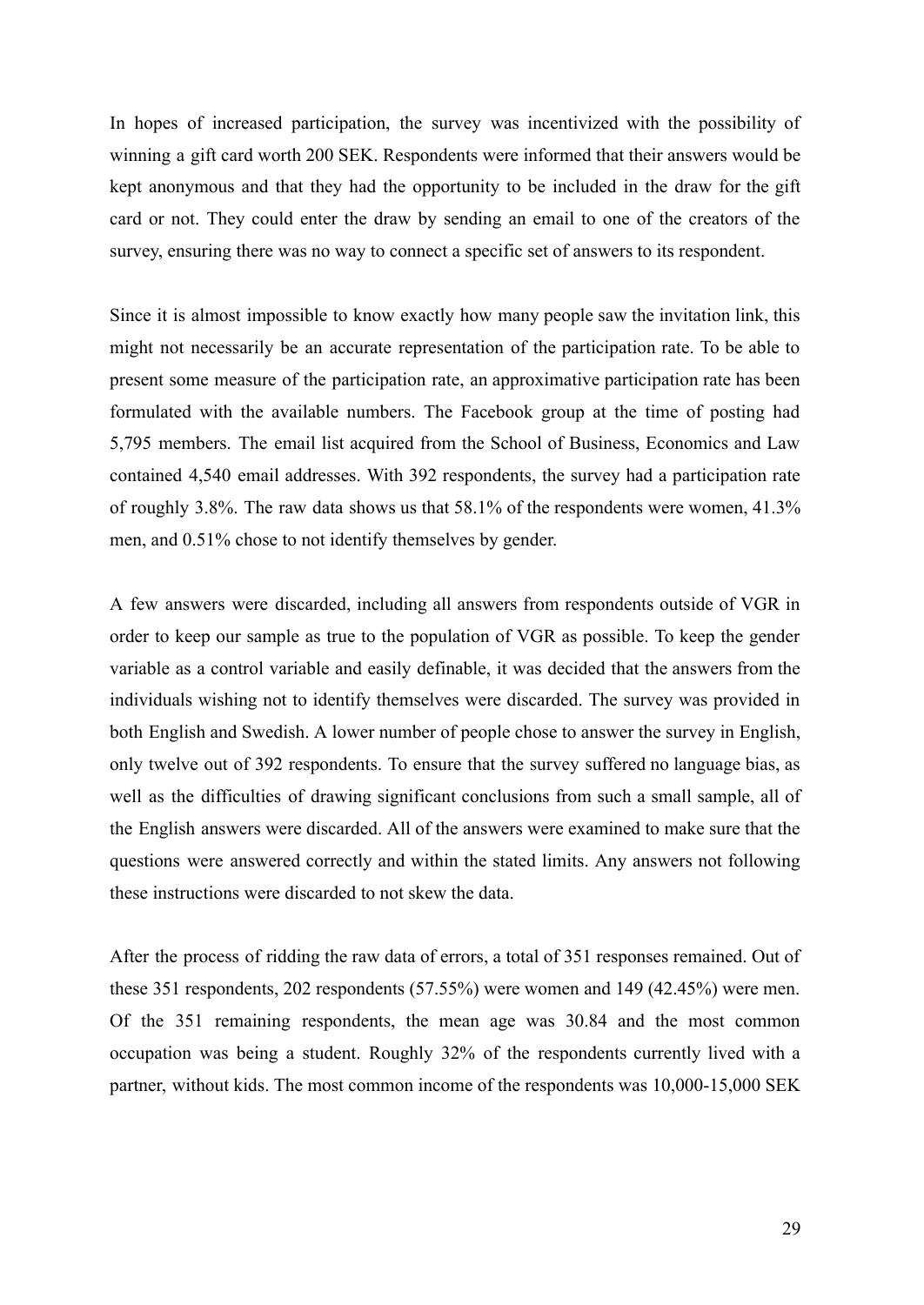per month, closely followed by above 30,000 SEK per month. For full distribution of age, see Appendix (A).

The structure of the survey was set up as follows. In the first part, respondents were asked socio-demographic questions, followed by questions eliciting measures of economic preference and potential biases. The third part of the survey contains questions regarding preferences for travel mode and opinions on PT, and lastly, the fourth part asked the respondents to state their preference regarding alternative ways of funding PT. To see the full survey, see Appendix (C).

### <span id="page-29-0"></span>**3.2 Variables**

In this section, the relevant variables to our research questions, and how they were elicited, are presented.

#### <span id="page-29-1"></span>**3.2.1 Measures of economic preferences and behavioral tendencies**

According to Bauer et al. (2020), the golden standard when eliciting economic and social preferences is using incentivized tasks in a controlled environment, this is because under these conditions the respondents have an incentive to tell the truth. However, the feasibility of constructing an experiment as such could only be considered low when factoring in the amount of time, money, and sample size that would be needed to complete it. To get as good a result as possible, good question and survey design had to be of great importance.

Falk et al., (2016) constructed a survey where they, interestingly enough, also recreated the survey's content during an incentivized experiment. By doing this they validated the question design used in this survey. They validated their questions by examining how the answers and results differed between the survey and the incentivized experiment and found that this type of survey was a good replacement for incentivized tasks. Regarding economic preferences, from Falk et al.'s (2016) paper, two different questions regarding altruism were decided appropriate for this survey. A quantitative and qualitative question eliciting preferences regarding altruism were included in the survey.

Some of the other preferences of interest have been researched for a long time. To make sure that questions eliciting the correct measures and receiving useful answers were used, it was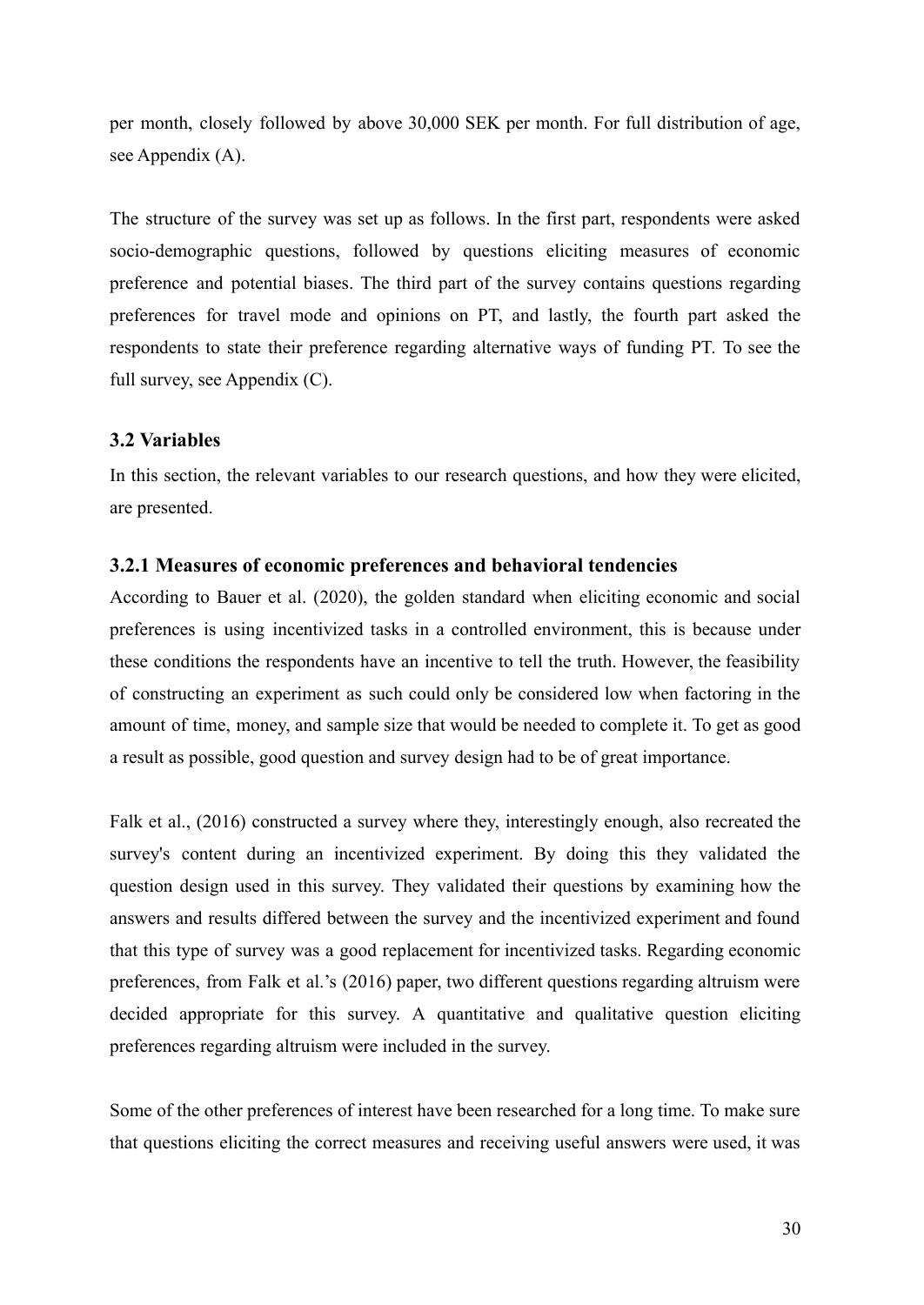decided to use questions from studies that have been vetted and cited extensively. When the appropriate economic preferences were chosen, adequate research papers were searched for on Google scholar.

One of the research papers chosen to be adequate was Samuelson and Zeckhauser's (1988) paper discussing the phenomenon of status quo bias. To test for status quo bias, two of the questions from this paper were used. According to the Samuelson and Zeckhauser survey, the respondents exhibited a larger relative status quo bias if the alternatives on each question in the survey increased. Even though Samuelson and Zeckhauser did find evidence that status quo bias is present when using an experimental study, they also claim that in a real-world situation, when people have a better understanding of their environment, they would exhibit status quo bias to a greater extent.

Falchetta's (2015) paper on sunk cost fallacy was decided to be used. Falchetta states, like many before him, that a sunk cost is an investment in either time, money, or creativity that is impossible to get back no matter how one decides to act going forward. The fallacy part to be tested in this survey examined if the respondents acted according to the fallacy that a former purchase affected their behavior going forward. To test for this, two questions eliciting tendencies of sunk cost behavior were used from Falchettas's (2015) paper.

Fischbacher et al. (2001) constructed a research paper eliciting conditional cooperation tendencies. According to Fischbacher et al., conditional cooperation could be viewed as a contributor to the phenomenon, observed in economic research, that people are much less selfish and less rational than economic theory suggests them to be. This could be because people contributed themselves with attributes such as altruism to make themselves feel good. To test the survey participants for any tendencies of conditional cooperation, or lack thereof, a slightly summarized version of the Fischbachers et al. (2001) test was used in the survey.

The questions eliciting preferences on alternative ways to fund PT and on current travel behavior (i.e. distance to nearest PT stop, how they pay for their travels, how frequently they travel by PT, and distance to their work/school) were constructed by the authors of the study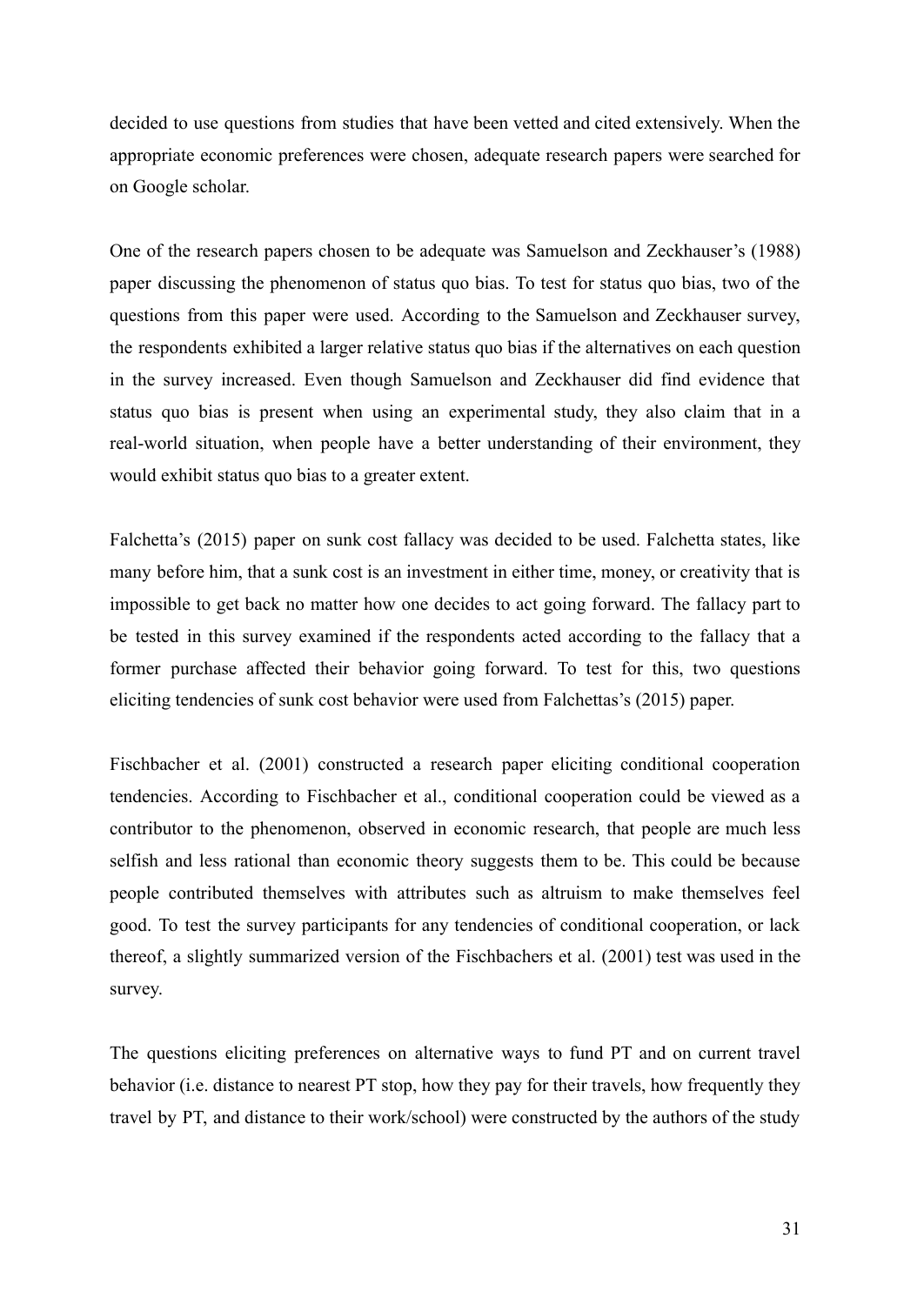with the main goal of the paper in mind. Following is an in-depth explanation of the questions used to elicit social and economic preferences from the respondents.

**Altruism:** Two questions measure altruism in this study; one qualitative and one quantitative. The qualitative question

asked respondents to self-assess their willingness to give to a charitable cause, without expecting anything in return, in the form of a 7 point Likert scale. The quantitative question asked respondents to state the amount of money they would give to a charitable cause, between 0 and 18,000 SEK. How much they stated is a measure of altruism.

**Conditional cooperation:** In this survey, conditional cooperation was elicited from the respondents through a version of a linear public goods game, adapted by Fischbacher et al. (2001), with slight modification to fit the survey. As previously addressed, people tend to cooperate to a higher degree when people around them are doing the same. To see if this effect had an impact on decisions regarding PT funding, twelve questions regarding cooperation were included. The respondents were asked to imagine themselves in a scenario where they were living with three roommates, all four with a budget of 200 SEK. The first question asked how much the respondents were willing to contribute to a common fund, used for goods the roommates shared, without knowing how much the other roommates contributed. The following eleven questions asked the respondents how much they would contribute to the fund if they knew the average contribution of the other three roommates, increasing by 20 SEK per question, from 0 to 200 SEK.

**Status quo:** Status quo bias was measured by two questions in the survey, painting a hypothetical scenario for the respondent. The two questions had the respondent thinking about how to invest money that they inherited. The first question, the neutral question, had 4 alternative ways of investing the funds. To actually test for the status quo bias the second question's scenario was different. Alternative A from the first question was now in what is called "the status quo position", meaning that the respondents were asked a second question on the same investment scenario, but instead of inheriting a large sum of money, they now inherited a large sum of stocks in the company from alternative A from the first question.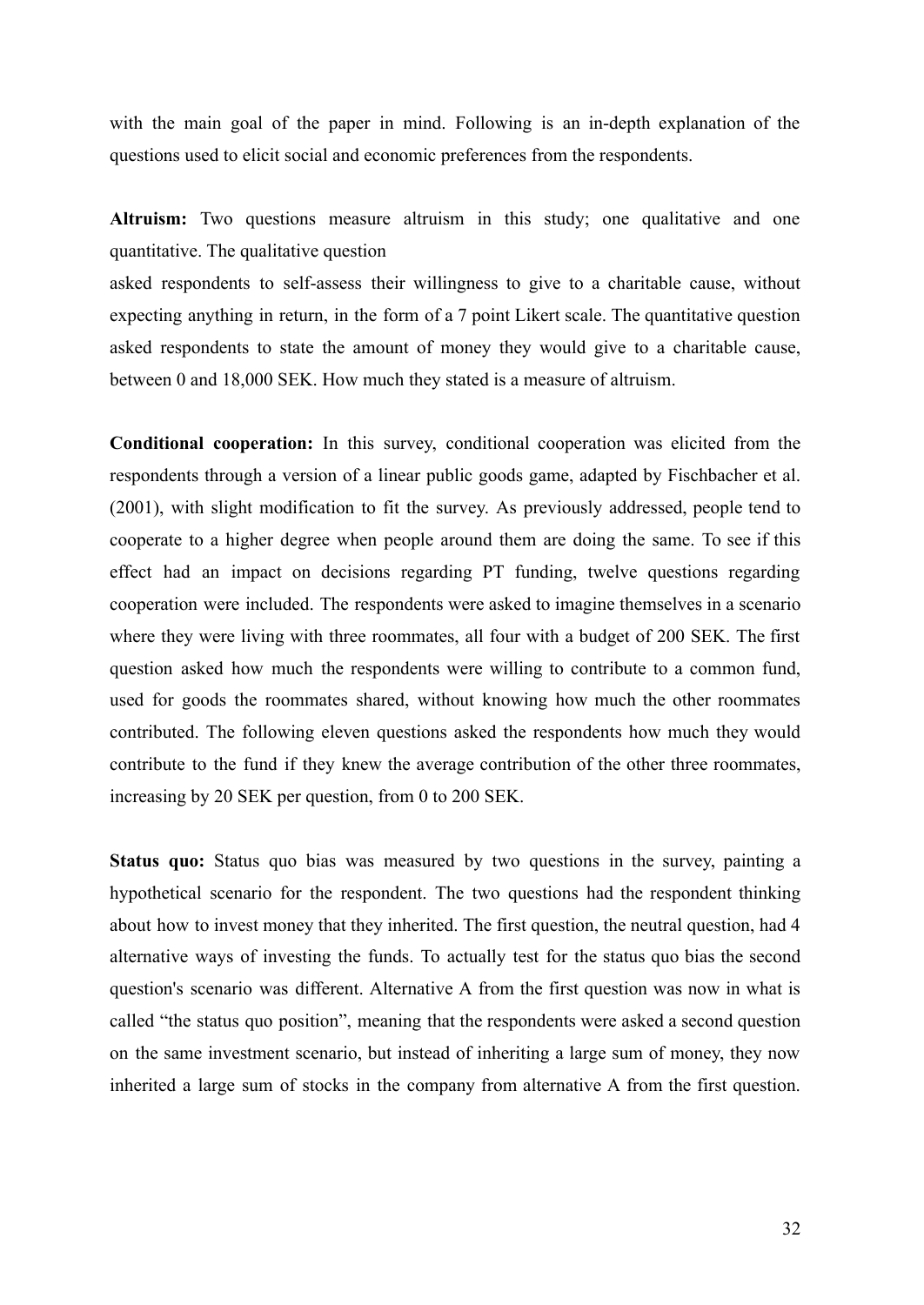The respondents were now asked if they wanted to keep the stocks they inherited in company A or sell the stocks and invest in any of the other three alternatives.

**Sunk cost:** To test for sunk cost fallacy, the survey included two questions asking the respondents to imagine a scenario where they had bought a ticket to a concert they really wanted to attend, worth a (to them) significant amount of money. The respondents were told that they woke up on the day of the concert with a fever, cough, and a terrible weather forecast. They were then asked if they would make the trip to the concert anyway. The second question asked the respondents to imagine the same scenario, with the ticket to the concert now having been given to them. They were then asked again if they would make the trip to the concert.

### <span id="page-32-0"></span>**3.2.2 Dependent variables**

The study elicited answers to questions regarding preferences on alternative ways of funding the PT system, and how their travel behavior would change if FFPT were implemented.

**Alternative ways of funding PT:** A larger portion of the survey was dedicated to this topic, seven questions in total since this is the main question of interest in our study. Five of the questions asked the respondents about their preferences on different alternatives to the current funding system. A small introductory text, briefly explaining the current structure of financing for Västtrafik services, was presented to the respondents, after which they were asked in separate questions whether or not they thought that the alternative way of funding presented was a good idea.

The five alternative ways of PT financing presented to the respondents, which could all be answered by either yes or no, were:

- Increasing the income tax and earmarking it for use to support PT.
- Diverting all income from parking fees and parking fines to financing PT.
- An increase in the tax on petrol and other fuels with the income made earmarked for the financing of PT.
- An increase in the sales tax moms and earmarking the income for the financing of PT.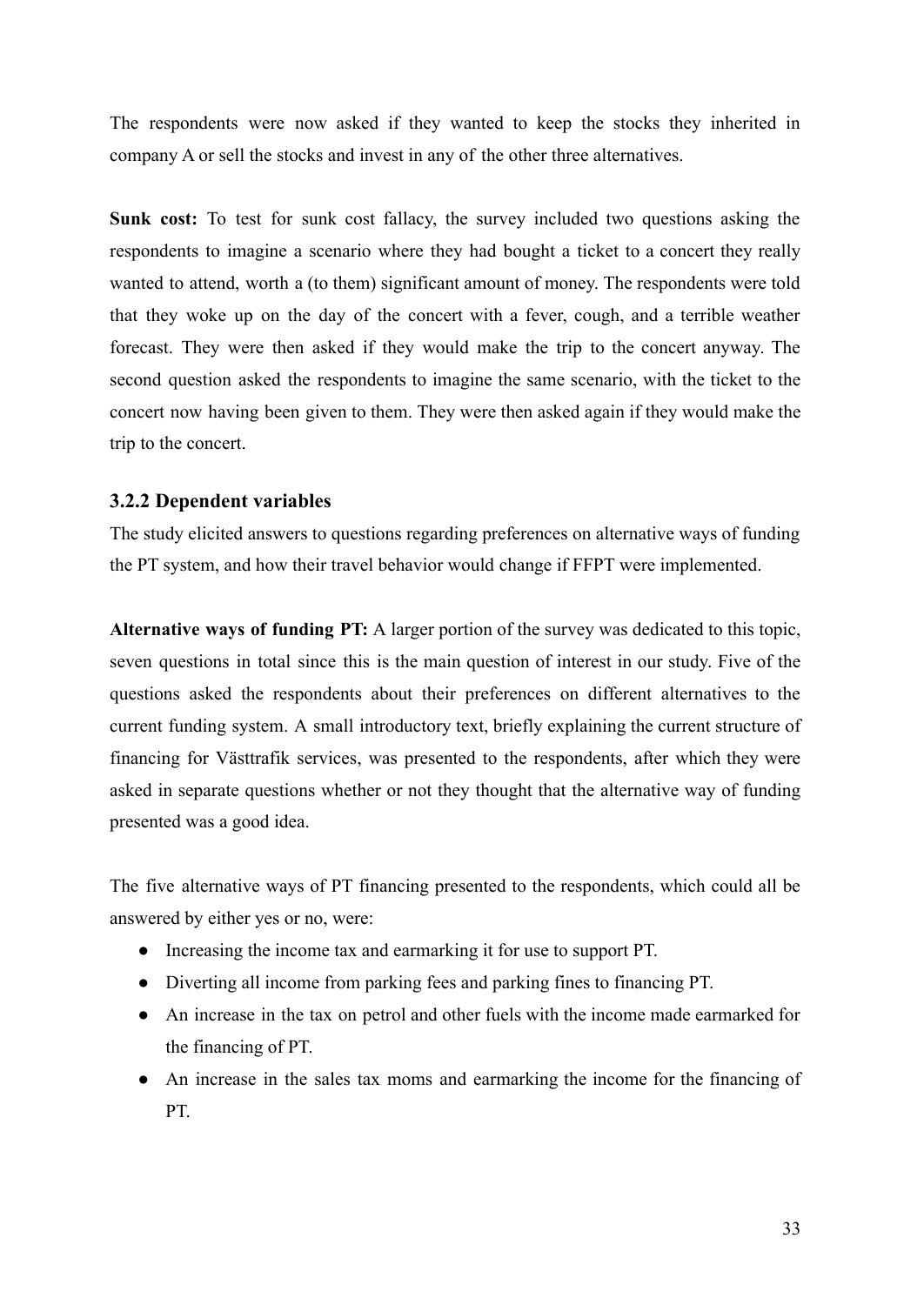● A reintroduction/increase in the property tax and earmarking the income for the financing of PT.

The sixth question asked the respondents which of the five different systems they would choose if they could only choose one alternative to change the way PT was financed. The respondents also had the option to choose the answer "I don't want any change in the way PT is financed". The seventh and final question in this section of the survey asked the respondents to estimate how their travel behavior would change if any of these systems were implemented. A 7 point Likert scale was used, where 4 indicated an unchanged travel behavior.

### <span id="page-33-0"></span>**3.2.3 Other variables of interest**

Besides the variables mentioned above, the survey elicited some other variables. The participants of the survey were asked to state sociodemographic facts about themselves, such as their gender, age, the highest level of education acquired, and their living conditions. Since significant correlations were found between several of these variables and our dependent variables, they were kept in the thesis.

### <span id="page-33-1"></span>**3.3 Econometric models**

To see if the data that was collected was of interest to the thesis, a series of contingency tables were constructed to visually display any possible patterns that could be identified, either between gender or other variables. After checking for any patterns or links, a larger Spearman correlation test was conducted to find any significant correlations between the variables. After completing this we continued on with regressions, in total seven regressions were conducted. Different methods of regression were used depending on what type of dependent variable was looked at. Logit regression and ordered probit regression were the types of regression used.

### <span id="page-33-2"></span>**3.4 Methodological critiques and delimitations**

For this study, the sample of respondents who are students at the School of Business, Economics and Law at the University of Gothenburg. By also eliciting answers from residents in a suburb to Gothenburg, with a wider range of age, occupation, education, income, and use of PT, we tried to aid this overrepresentation. However, as previously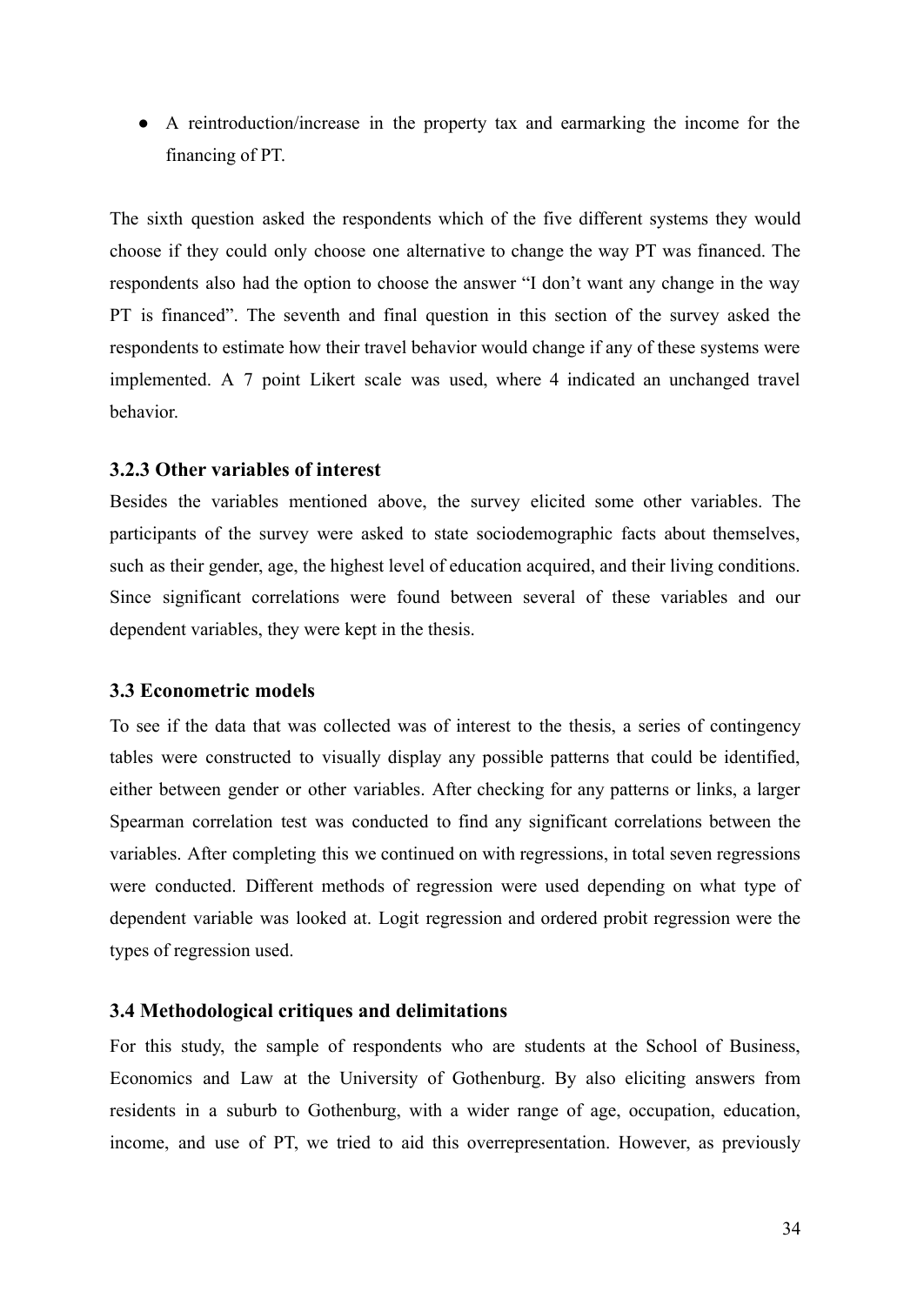discussed, our sample is not randomized and might not be representative of the larger population in VGR. The group of students being limited to students at the School of Business, Economics and Law, might skew answers since these students are likely to have a better understanding of economics than the average citizen. It might therefore be interesting to see if preferences would differ if other faculties of the university also could receive the survey by email. Since the topic of the thesis was specified, both in the email and in the Facebook post, there might be some degree of selection bias occurring, since people who are interested in the topic might be more likely to want to participate. While we cannot disprove selection bias occurring, we doubt it will significantly affect our results.

The questions on economic preferences have been validated in previous studies (for example Falk et al. 2018), but we do note that many of the variables used are self-assessments on a seven-point Likert scale. These types of qualitative measures have been frequently used in research, but may still be interpreted, and thereby answered, differently between individuals. We refrain from interpreting the magnitude of the coefficients, since answers to these questions may weigh differently.

In this study, we have chosen five alternative measures of implementing an FFPT system. These were selected on the basis of functionality and span of difference, but more do exist and have not been discussed or researched extensively. We recognize that some respondents may view other alternatives as more beneficial or of more importance, but we found that limiting the alternative forms of financing down to a set of five would cover the scope of our research questions. By focusing on economic preferences, other factors, such as environmental effects and effects on health, have only been discussed and recognized, but not been taken into account in the survey, results, or discussion.

In this thesis, we have investigated the entire Västtrafik system. Due to the majority of the population in VGR, and most likely the majority of the respondents in our survey, being residents of the city of Gothenburg, a focus may however have been on the PT of inner-city Gothenburg, and less so on suburbs or surrounding areas. If changes in financing PT would occur, and changes would be made to any form of municipal tax, then all residents in the region would be affected- not only those living in Gothenburg city.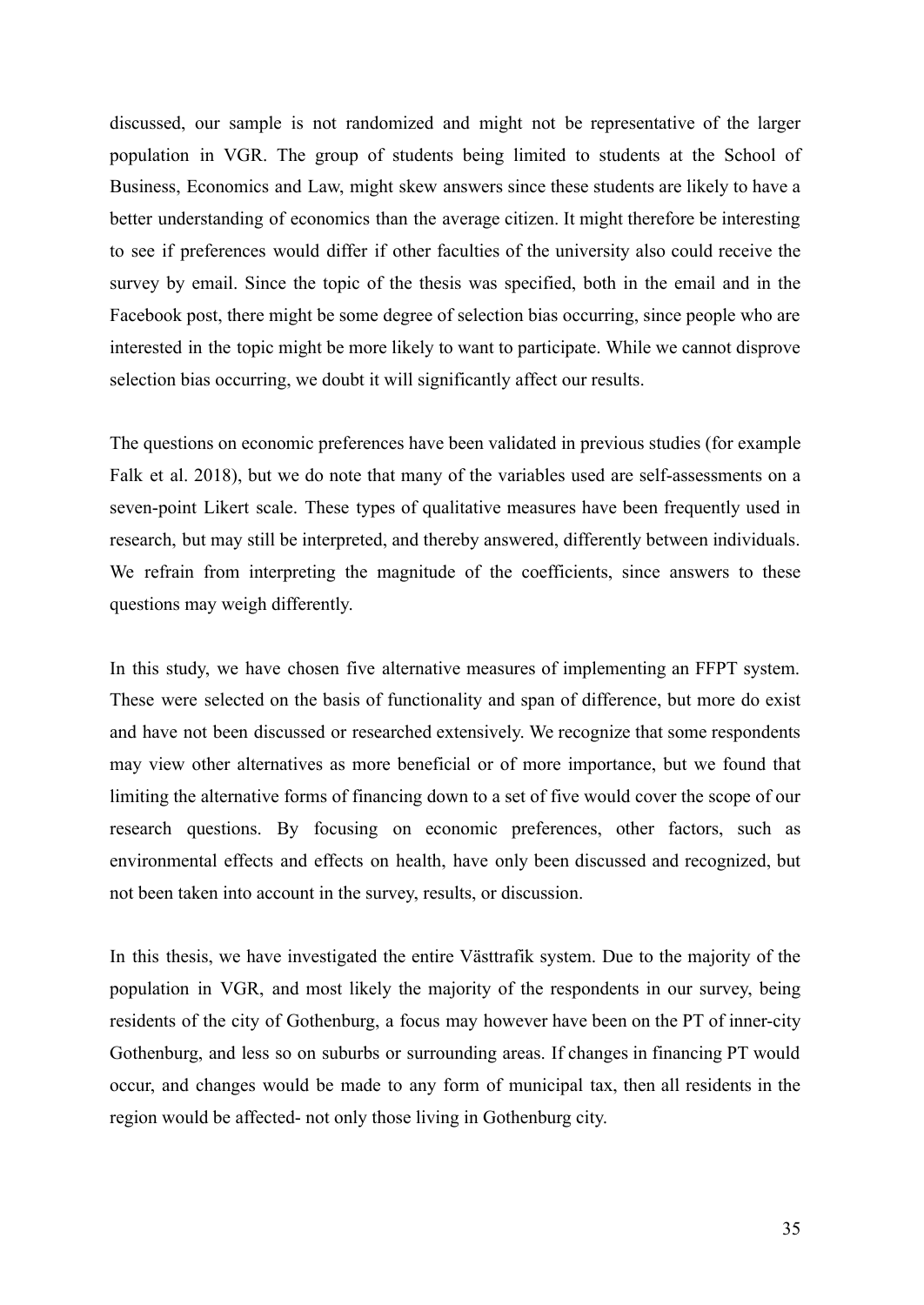Perhaps most importantly, we have not taken the Covid-19 outbreak into account. Both in the survey and in the thesis, it is made clear that the point of this thesis is to investigate opinions on changes to the PT system, regardless of the fact that it currently is not used to its full extent. Current travel behavior may differ for many, compared to what it may have looked like or what it has looked like previously. At the beginning of our survey, we therefore clearly noted that this survey aimed to investigate the travel behavior in a fully mobile city, not one limited by COVID-19 regulations.

### <span id="page-35-0"></span>**4 Results**

### <span id="page-35-1"></span>**4.1 Descriptive statistics**

In this section, all variables, tables, and regressions are presented. Firstly, we summarize the variables that have been used during the processing of our data. Secondly, contingency tables are presented to investigate the relationship between different groups of people and specific behavior and to investigate any associations between the variables of interest to our research questions. Lastly, when the relationships have been investigated, a series of regressions will be performed.

Table 4 presents the descriptive statistics of some of the variables collected in the survey. When looking at these variables it is possible to start to get some inclination about what the respondents' thoughts are regarding the PT system and what changes would be possible. To investigate this further, some of the variables are described below. The general opinion is that the PT system in VGR functions relatively well. Prices are regarded as too high, with a mode of 7 (highest option) and a mean of 5,89. Opinions on respondents' own travel behavior if FFPT was to be implemented indicate that a majority would not increase their PT travel (mode of 4), but, overall, an increase would occur (mean 5.15). Table 4 shows that the mean contribution during our public goods game follows the average contribution of the group pretty closely. However, there are respondents who contribute 0 SEK on all eleven questions. Table 4 also shows that the general opinion regarding taxes in VGR is skewed a bit to the right, with a mode of 4 and a mean of 4.64. (For all Spearman correlations mentioned but not explicitly written out, see the Spearman Table in Appendix (C)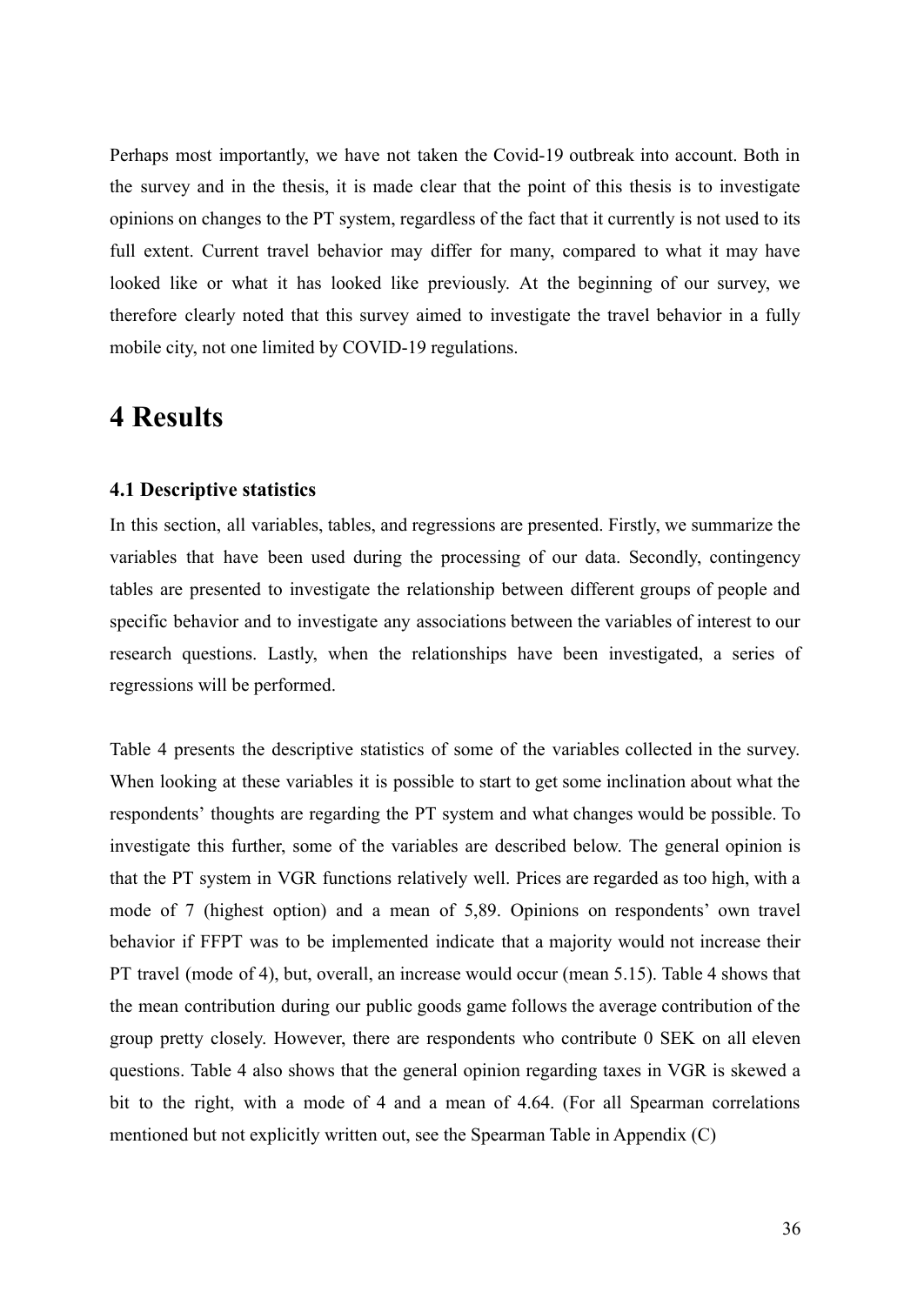| Table 5. Summary Table Over descriptive statistics  |         |                |                |                  |                  |           |
|-----------------------------------------------------|---------|----------------|----------------|------------------|------------------|-----------|
| Variables                                           | Mean    | <b>Median</b>  | <b>Max</b>     | <b>Min</b>       | Mode             | <b>SD</b> |
| <b>Opinion on PT prices</b><br>(too low - too high) | 5.89    | 6              |                |                  | 7                | 1.25      |
| Opinion on current Taxes (too low - too high)       | 4.64    | $\overline{4}$ | 7              | 1                | $\overline{4}$   | 1.5       |
| <b>Opinion on PT functionality (bad-good)</b>       | 4.22    | 4              | 7              | 1                | 5                | 1.51      |
| Most used form of transport                         | 3.35    | $\overline{2}$ | 8              | 1                | 1                | 2.34      |
| Municipal tax funding PT (yes/no)                   | .40     | $\overline{0}$ | 1              | $\overline{0}$   | $\theta$         | .49       |
| Parking fees funding PT (yes/no)                    | .83     |                | 1              | $\overline{0}$   | 1                | .37       |
| Petrol tax funding PT (yes/no)                      | .44     | $\overline{0}$ | 1              | $\boldsymbol{0}$ | $\overline{0}$   | $.5\,$    |
| VAT tax funding PT (yes/no)                         | .15     | $\overline{0}$ | 1              | $\theta$         | $\overline{0}$   | .36       |
| Property tax funding PT (yes/no)                    | $\cdot$ | $\overline{0}$ | 1              | $\boldsymbol{0}$ | $\overline{0}$   | $\cdot$ 3 |
| What FFPT did you prefer?                           | 2.56    | 3              | 6              | 1                | 3                | 1.10      |
| Being positive to a change in PT financing          | .75     |                | 1              | $\boldsymbol{0}$ | 1                | .43       |
| Travel increase if FFPT implemented (1-7)           | 5.15    | 5              | 7              | 1                | $\overline{4}$   | 1.31      |
| <b>Qualitative altruism question</b><br>$(1 - 7)$   | 5.06    | 5              | $\overline{7}$ | $\mathbf{1}$     | $\overline{7}$   | 1.63      |
| Quantitative altruism question (0 - 18000)          | 1403.3  | 500            | 18000          | $\overline{0}$   | $\overline{0}$   | 2481.3    |
| People showing sunk cost behavior                   | .09     | $\mathbf{0}$   | 1              | $\mathbf{0}$     | $\mathbf{0}$     | .28       |
| People showing status quo behavior                  | .39     | $\mathbf{0}$   | 1              | $\mathbf{0}$     | $\boldsymbol{0}$ | .49       |
| <b>Contribution not knowing</b>                     | 92.49   | 100            | 200            | $\theta$         | 100              | 58.28     |
| Average contribution $= 0$<br>$(0 - 200)$           | 19.87   | $\mathbf{0}$   | 200            | $\theta$         | $\overline{0}$   | 46.19     |
| Average contribution $= 40$<br>$(0 - 200)$          | 51.91   | 40             | 200            | $\mathbf{0}$     | 40               | 33.62     |
| Average contribution $= 80$<br>$(0 - 200)$          | 86.17   | 80             | 200            | $\boldsymbol{0}$ | 80               | 30.68     |
| $(0 - 200)$<br>Average contribution $= 120$         | 118.09  | 120            | 200            | $\boldsymbol{0}$ | 120              | 32.49     |
| Average contribution $= 160$<br>$(0 - 200)$         | 147.13  | 160            | 200            | $\boldsymbol{0}$ | 160              | 40.20     |

Table 5: Summary Table over descriptive statistics

*Notes:* All variables answered by text in the survey have been categorized for ease of use. To see the full categories, answers, and full summary table please refer to Appendix (C)

**Average contribution = 200 ( 0 - 200 )** 175.04 200 200 0 200 49.11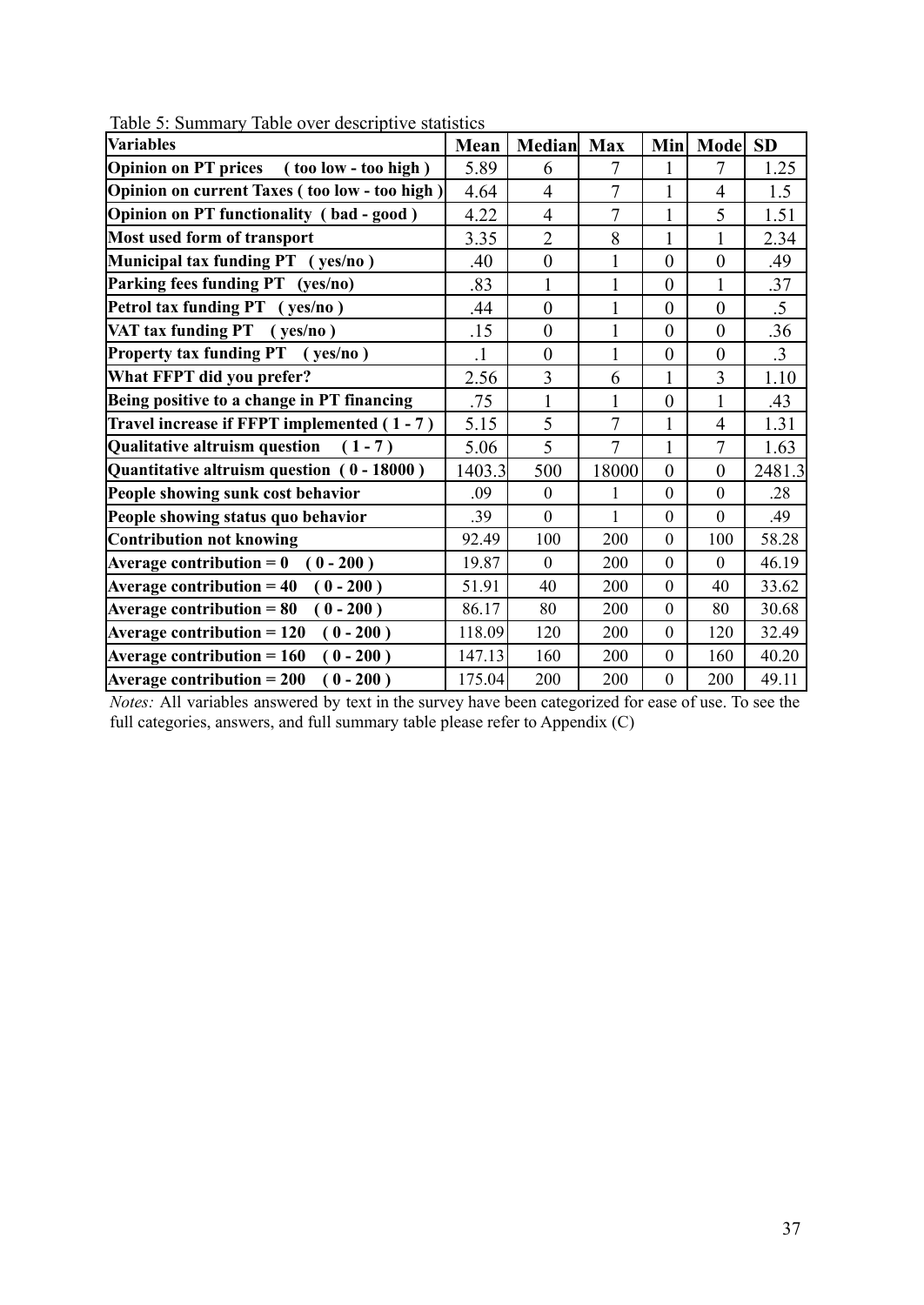### <span id="page-37-0"></span>**4.2 Investigation of correlations between variables**

Below, a series of contingency tables combined with correlation tables will be presented and explained, the main reason of which is to investigate if there are any relationships between different variables that have been collected in the survey. This will later on in the survey play a larger role when trying to explain different travel behaviors and opinions. Since all of our variables will not be present in the regressions, it is important that we establish and investigate how they are related beforehand to be able to properly explain them.

The data shows that, in our sample, there is a negative correlation between being female and income, with a rho of -0.105 and a p-value of 0.049. Education has a positive correlation to income, with a rho of 0.333 and a p-value of 0.000. Amount of cars in the household also correlates to income, with a rho of 0.19 and a p-value of 0.0003. All of these correlations seem reasonable when considering that, in Sweden, men tend to earn more than women, a higher income increases the possibility to buy multiple cars, and salary normally increases with higher levels of education.

|              | Car      | <b>Bus</b> | <b>Bicycle Motorcycle</b> | Train | Tram | <b>Walking</b> | <b>Scooter</b> | Total |
|--------------|----------|------------|---------------------------|-------|------|----------------|----------------|-------|
| <b>Women</b> | 56       | 50         |                           |       |      |                |                | 202   |
| Men          |          |            |                           |       |      |                |                | 149   |
| <b>Total</b> | $\Omega$ |            |                           |       |      |                |                |       |

Table 6: What form of transportation is used the most, divided by gender

The single most commonly used form of transportation by our respondents is private cars, for men and women respectively. Although, when combining all forms of PT, this is used to a higher extent than cars are. Women are more likely than men to use PT, both in actual numbers and in the percentage of the number of respondents. However, the amount of cars in a household does not differ significantly between gender, as shown in Table 6.

Table 7: The effect of amount of cars (in a household) on the most used mode of transport

|                | Car | Bus                  | <b>Bicycle</b> | Motorcycle Train |  | Tram | <b>Walking Scooter</b> |  | <b>Total</b> |
|----------------|-----|----------------------|----------------|------------------|--|------|------------------------|--|--------------|
| $\vert$ 0 cars |     | າາ<br>ر ے            | 20             |                  |  | 46   | 34                     |  |              |
| car            |     | 36                   |                |                  |  |      |                        |  |              |
| 2 or more cars | 58  | ົາ<br>∠∠             |                |                  |  |      |                        |  |              |
| <b>Total</b>   | 107 | O <sub>1</sub><br>ΟI |                |                  |  | O.   |                        |  |              |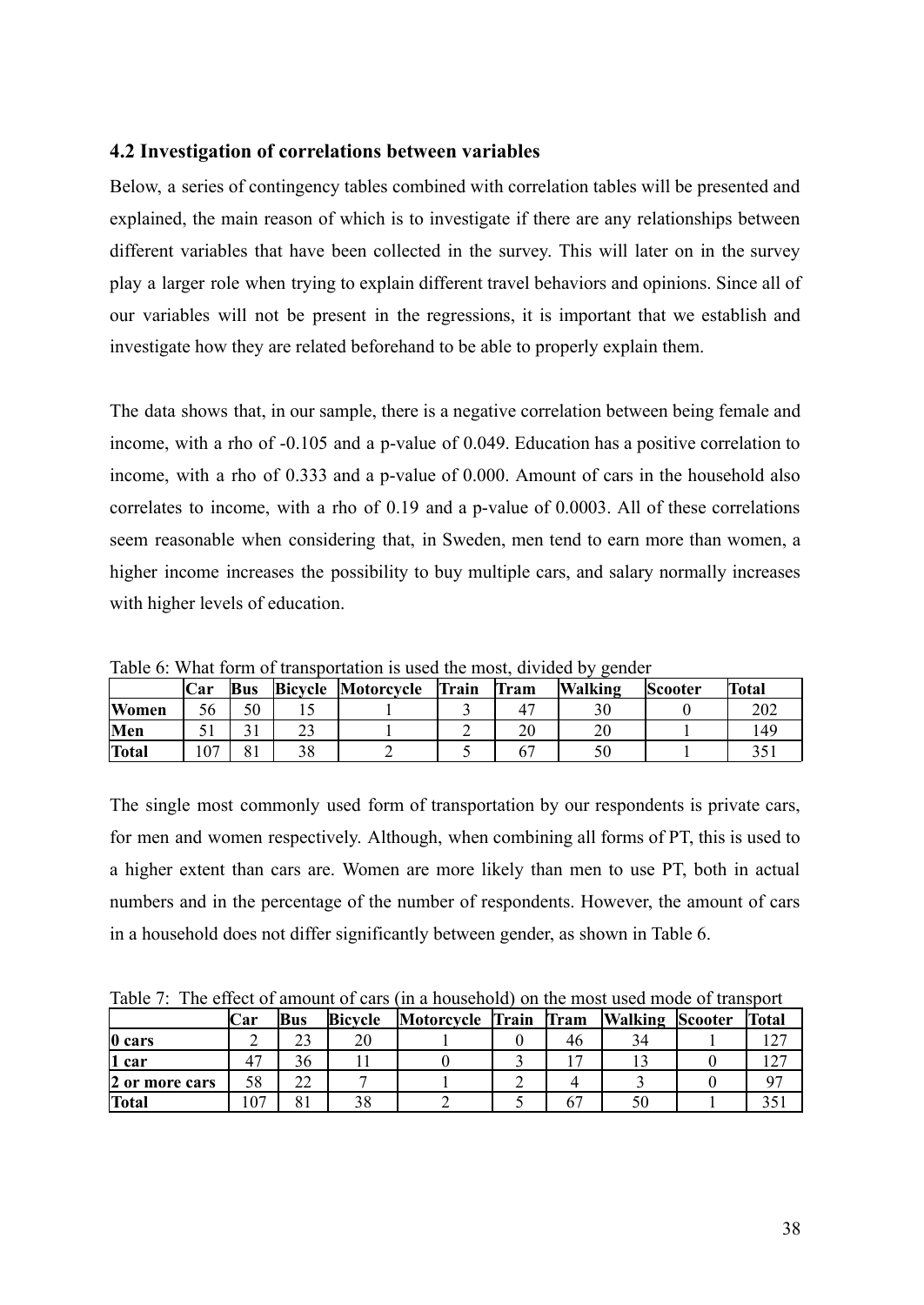There is a visible skewness in Table 7, where the amount of cars in the household affects what mode of transport is most regularly used. This can also be seen when performing a Spearman test on these three data points. The data pair of the number of cars in the household and what transport mode is most regularly used shows a significant correlation, with a rho of -0.58 and a p-value of 0.000. This observation is in line with what has been predicted earlier in this thesis.

As shown by figures 1 and 2 below, opinions on how well the PT system works today follow a normal standard distribution very closely, even when looking at the entire sample. This is to be expected when the sample is of a large enough size. There are also no discernable differences between the genders' opinions on how well the system functions today. Regarding prices, there is, however, a skewness to the graphs both for men and women. Almost 50% of women responded that prices were way too high (7 on a 7 point Likert scale, where 4 is neutral).





In total, almost 82% of the respondents think that prices are too high (answers between 5 and 7). Opinions on the current price level also negatively correlate, rho-value of -0.115 and p-value of 0.032, with how the respondents chose to pay for their tickets when using PT.

A large proportion of the respondents, roughly 50%, purchase a single 90-minute ticket, each time they travel by PT (Table 2 in Appendix B). Depending on how much one uses PT, this might come at a higher price than if they would pay for a monthly ticket. Opinion on prices has a negative correlation with opinions on how well the system functions, rho -0.26 and p-value of 0.000, which would be expected according to the economic theory of supply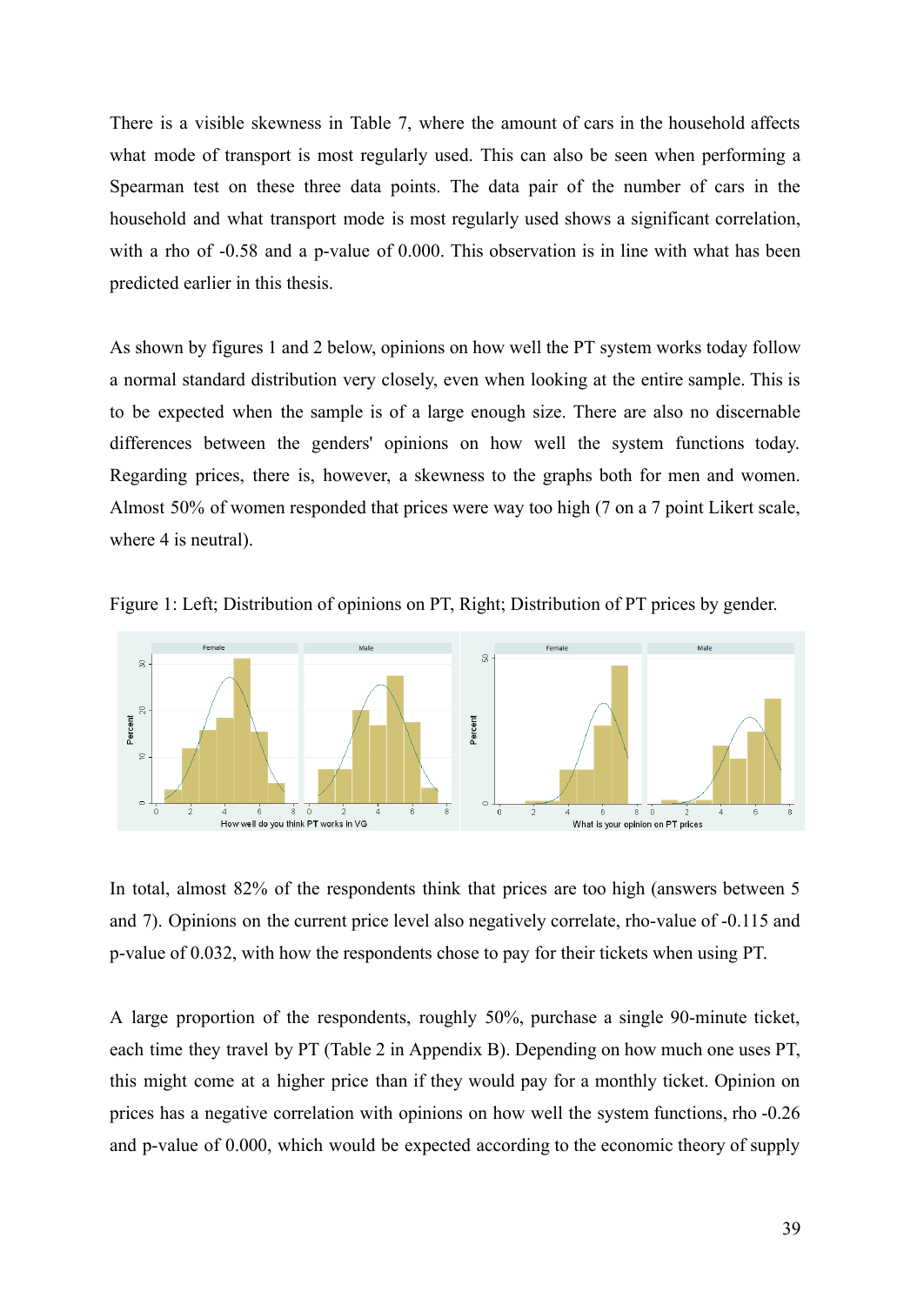and demand. In this case, even if prices continue to go up, there might not be another option for those who travel exclusively by PT which can affect their opinion on how well the system functions. This could, for some people, be a deciding factor to start engaging in fare-evading. As previously stated, an increase in price by 10% increases the amount of fare-evading by 2%.

Our survey shows that there already is a rather large proportion, roughly 14% of respondents, who choose to engage in fare-evading (Table 2 in Appendix B). This is 40% higher than Västtrafik's own estimation, which estimates that one in ten people engage in fare-evading (SVT, 2019). With low inspection rates, ticket prices regarded as too high and continuously increasing and fare-evasion being an established phenomenon in VGR, this outcome is to be expected. There are, however, some key differences in who decides not to pay when using PT. The data suggests that the shorter the distance to one's destination, the higher the likelihood is that they will fare-evade. Students are more likely to evade fares, making up four out of five who do, since they generally live closer to their destination and tend to have a lower income. When looking at the Spearman correlation Table in Appendix C, fare-evading negatively correlates with both income and occupation. As described earlier in the thesis, opinions on the functionality of the PT system also affect fare-evading behavior. This result also shows up in our data, with fare-evading negatively correlating with opinions on PT functionality.

A majority of students do, however, think that the PT system functions well (5-7 on a 7-point Likert scale). Of all fare-evaders, 51% state that the current system does not function well (1-3 on a 7-point Likert scale). This is in line with theories of fare evading, specified in the literature review section; when opinion on the current system declines, the likelihood of engaging in fare-evading increases.

Out of all fare evaders, 36% think that the system functions well, some of these display free-riding tendencies, while others display high levels of altruism. This fact becomes more complicated when the respondents' opinion on how the system functions negatively correlates with their opinion on prices, i.e when the opinion on how the system functions go up, the respondents think that the price is fair or too low. This could possibly mean that there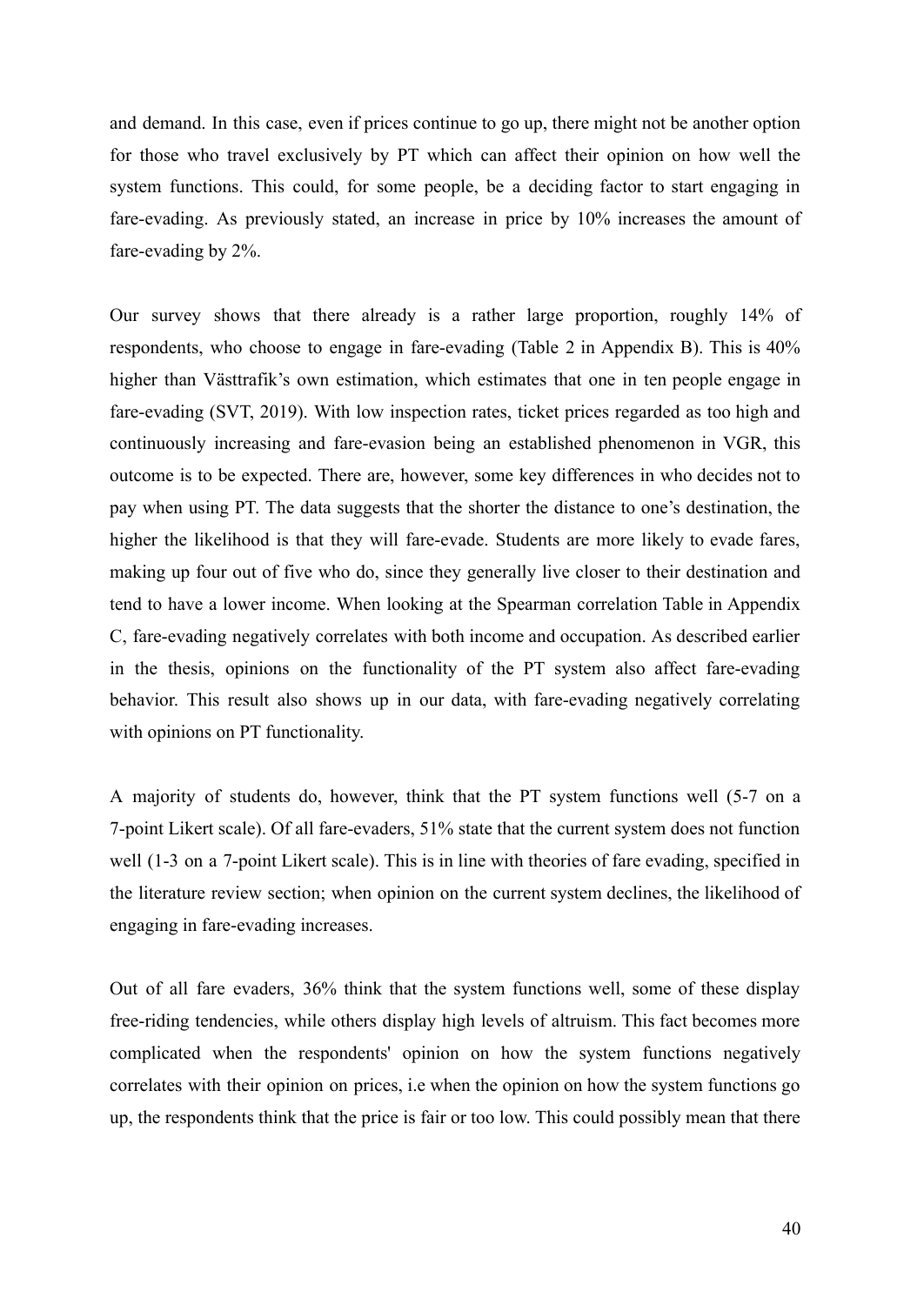is some factor excluded in our survey which has an effect on people's travel decision making.

|                                  | (Poorly) |    |    | 14 |    |    | (Great) Total |    |
|----------------------------------|----------|----|----|----|----|----|---------------|----|
| I don't travel by PT             |          |    |    |    | ⇁  |    |               |    |
| I don't pay for using PT         |          |    |    |    |    |    |               |    |
| Employer/school pays             |          | ◠  |    |    | າ  | 6  |               |    |
| I pay for a ticket for each ride |          | 18 | 35 | 32 | 50 | 26 |               | 76 |
| I pay by a monthly ticket        |          |    |    | 18 | 34 | 19 |               | 89 |
| <b>Total</b>                     |          | 35 | 62 |    | 04 | 57 | 14            |    |

Table 8: Influence of opinion about PT on the way of paying for PT

### <span id="page-40-0"></span>**4.2.1 Results connected to altruistic tendencies**

Our two questions on altruism show somewhat divisive results. A majority, 66%, are willing to give to a charitable cause when asked a more hypothetical question (the qualitative altruism question). However, when asked how much they would donate, when receiving an unexpected sum of 18,000 SEK (the quantitative altruism question), only 55% answered any sum above 0 SEK, and 71% answered an amount of 1,000 SEK or below (Table 9 and 10 in Appendix B). This may be due to several reasons. For one, the first question does not specify if the donation is monetary or not. One may, for example, consider time a contribution, while others do not. Second, when given an actual amount of hypothetical money (18,000 SEK), the respondent perceives their contribution as more real and are therefore less willing to give it away. Thirdly, only in the second question is the contribution amount specified. The two questions do however correlate with each other, rho 0.37 and p-value 0.000, which is to be expected since they relate to the same subject.

According to the survey, gender also correlates with altruism. Women are more likely to give to a charitable cause, and on average, give more than men do, but men have a larger standard deviation and are therefore more likely to contribute a larger sum individually. Our study also shows that respondents who assess themselves as highly altruistic on the Likert scale for altruism chose to contribute higher amounts in our question eliciting preferences to contribute to a group without knowing how much the group would contribute. This link also shows up when performing a spearman test, these data points are correlated with a rho value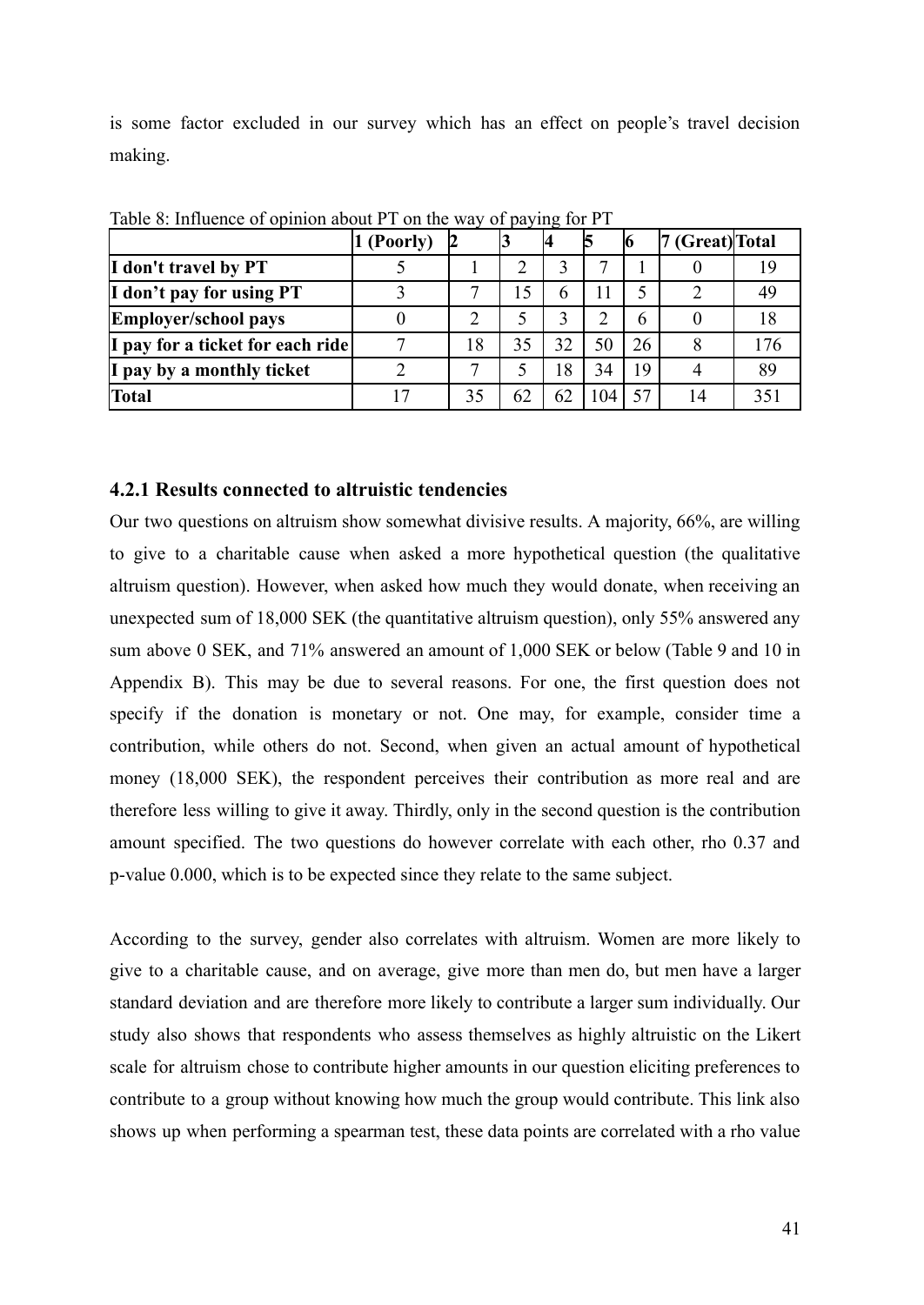of 0.26 and a p-value of 0.000. This would be in line with what has been discussed in this thesis; altruistic people have a higher tendency to contribute to help others. People self-assessing as altruistic are more likely to approve of a change in the way PT is financed. 51% of all respondents consider themselves more altruistic than average (5 or above, on a 7 point Likert scale) and want a change in the way PT is financed.

However, a large portion of the respondents who choose not to contribute any money in the quantitative altruism question, also want a change in how PT should be financed. This group specifically prefers that parking tickets and fines would be used to finance PT, a total of 69% of those who chose not to contribute any of their money in the altruism question and wants a change in the way PT is financed would pick this option. These two observations are somewhat contradictory. Our prediction stated that altruistic people would choose a system where the burden of the cost would be spread out on as many individuals as possible, while the non-altruistic would do the opposite. There is however a significant correlation between self-assessing as altruistic and thinking that paying for PT with increased income tax or property tax is a good idea. This correlation might change the result between altruistic and non-altruistic people if our sample was larger or more diverse, with a lower number of students.

Both the qualitative and quantitative questions regarding altruism show significant correlations with the questions in our version of the public goods game, testing for conditional cooperation.

#### <span id="page-41-0"></span>**4.2.2 Results connected to conditional cooperation**

The survey elicited conditional cooperating preferences from the respondents regarding their degree of contribution to a group, in a linear version of a public goods game. This experiment revealed a wide variety of behavior. The respondents were categorized into eight different groups, based on what contributing tendencies they displayed. Each group consisted of respondents who answered similarly, using correlation as an indicator of similar behavior.

The first group, the *perfect conditional cooperators*, consisted of respondents who always contributed the exact amount as the group average, on all eleven questions, displayed in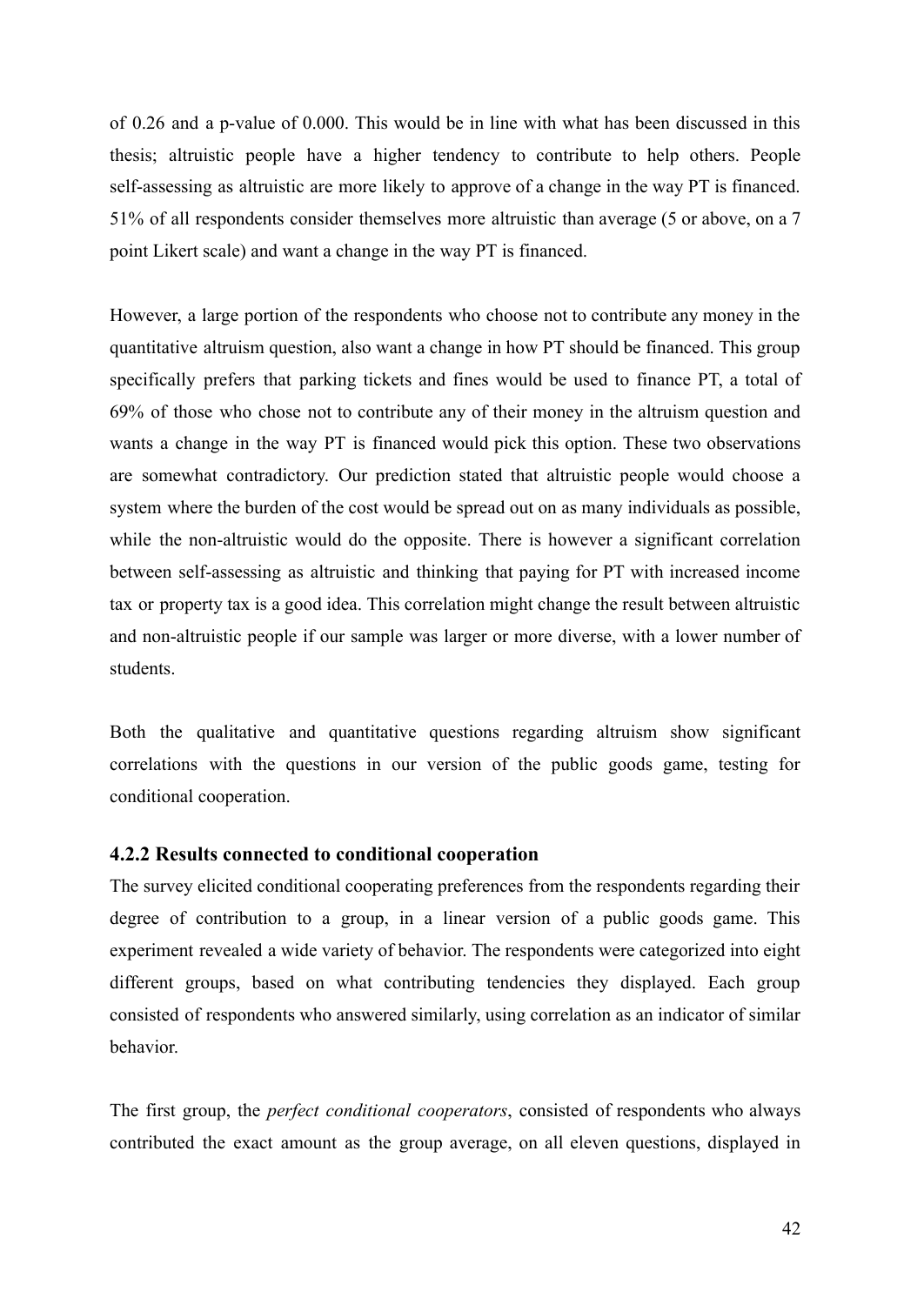Table 1 in the Appendix with a correlation of 1 and including 122 respondents. A 123rd respondent followed the same contributional pattern, also with the correlation of 1, but always contributed exactly half of what the group did, and is therefore included in "others". The second distinct group identified in the survey was *free-riders*. A free-rider was identified by the fact that they contributed 0 SEK on all eleven questions. This group included six respondents, and they all share a value on the correlation chart of 0 with a perfect conditional cooperator.

As shown in the correlation chart in the Appendix, there are twenty respondents with a correlation of 0, eleven of which are included in the third group. This is the group consisting of *perfect altruists*. The identifying preference of this group was the fact that they contributed 200 SEK (the maximum amount), on all eleven questions in the survey. Although they in this question give perfectly altruistic answers, they have no significant correlation with the qualitative nor the quantitative altruism question. This may be the result of respondents viewing the question as more hypothetical and with a lower personal impact, than in the quantitative altruism question, where they were asked to contribute out of 18,000 SEK. The size of the group categorized as perfect altruists might also influence the lack of correlation. There were also three respondents, with a correlation value of 0, who belong to the "other" group. These three respondents have contributed the same value on all eleven questions but the contributed value is neither 0 or 200.

The fourth group that can be identified is the group determined to be *above average cooperators* and contains twelve respondents. On all eleven questions, these respondents contributed more than the group average. This group is categorized by a correlation with a perfect conditional cooperator of between 0.6 and 0.99.

The respondents who were categorized into the fifth, sixth and seventh groups displayed specific contribution behaviors in two different ways; they either contributed a minimum amount on all eleven questions, or their contributions reached an upper limit level, after which they no longer increased their contribution. 42 respondents displayed behavior of contributing below or equal to 100 SEK on all eleven questions, and are categorized as the group *100 max cooperators*. This group is correlated with self assessing as altruistic, which is quite strange since those self-assessing as altruistic should contribute a large sum in a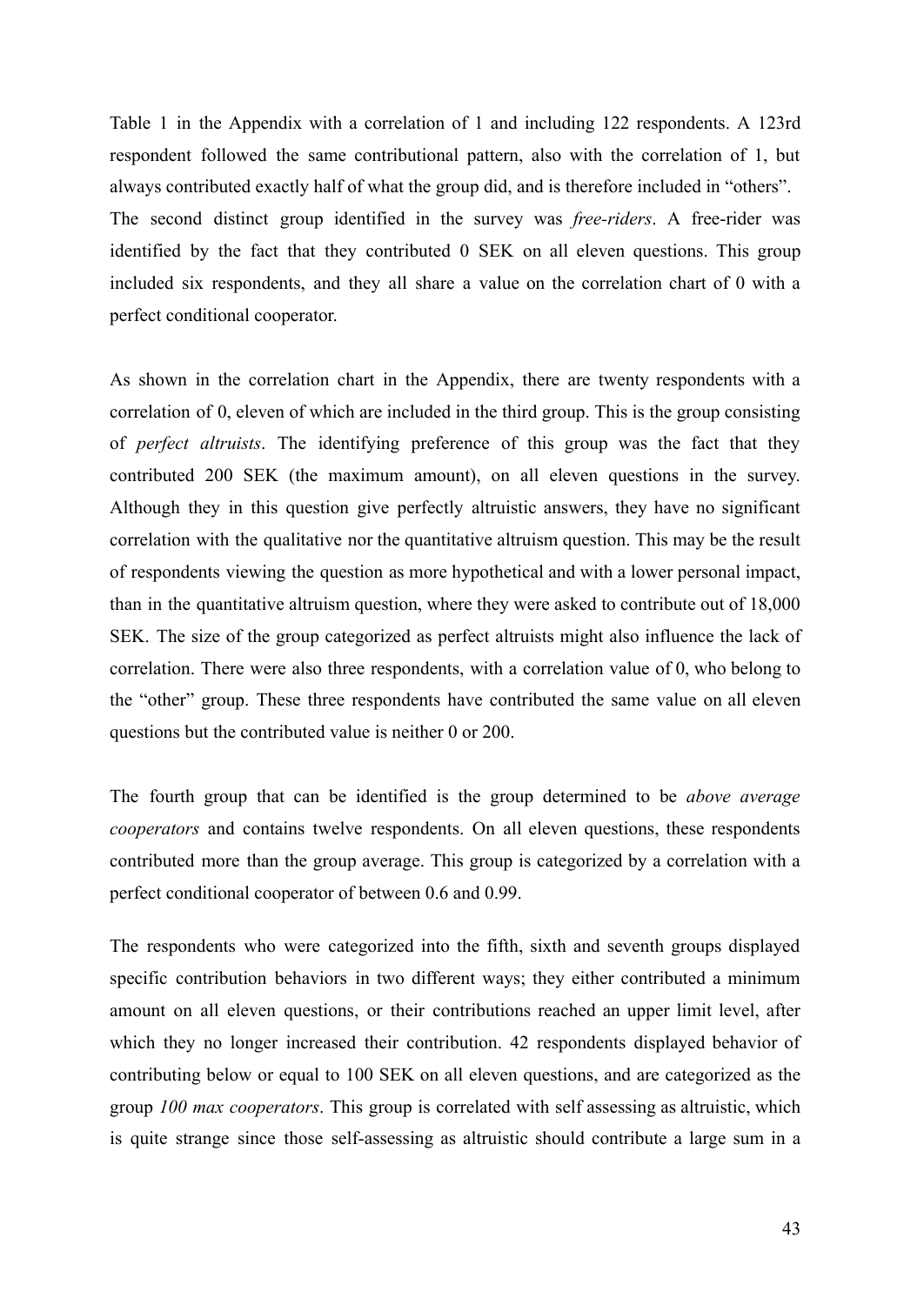public goods game. The sixth group consists of respondents who contributed above 100 SEK on all of eleven questions, but not enough to qualify for the perfect altruist group. This group consists of five people and is categorized as *100 min cooperators*. The seventh group, *the 150 max contributors*, consists of people who display a similar behavior to group five, the difference between the groups being that this group contributed above 150 SEK on all of eleven questions, also not on a level high enough to belong to the group above cooperators, nor to the group perfect altruists.

The eighth and final group was identified as *others*. The group contains 120 respondents and can be categorized by not exhibiting any specific behavior, with responses varying a lot across the eleven questions. However, 86% of the respondents in this group have a correlation to the perfect conditional cooperator above 0.95. This result could be caused by individual preferences regarding money. It might be easier to contribute more when the sum is small. However, when the sum grows larger they might feel more comfortable with contributing slightly less than the group. Some of the distinct pattern individuals in this group display are a straight line on the sum they contribute on all eleven questions, a stair-like approach where they contribute the same amount over a couple of questions before increasing it, displaying reversed perfect conditional cooperation (i.e starting at 200 SEK and decreasing by 20 SEK each contribution level), contributing along the diagonal line up until their preferred level of contribution and staying there for the remainder of the questions.

Figure 2 displays the differences in contribution levels between the five most distinctive groups discussed above. Perfect conditional cooperators are displayed in red. All respondents in this group increase their contribution in accordance with the average group contribution. Free riders are displayed in blue, where all respondents contribute zero. Perfect altruists are displayed in grey. In this group, all respondents give 200 SEK consistently. Above average cooperators are displayed in dark blue, and show the contribution of one randomly chosen respondent. Others are displayed by yellow, and, also, shows the contribution of one randomly chosen respondent.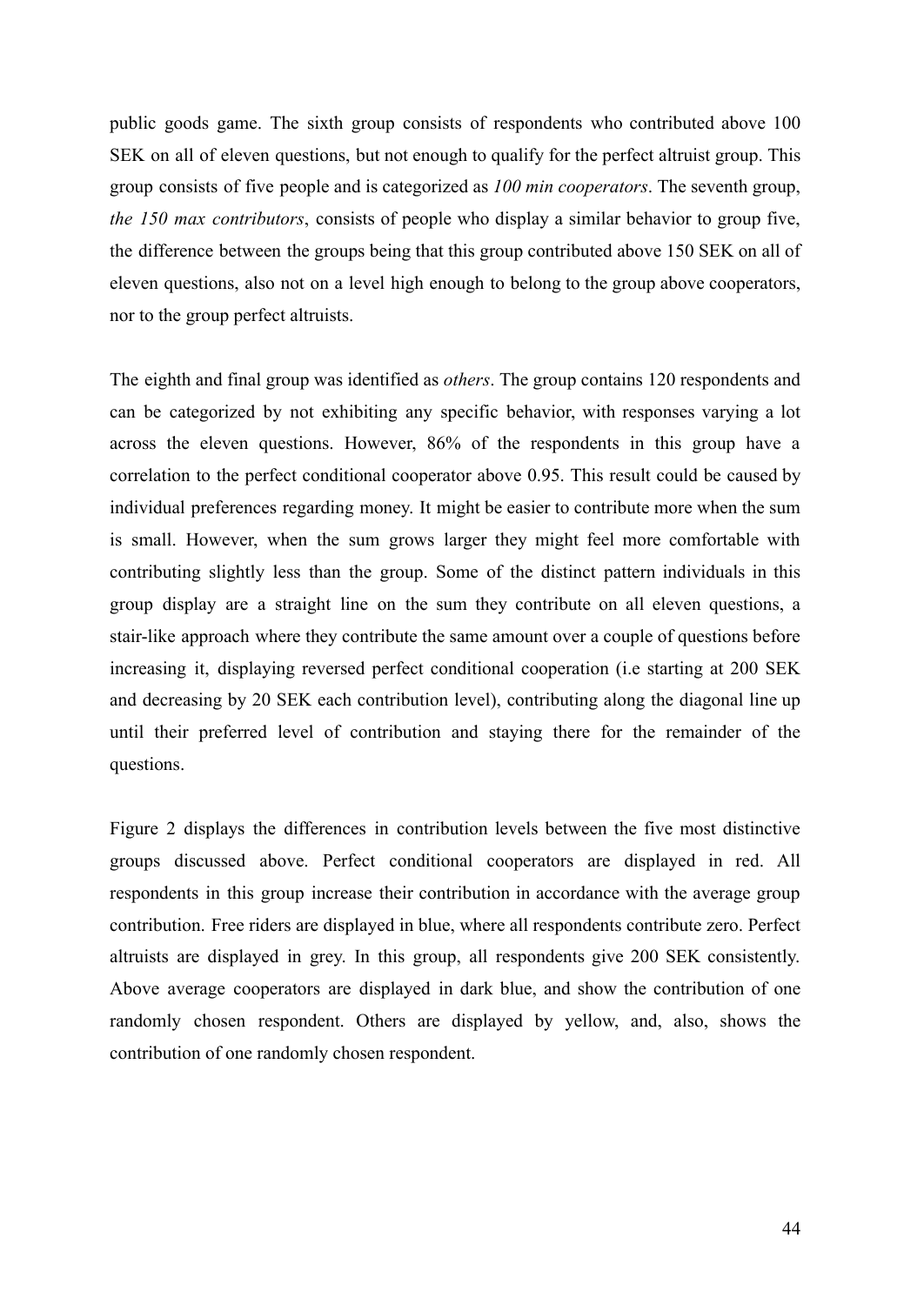

Figure 2: Visual representation of the 5 most distinct cooperation groups

Regarding gender, as shown in Table 1 in Appendix B, women have a higher correlation to a perfect conditional contributor. 77% of women have a correlation of 0.95 or higher while 70% of men have a 0.95 correlation or higher. This can be explained by the fact that women tend to display prosocial behaviors to a higher extent.

### <span id="page-44-0"></span>**4.2.3 Results connected to status quo and sunk cost fallacy**

The survey elicited preferences from the respondents regarding how they would act under circumstances where the questions were loaded either with status quo bias or set up as a sunk cost fallacy. The results from these questions will be presented below. 39% of respondents exhibited tendencies of status quo bias, a slight difference detected between men and women, roughly 4%. The responses of those falling under the status quo category also negatively correlate with their opinion on taxes. Although the correlation is only significant on a 0.1 level, with a p-value of 0.0569, there might be a reasonable explanation for this correlation. Respondents who exhibit status quo bias prefer to keep things the way they are, hence, if their opinion on taxes is that it is too low or on an adequate level, there would be no reason for them to want a change. Answers in the status quo question also correlate with the answers from the sunk cost questions.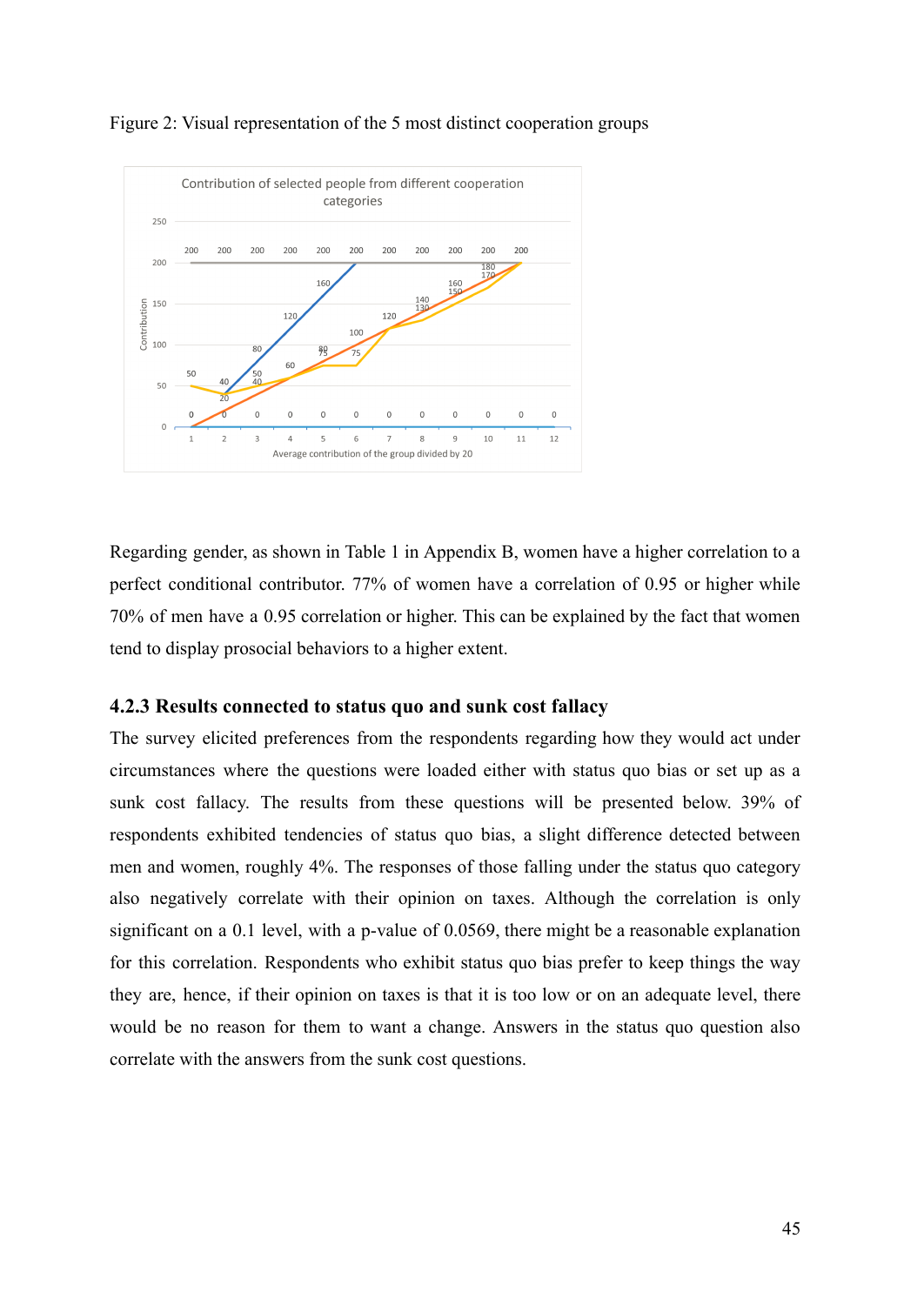Roughly 8.5% of respondents could be classified as showing sunk cost tendencies. However, there is a larger discrepancy between the genders in these questions. 5.9% of women and 12.1% of men fall into the category of showing sunk cost tendencies. This can also be seen when looking into the Spearman Table. Being categorized in the sunk cost category correlates with the respondent's gender, age, responses to both of the altruism questions in the survey, how much they would contribute in the group experiment (without knowing the group contribution), as well as what payment method they use when travelling by PT and being categorized as a free-rider.

In Appendix B, six correlation charts are displayed. These charts show, among other things, how the different groups described above position themselves when questioned about the alternative ways of financing PT.

### <span id="page-45-0"></span>**4.3 Opinions on alternatives of FFPT**

It is clear that 75% of respondents want a change in the way PT is financed when questioned. However, opinions on how to fund PT differ widely. The alternative with the highest approval rating is transferring all parking fees and fines, and earmarking them to finance PT. This alternative received an approval rating of 83%. 88% of women and 77% of men thought that this was a good idea, which is also shown in the Spearman test; being female correlates with approval of this alternative with a rho-value of 0.15 and p-value 0.006. What mode of transportation, how far away from work or school respondents live, as well as what the respondent's current occupation is, all have an impact on their opinion on parking fees financing PT. Moreover, displaying sunk cost tendencies negatively correlate with approving of changing PT financing to this alternative. In our survey, this might be explained by the fact that 36% of respondents displaying sunk cost tendencies also own two or more cars. The group with the highest amount of dislike for this alternative was the perfectly conditional cooperators, with 25% of respondents considering this option a bad idea. This is also shown with a negative correlation of -0.16 and a p-value of 0.0029.

The alternative with the second-highest approval rating was an increase in petrol and other fuels tax, with an approval rate of 43% of respondents. Answers to this question correlate negatively with the number of cars in the household, with a rho-value of -0.174 and a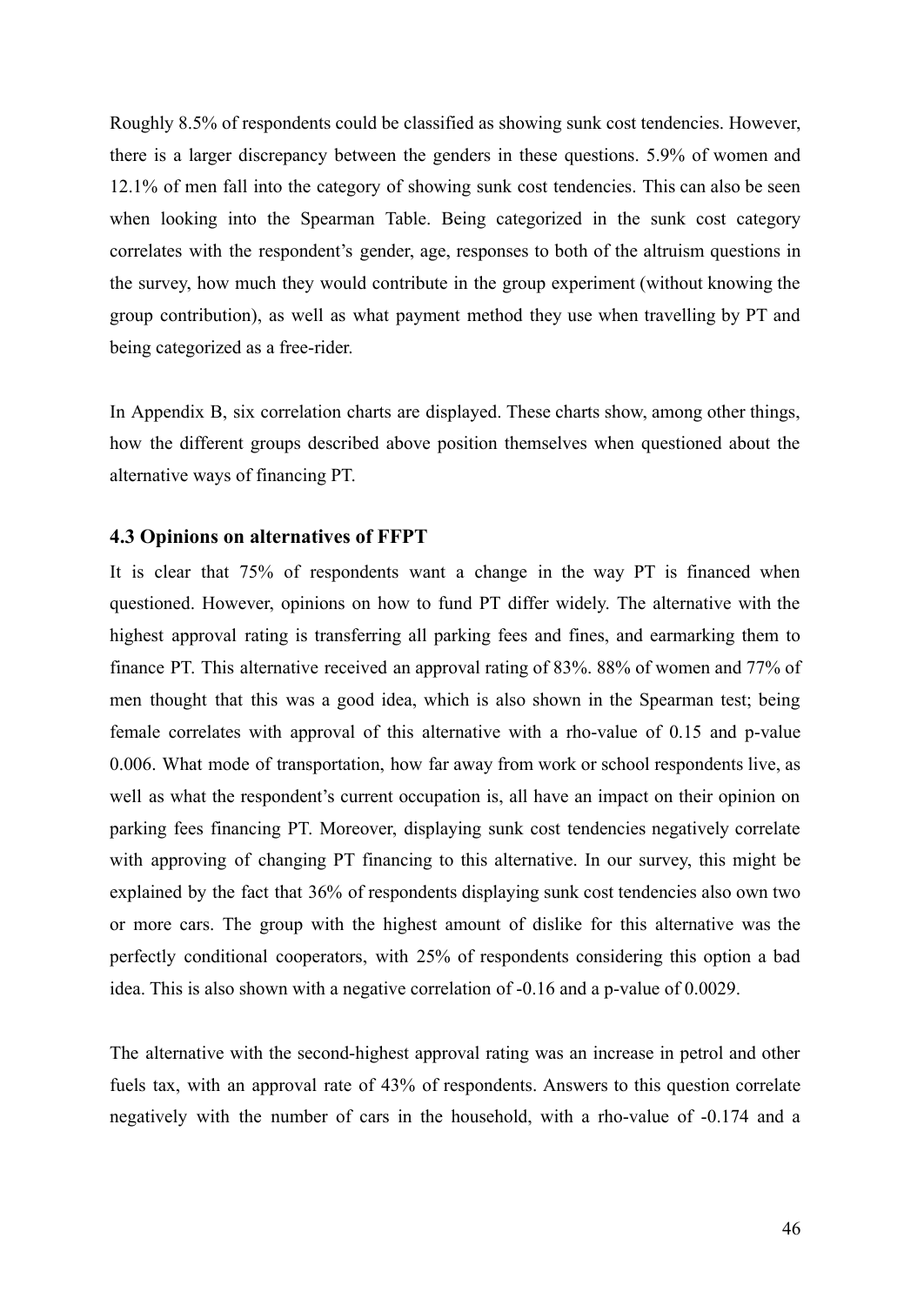p-value of 0.001, as well as several other data points, such as income, distance to work or school, and those exhibiting free-riding tendencies. One could assume that a household that already owns several cars would be against an alternative to finance PT by increasing petrol taxes because it would potentially have a direct effect on them.

Answers to the questions on increasing petrol tax have a significant correlation with how altruistic the respondents assess themselves to be. The explanation for this might be that there are several respondents who own two or more cars, but since they consider themselves to be altruistic at the same time they are willing to accept a larger cost for their own household to benefit the greater population. Another interesting correlation that can be found when looking into this question is that the respondents exhibiting freeriding tendencies correlate negatively with opinions on increasing petrol tax to fund PT. The explanation for this could be that in our sample, three out of six respondents who exhibit freeriding tendencies also have two or more cars. Not wanting to pay for others and owning several cars might be the reasons that these respondents disapprove of this idea.

The third most popular alternative way of financing PT according to this study is an increase in the income tax, with an approval rate of 40% and only a small difference between men and women. These answers also correlate with what opinion respondents have on taxes, whether or not they display sunk cost behavior, how many cars are in the household, the distance to their workplace, and what their preferred mode of transportation is.

The fourth most popular alternative is an increase in VAT, by earmarking and transferring all those funds to finance PT, with an overall approval rate of 14.8% and a very small difference in opinion between genders. Opinions on this topic also correlate to opinions on taxes, how many cars are in the household, and how far away from school or work they live.

The fifth and final alternative that was brought up in this thesis and included in the survey was increasing property tax. This alternative received an approval rate of 9.7%, with men favoring this alternative slightly more than female respondents did. The survey shows that this alternative correlates to how altruistic respondents self-assess to be, their opinion on taxes, and the number of cars in their household.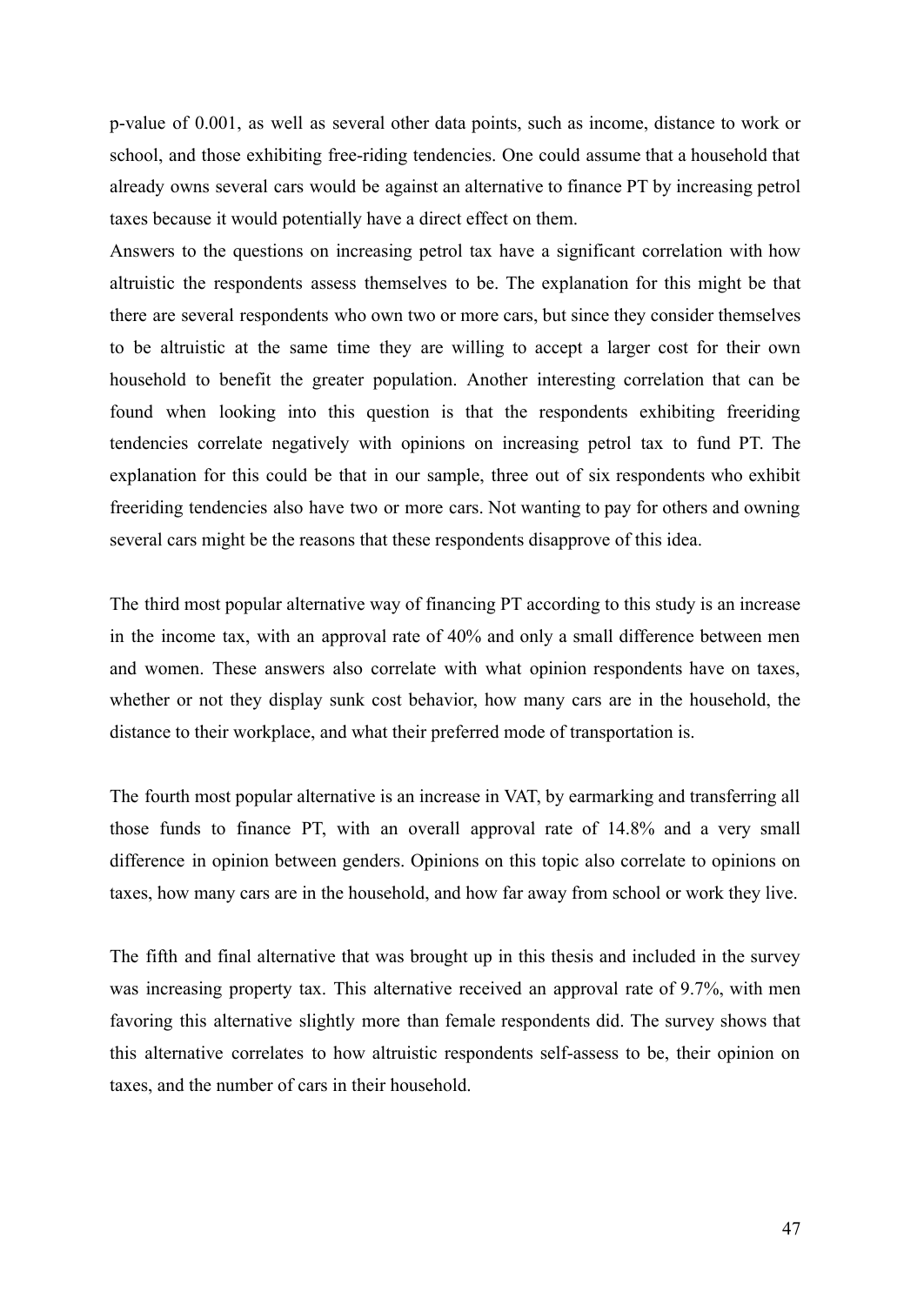When faced with the question of implementation, the respondents had to decide on only one system that they would like to be implemented, or if they wanted the system to stay unchanged. This result is presented in the pie chart below:



Graph 3: Distribution of most preferred alternative way of funding PT

*Notes:* Answers in percentage. Unchanged financing: 24.79%; Parking tickets and fees: 44.44%, VAT: 0.57%; Increased income tax: 13.96%; Fuels tax: 15.1%; Property tax: 1.14%

### <span id="page-47-0"></span>**4.4 Regressions**

This section presents the results of the regressions conducted for the 351 observations in this thesis. The dependent variables for models 1 to 6 are binary variables taking the value of 1 if the respondent answered yes and 0 if no for the alternative financing methods to achieve FFPT such as (i) increasing the income tax and earmarking, (ii) parking fees and parking fines, (iii) increasing the tax on petrol and other fuels, (iv) increasing the sales tax, (v) increase in the property tax and earmarking, respectively (See Section 3.2.2 for details). Since we have dichotomous dependent variables, we used logistic regression for those six models with robust standard errors clustered at the individual level. Regression Table 1 below presents the odd ratios for each independent variable; significant ones are accompanied by stars corresponding to the relevant significance level: An odds ratio (OR) above one implies a positive association between the dependent and independent variable whereas a ratio of below one implies a negative association.

Starting with Model (1), we see that the OR of the variables PT as most used, qualitative altruism, sunk cost behavior, and status quo behavior are significant. This suggests that for respondents who use public transport as their main form of transportation, the odds of stating yes for an increase in income tax used to finance PT increases by 1.76. For one unit increase in self-assessed altruism level OR is lower but still positive and significant; 1.21.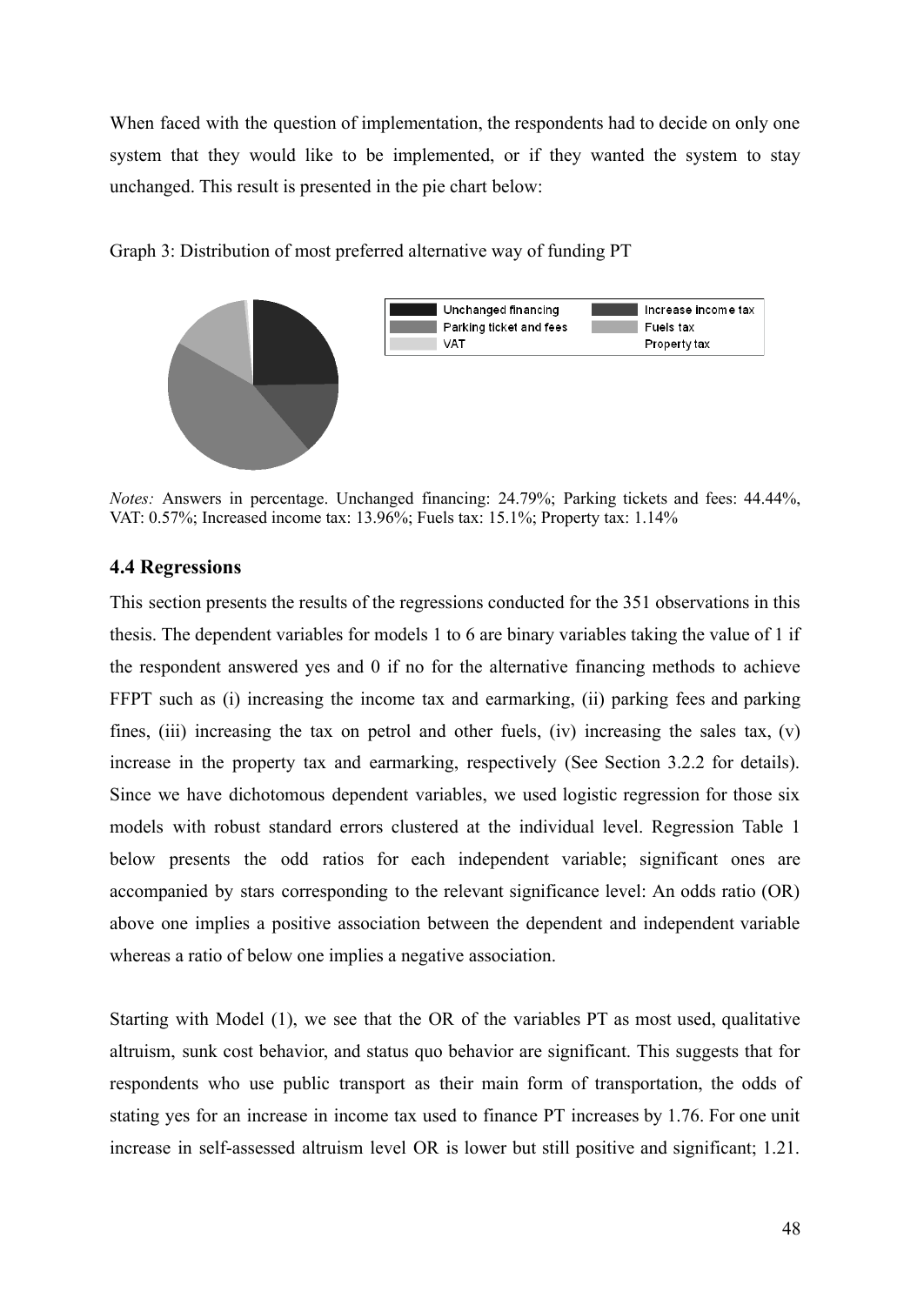On the other hand, the odds ratios for sunk cost behavior and status quo behavior are below 1 suggesting a negative association. In other words, for respondents exhibiting status quo bias and sunk cost fallacy, the likelihood of stating "yes" for an income tax increase decreases. We observe that all results match the predictions made in Table 3, for example that people displaying higher degrees of altruism are more likely to prefer a change in the financing of the PT system and that those displaying sunk cost and status quo behavior are less likely to. These facts correspond very well to the literature section discussed in this thesis.

For Model (2), the dependent variable is respondents' preferences for financing public transport through parking fees and fines. The likelihood of stating yes for the option increases for the people who use public transport as the main mode of transportation. Moreover, we see that there is also a significant effect of gender, particularly for women who's odds of answering "yes" to this option increases by a factor of 1.75. It is difficult to detect a pattern and significant conclusion, and this might be due to the limitations of the data used in this thesis (See Section 3.4).

For Model (3), we investigate the factors behind saying "yes" to the option in which the funding comes from increasing the fuel related taxes. The OR for age is slightly below 1 but significant suggesting a negative relationship. For other significant variables, those using PT as the most used mode of transport again exhibit a significant and positive relationship to this alternative, in terms of OR. More importantly, we have a new significant factor for this model, we see that for a one unit increase in self-assessed level of qualitative altruism the odds of stating "yes" for this option increases by a factor of 1.15. Finally, the highest OR belongs to above cooperators with a factor of 4.87, suggesting that for people who belong to this group the likelihood of stating "yes" for this option increases by 4.87.

For Model (4), the dependent variable was respondents' preference for increasing the VAT tax, yet we failed to observe a significant predictor for it. The dependent variable in model (5) is about financing PT by increasing property taxes. Consistent with results for the other models, we again see the positive effect of being a frequent user of public transport. In addition to this, similar to Model (3) we have a significant positive effect of above cooperators for this option as well (OR=10.43). 100 min cooperators are also significant.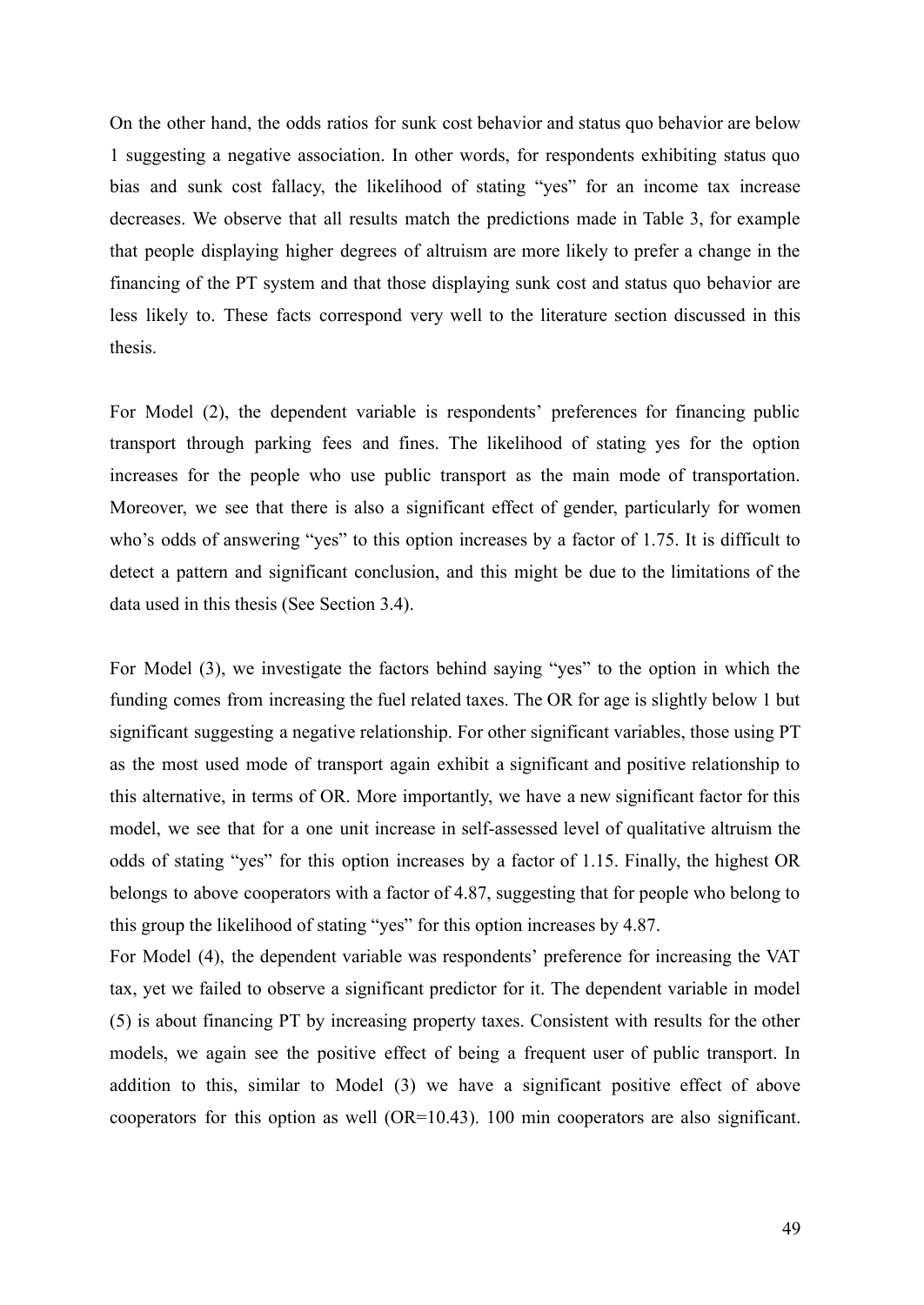This might be interpreted as those that have answered to contribute more than 100 SEK, and are willing to contribute more than average, and also own a property are willing to pay more for FFPT being implemented. This would however require that we can check for if one owns a property or not.

Finally, in Model (6) the dependent variable is answering "yes" to at least one of the alternative means of financing. Here, we see the dummy variables for being a frequent user of PT and being female are significant and positive; 2.11 and 2.43, respectively. For example, using PT as the main mode of transportation results in an increase of odds saying "yes" for at least one of the alternative modes of financing by a factor of 2.11.

Overall, we see the positive effect of being a frequent user of PT on the likelihood of saying "yes" to alternative means of financing. For the quantitative measure of altruism, we observe insignificant OR for all models which are close to 1. Yet, the self-assessed altruism variable seems to be a significant predictor, since it has OR of above 1 for all models except Model (6) and is significant on three out of six models. Exhibiting sunk cost fallacy has an OR of below 1 for all models except model 3 and 5 and it is a significant predictor for only one model. For status quo bias it has an OR of below 1 for four out of six models. For the variables related to the public goods task in the survey, unfortunately we fail to observe significant ORs except for in Model (3) and (5) where above cooperators and 100 min cooperators were the significant ones. Furthermore, we can also see that in several of our models, being identified as a free-rider has a negative impact towards several alternatives regarding a change in how to finance PT, as well as an overall negative disposition towards change in PT use if PT should have a change in its financing.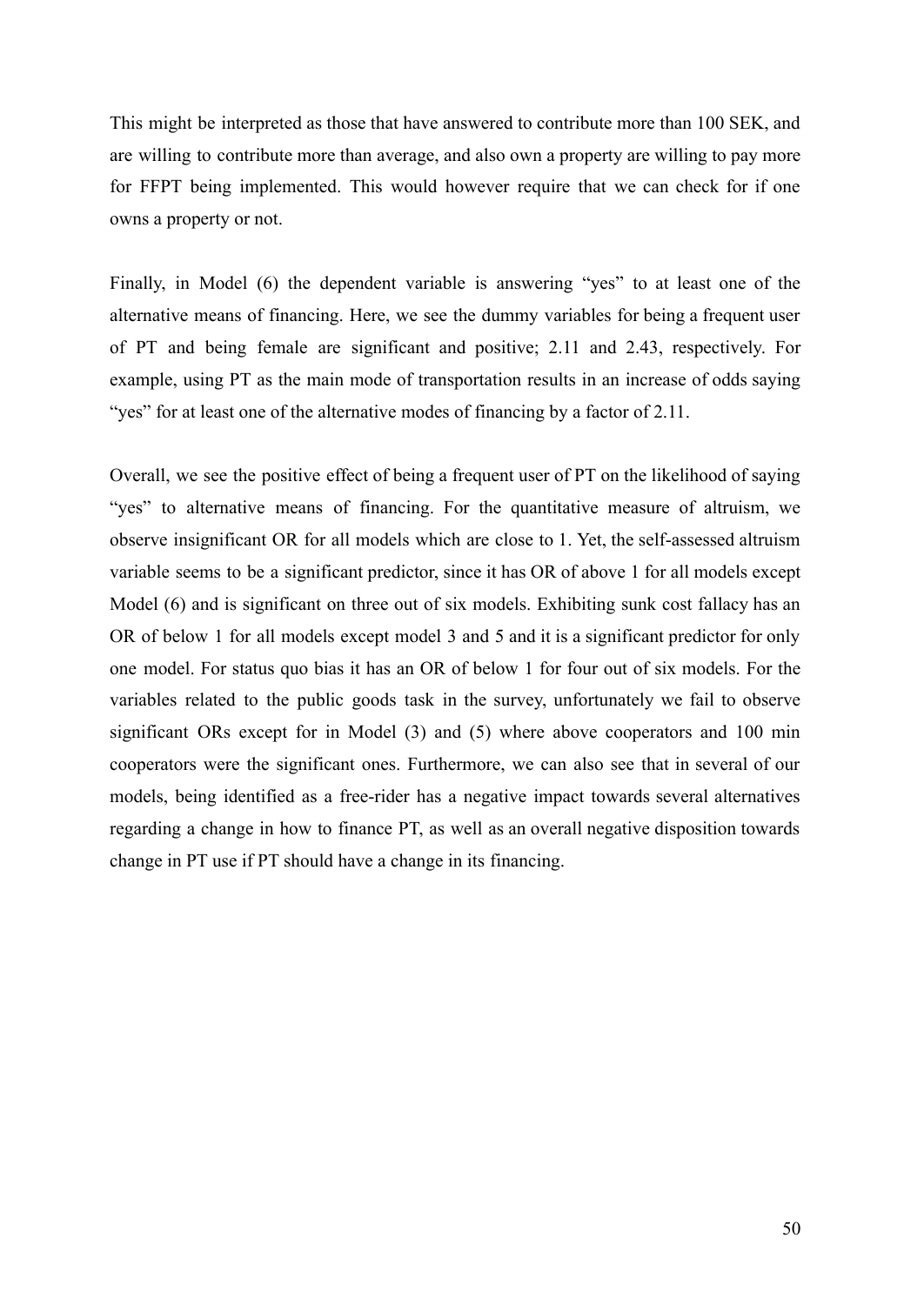|                              | (1)                              | (2)                   | (3)                            | (4)                   | (5)                   | (6)                                       |
|------------------------------|----------------------------------|-----------------------|--------------------------------|-----------------------|-----------------------|-------------------------------------------|
| <b>VARIABLES</b>             | <b>Tax increase</b><br>financing | Parking<br>fees/fines | <b>Fuels tax</b><br>finance PT | <b>VAT</b><br>finance | <b>Property</b>       | Positive to a<br>tax finance change in PT |
|                              | <b>PT</b>                        | finance PT            |                                | PT                    | <b>PT</b>             | <b>Financing</b>                          |
| Age                          | 1.013179                         | .9897214              | .963625***                     | .9794637              | 1.003671              | .9846309                                  |
|                              | (0.188)                          | (0.375)               | (0.00112)                      | (0.105)               | (0.817)               | (0.156)                                   |
| Gender                       | .8647404                         | 1.746451*             | .895433                        | 1.10928               | .6828632              | 2.438216***                               |
|                              | (0.544)                          | (0.0873)              | (0.650)                        | (0.746)               | (0.317)               | (0.000953)                                |
| PT as most used              | 1.7566**                         | 2.284403**            | 1.522279*                      | .6146028              | 1.08693               | 2.112878***                               |
|                              | (0.0204)<br>$1.2107**$           | (0.0190)<br>1.040274  | (0.0853)<br>1.152252*          | (0.161)<br>1.120062   | (0.839)<br>1.452791** | (0.00919)<br>.9270158                     |
| <b>Qualitative Altruism</b>  | (0.0141)                         | (0.700)               | (0.0695)                       | (0.307)               | (0.0209)              | (0.418)                                   |
|                              |                                  |                       |                                |                       |                       |                                           |
| <b>Quantitative Altruism</b> | .9999605                         | 1.000113              | .9999944                       | .9999979              | .9999591              | 1.000137                                  |
|                              | (0.419)                          | (0.402)               | (0.923)                        | (0.974)               | (0.567)               | (0.129)                                   |
| Sunk cost behavior           | .390589*                         | .7232453              | 1.289084                       | .2598333              | 1.144595              | .5878113                                  |
|                              | (0.0657)                         | (0.528)               | (0.527)                        | (0.225)               | (0.862)               | (0.242)                                   |
| Status quo behavior          | .667045*                         | 1.341841              | .9622692                       | .6439356              | 1.127925              | .7984877                                  |
|                              | (0.0881)                         | (0.353)               | (0.870)                        | (0.202)               | (0.765)               | (0.390)                                   |
| <b>Perfect cooperation</b>   | .9104063                         | .4184085              | 1.459933                       | .4840157              | 1.860571              | .8165842                                  |
|                              | (0.826)                          | (0.150)               | (0.386)                        | (0.222)               | (0.570)               | (0.685)                                   |
| <b>Freeriders</b>            | .8927308                         | .110584**             | Omitted                        | Omitted               | Omitted               | $.1467102**$                              |
|                              | (0.922)                          | (0.0179)              |                                |                       |                       | (0.0217)                                  |
| <b>Perfect Altruists</b>     | 1.003798                         | 1.519                 | 2.223385                       | .2965434              | 6.552219              | 1.316566                                  |
|                              | (0.996)                          | (0.747)               | (0.296)                        | (0.321)               | (0.171)               | (0.754)                                   |
| Above cooperation            | 2.144062                         | 1.734339              | 4.87088**                      | 2.090598              | 10.43439*             | 2.77                                      |
|                              | (0.269)                          | (0.649)               | (0.0290)                       | (0.354)               | (0.0673)              | (0.249)                                   |
| "Other" cooperation          | 1.216868                         | 1.018946              | 1.863707                       | .8877611              | 3.144462              | .9569828                                  |
|                              | (0.640)                          | (0.976)               | (0.157)                        | (0.837)               | (0.282)               | (0.932)                                   |
| 100 max cooperation          | 1.127057                         | 1.280109              | .7875097                       | .5356472              | 2.934242              | 1.192537                                  |
|                              | (0.813)                          | (0.742)               | (0.658)                        | (0.393)               | (0.350)               | (0.764)                                   |
|                              |                                  | .2005197              |                                |                       |                       |                                           |
| 100 min cooperation          | 1.543237                         |                       | 1.183764                       | 3.255067              | 14.23755*             | .2869355                                  |
| 150 max cooperation          | (0.712)<br>Omitted               | (0.233)<br>Omitted    | (0.887)<br>Omitted             | (0.274)<br>Omitted    | (0.0603)<br>Omitted   | (0.226)<br>Omitted                        |
|                              |                                  |                       |                                |                       |                       |                                           |
| Id                           | .9996604                         | .9982868              | .9990322                       | .9980342              | 1.002165              | 1.000903                                  |
|                              | (0.788)                          | (0.333)               | (0.459)                        | (0.220)               | (0.309)               | (0.538)                                   |
| Constant                     | $.1824***$                       | 5.295879*             | .8244527                       | .4904823              | .003746***            | 3.127085                                  |
|                              | (0.00720)                        | (0.0660)              | (0.772)                        | (0.408)               | (0.00247)             | (0.135)                                   |
| P-value                      | 0.0145                           | 0.0001                | 0.0116                         | 0.2315                | 0.2631                | 0.0016                                    |
| <b>Observations</b>          | 351                              | 351                   | 345                            | 345                   | 345                   | 351                                       |
|                              |                                  |                       |                                |                       |                       |                                           |

Regression Table 1: Logistic-regressions on independent key variables of alternative ways to finance PT

*Notes:* Robust p-values in parentheses: \*\*\*  $p<0.01$ , \*\*  $p<0.05$ , \*  $p<0.1$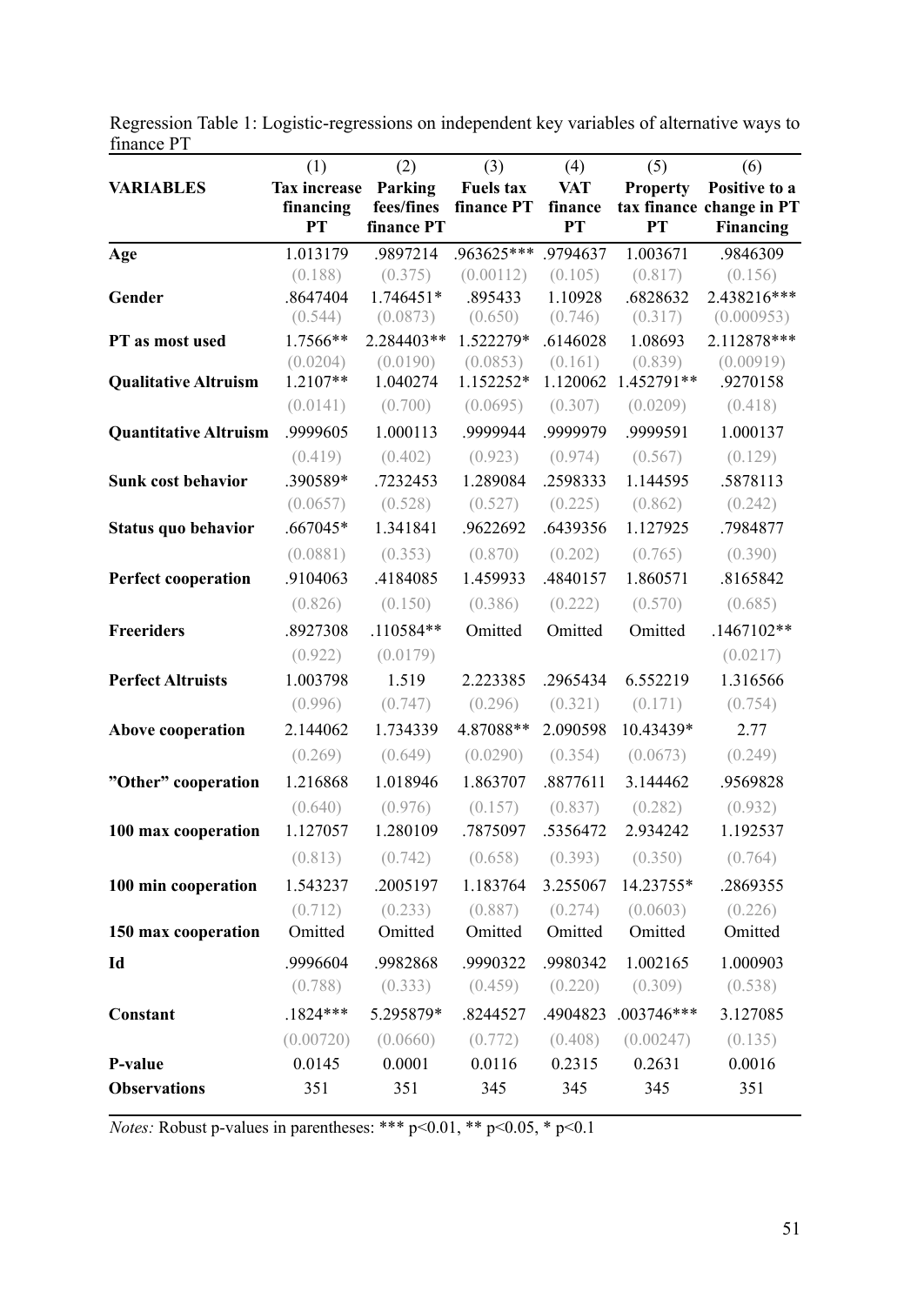In Regression Table 2 we see that being older, displaying sunk cost aversion, and tending to follow the status quo, all have negative effects on changed PT use if FFPT was to be implemented. Women, perfect cooperators, above cooperators, and other cooperators would all increase their use of PT if FFPT would be implemented.

|                              | <b>FFPT</b> was to be implemented |
|------------------------------|-----------------------------------|
| Age                          | $-0.0154***$                      |
|                              | (0.00467)                         |
| Gender                       | $0.244**$                         |
|                              | (0.119)                           |
| PT most used                 | $-0.182$                          |
|                              | (0.121)                           |
| <b>Qualitative Altruism</b>  | 0.0496                            |
|                              | (0.0429)                          |
| <b>Quantitative Altruism</b> | $-7.31e-06$                       |
|                              | $(2.83e-05)$                      |
| <b>Sunk cost behavior</b>    | $-0.539***$                       |
|                              | (0.201)                           |
| Status quo behavior          | $-0.202*$                         |
|                              | (0.116)                           |
| <b>Freeriders</b>            | $-1.174*$                         |
|                              | (0.602)                           |
| <b>Perfect cooperation</b>   | 0.226                             |
|                              | (0.200)                           |
| <b>Perfect Altruists</b>     | $-0.0953$                         |
|                              | (0.376)                           |
| Above cooperation            | 0.300                             |
|                              | (0.377)                           |
| "Other" cooperation          | 0.227                             |
|                              | (0.208)                           |
| <b>Max 100 contribution</b>  | $0.410*$                          |
|                              | (0.246)                           |
| Min 100 contribution         | 0.173                             |
|                              | (0.395)                           |
| Max 150 contribution         | Omitted                           |
| id                           | 0.000441                          |
|                              | (0.000632)                        |
| P-value                      | 0.0003                            |
| <b>Observations</b>          | 351                               |
|                              |                                   |

Regression Table 2: Ordered probit regression on increasing travel behavior **VARIABLES How much PT travel would change, if**  $\mathbf{f}$  **to be in** 

*Notes:* Robust p-values in parentheses: \*\*\* p<0.01, \*\* p<0.05, \* p<0.1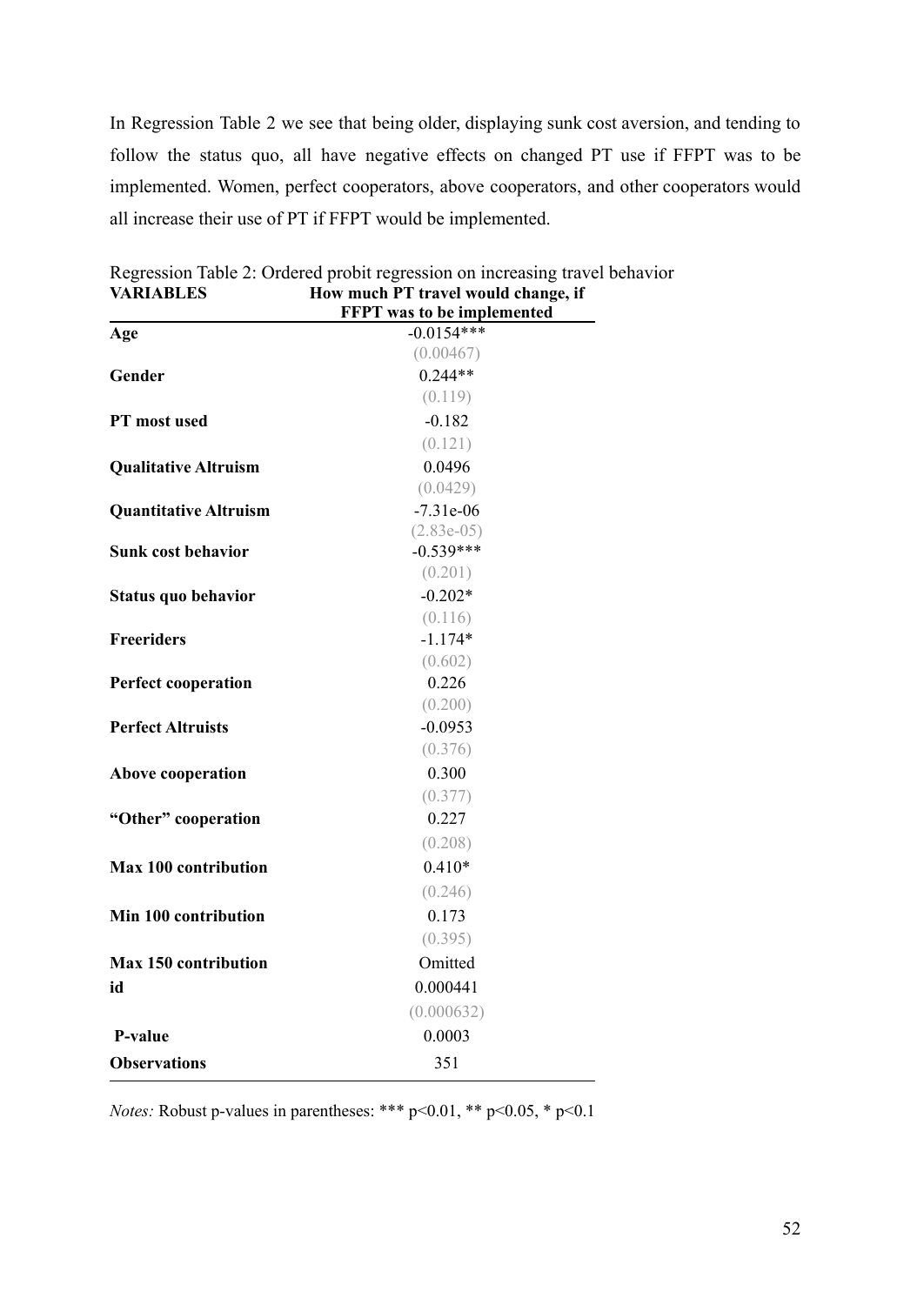The reader should note that all of our regression models were significant except regression Models (4) and (5), therefore we can state that economic preferences and behavioral tendencies are a good predictor of travel behavior and preference in PT financing.

Lastly, we will investigate any relationship between our dependent variables that has not been investigated before.

|  | Table 9: Pairwise Spearman's rank correlation coefficient between the form of |  |  |  |  |
|--|-------------------------------------------------------------------------------|--|--|--|--|
|  | implementation and desire for, as well as effects of, the implementation      |  |  |  |  |

|                                                        | <b>Tax</b><br>financing<br>PT | Parking<br>fees/tickets<br>financing PT | <b>Fuels tax</b><br>financing<br>PT | <b>VAT</b><br>financing<br><b>PT</b> | <b>Property tax</b><br>financing PT |
|--------------------------------------------------------|-------------------------------|-----------------------------------------|-------------------------------------|--------------------------------------|-------------------------------------|
| Wanting a change in<br><b>PT</b> financing             | $0.3493***$                   | $0.5085***$                             | $0.3449***$                         | $0.1651***$                          | 0.0542                              |
| Increased travel if<br><b>FFPT</b> were<br>implemented | $0.2006***$                   | $10.2165***$                            | $0.1538***$                         | $0.1171**$                           | 0.0707                              |

*Notes:* Robust p-values \*\*\* p<0.01, \*\* p<0.05, \* p<0.1

In Table 9 above, it is shown that being in favor of a change in how the system is financed is correlated with each alternative for implementation, except for property taxes. All of these correlations are significant on the 0.01 level, except for increase in travel if VAT was increased to finance PT. Furthermore, it is shown that for all alternative ways, except property tax, there is a significant correlation with the amount of which one's PT travel would increase if FFPT was implemented.

# <span id="page-52-0"></span>**5 Discussion**

This study was conducted with the purpose of answering the following questions: i) How are economic preferences and behavioral tendencies linked to individuals' choice of PT financing? ii) Would inhabitants in VGR prefer an FFPT system over the current system, and if so; what alternative financing would be preferable?

Our study comes up with clear answers to both of these questions. Since all of our regressions show significant results we can say that economic preferences and behavioral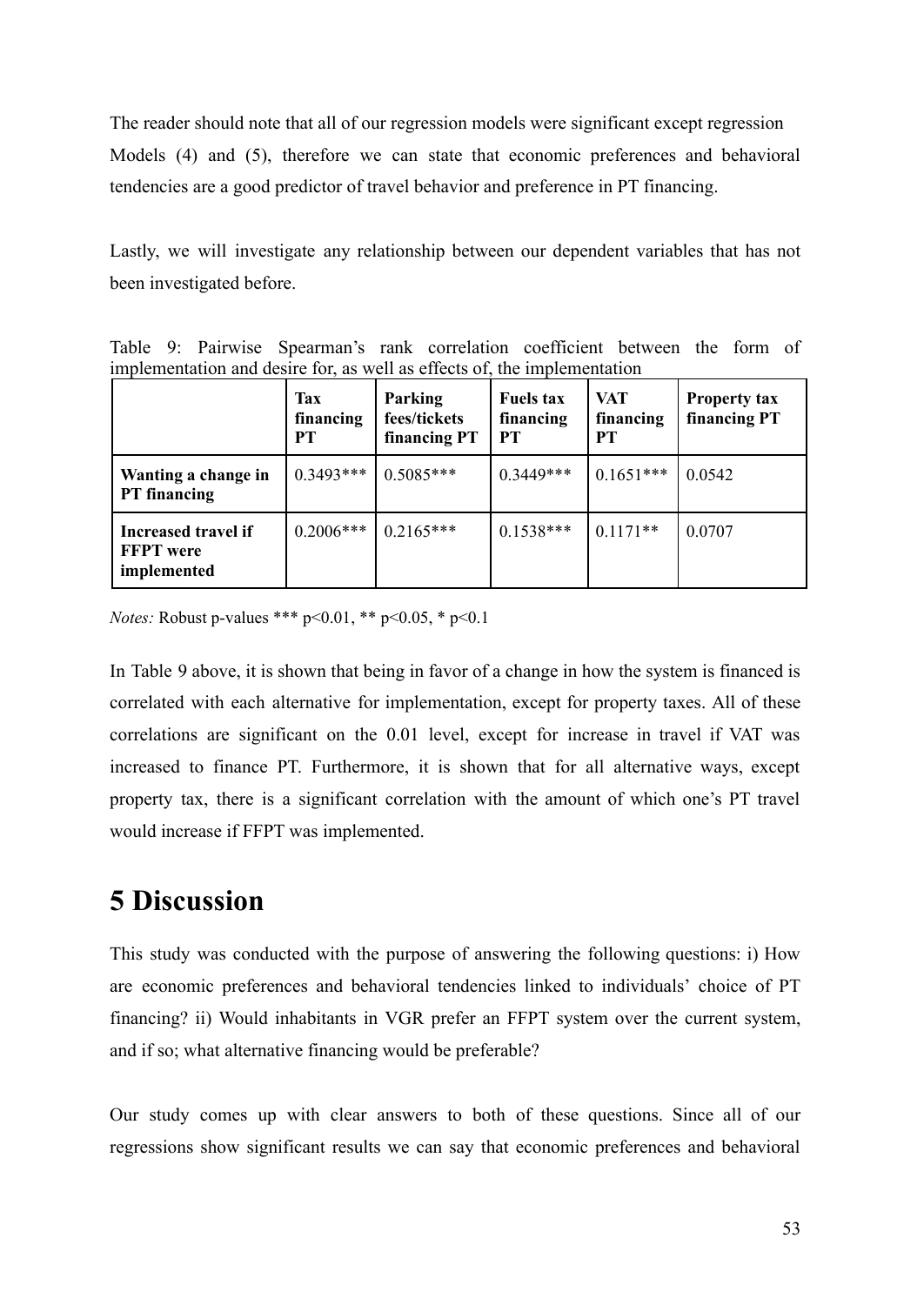tendencies are important predictors regarding the choice of PT financing. The results also show that there is a general consensus that there should be some form of change in the financing of the system, and that ticket prices are regarded as too high. Our results show a correlation between these two opinions (Spearman's rho=0.25, p=0.000). This correlation is expected since, as discussed in the literature review section, price is one of the deciding factors for people regarding PT opinions. Both in our results and in the literature we can see that price is a determining factor for engaging in fare-evading.

Our survey holds up to some degree of inference. However, our sample is not perfectly diverse because of partly being overrepresented by students, and not being a fully randomized survey. It would therefore be interesting to investigate if a more diverse sample would replicate or change the results found. We do believe that the study would show similar results, regarding economic preferences and behavior between different groups. Although, by eliciting a more diverse sample and decreasing the share of students in the sample, results would probably change in regard to, for example, the number of fare-evaders and car users.

What we can infer from the results is that, in general, self-assessing as altruistic does not, in any significant way, influence whether or not one wants the financing of the system to change or remain the same as the current one. However, when choosing between different alternative implementations, people who consider themselves more altruistic are more likely to accept some form of FFPT system financed by taxes, as shown in models 1, 3, and 5 of regression Table 1. This result is expected when considering what has been predicted in the literature review of this thesis. However, self-assessing as an altruist does not imply that one would increase their travels by PT if an FFPT system was to be implemented.

The results also show that being a perfect conditional cooperator, or having a correlation value that very closely correlates to one, is a significant indicator that one wants a change in how the PT system is currently financed. Displaying tendencies of conditional cooperation seems to influence the choice of what alternative way of financing PT is most attractive, particularly alternatives that levy the cost of PT on the non-consumers. Besides that, people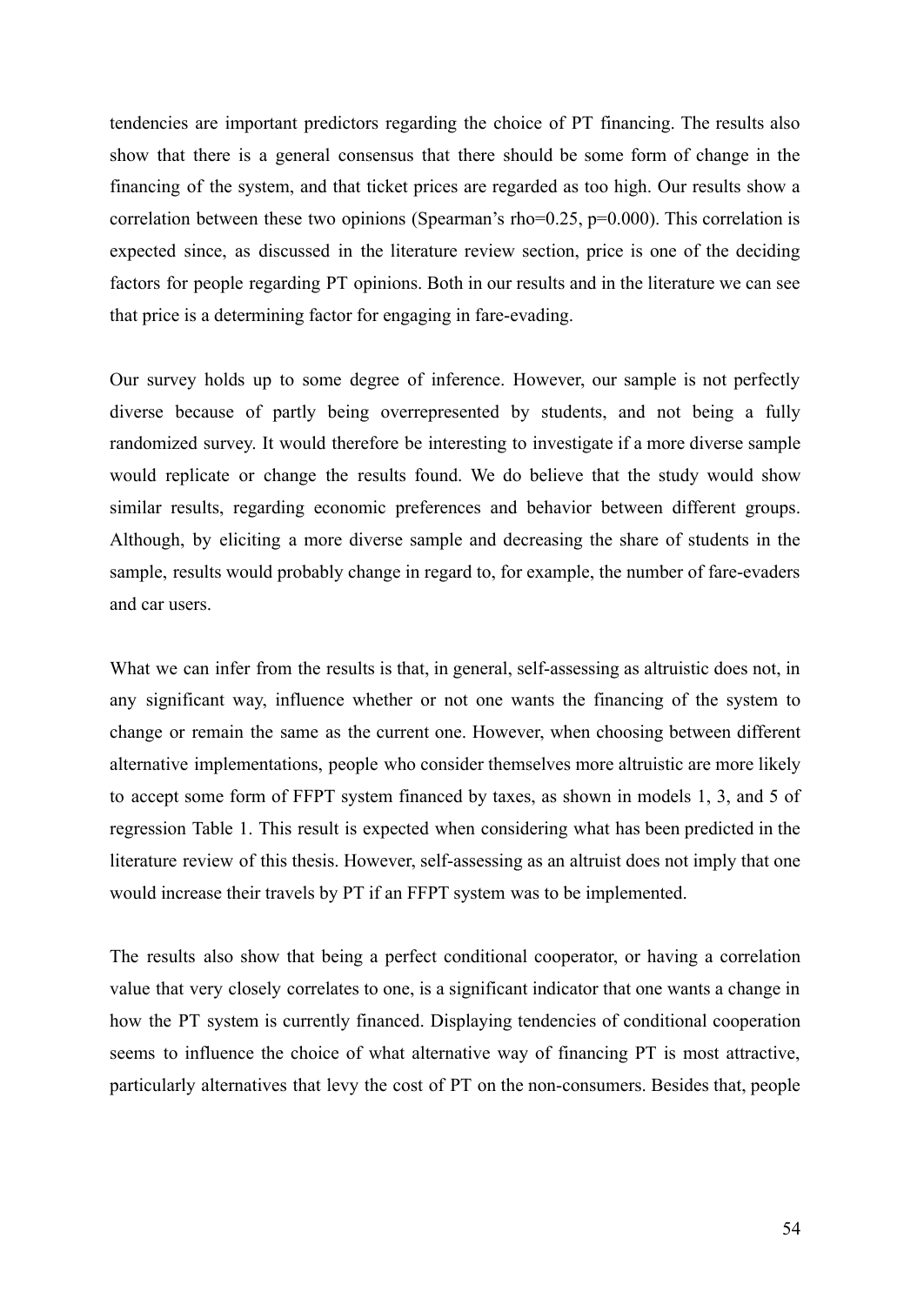who display these tendencies are more likely to increase their PT travels by a lot if an FFPT system were to be implemented.

Furthermore, the results show that exhibiting tendencies of falling for the sunk cost fallacy or exhibiting status quo behavior, negatively influences PT travel behavior if FFPT was to be implemented- as expected. This also shows the importance of using the tools provided by behavioral economic theory when proposing an implementation of FFPT. One of the main tools for preventing suboptimal results due to these behaviors is to frame the implementation of an FFPT system in a way that speaks to these people. By providing an easy transition from car use to using PT and much information on the benefits of an FFPT system, the status quo option (combination of ticket prices and subsidies) will not be seen as the only option.

According to our research it should be possible to implement an FFPT system. The current level financed by ticket sales is 35.8%, leaving less than half being required from additional/tax funding. This is higher than the other examples of FFPT implementations in this thesis. However, it has been shown that in other regions of interest, high ticket prices were not the main concern. Compared to other regions where FFPT has been implemented, there are not any major deficiencies in the VGR system; it is reliable and widely implemented with routes covering the entire region and with several forms of travel options. The PT modes in VGR all have a comprehensive timetable and scheduled stops every 10-15 minutes at each station. The system covers the region intricately, where trams, which make up the body of the system, are complemented by bus, train, and boat routes. In case of delays, information is given by speakers and screen displays on the affected stations, as well as on websites and apps for travel planning and the ticket purchase. During reconstruction or lasting traffic disruptions in tram or bus traffic, temporary or additional bus lines are put in place to facilitate mobility to destinations.

Based on the findings in our study, we conclude that an FFPT system would be possible and beneficial to implement in VGR. Our suggestion is to combine the measures of redirecting all parking tickets and fees revenue, as well as increasing the income tax, to go towards financing PT. Our results show that these two alternatives have the highest approval rate. We believe that this combination will produce a successful strategy for VGR. The parking ticket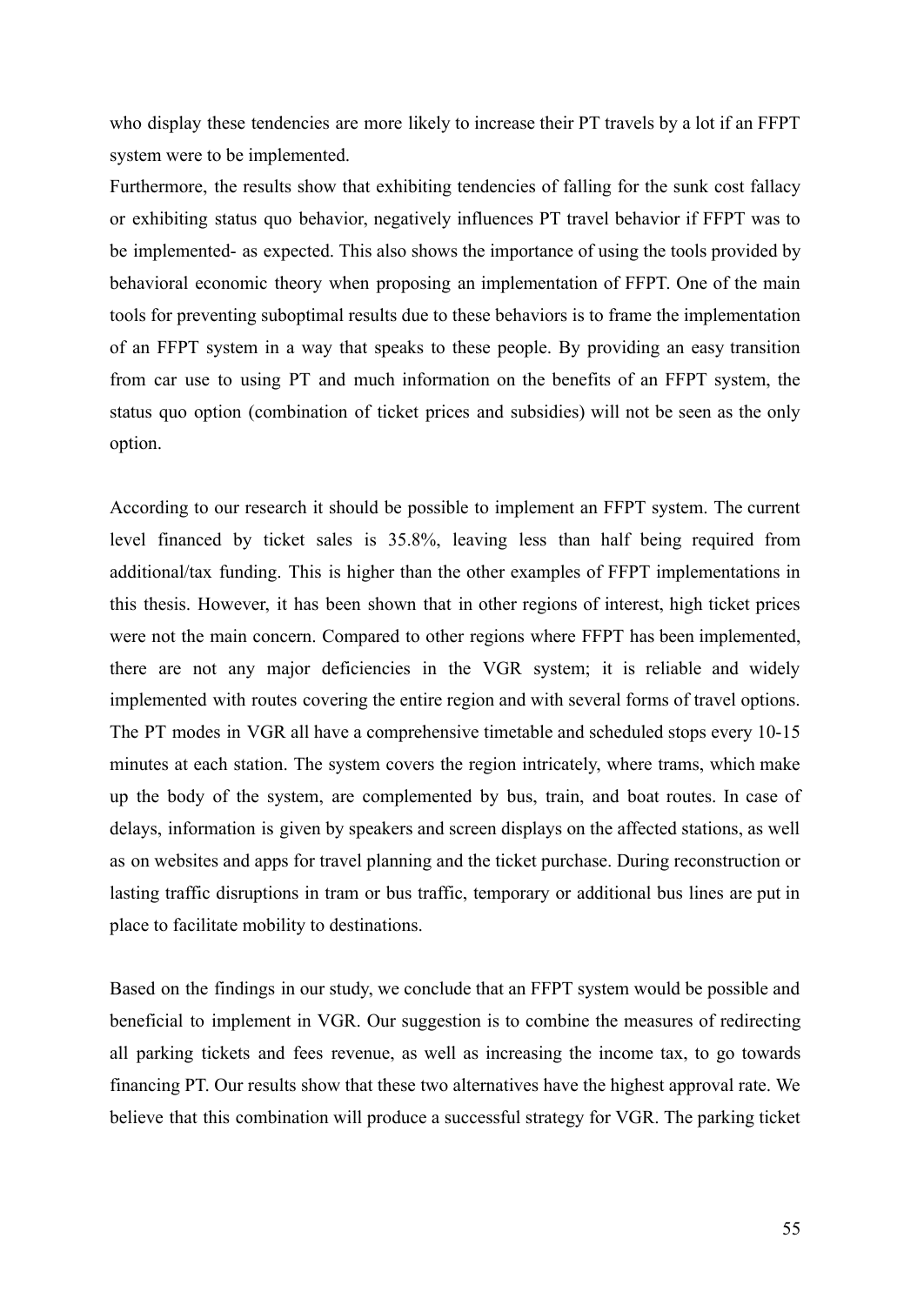and fees being transferred to PT could have a deterring effect on car use, which in turn will provide a lot of beneficial effects for VGR, such as decreased congestion, better air quality, and lower environmental impact. Since the tax will be levied on the residents of VGR, we suggest, much like the case of Tallinn's FFPT system, that all residents of VGR are required to carry a green card to be able to access PT. This serves the purpose of ensuring that the person is a registered resident of VGR and contributes to the system in the form of paying taxes and parking fees in the region. We also suggest that VGR has to be mindful of the possibility that travelers who either walk or travel by bicycle as their main form of transportation today would have an increased incentive to start using PT when FFPT is implemented. The respondents in our study as well as data from the FFPT experiment in Avesta show signs that an FFPT system would attract new users from these carbon-neutral travel modes, which can be seen as a negative effect on the system. In order to prevent this when implementing an FFPT, VGR could possibly benefit from using some of the extra income generated from the system to subsidize carbon-neutral travel modes and improve the infrastructure already in place so that carbon-neutral modes of travel remain attractive to users. VGR could for example include a "green card" valid for public transport for a year when one buys a new bicycle, as long as all the other criteria are met.

### <span id="page-55-0"></span>**6 Conclusion**

To conclude, findings in this study suggest that economic preferences and behavioral tendencies act as determinants when making choices regarding PT systems. Standardized measurements of economic preferences and behavioral tendencies were used on several different PT alternatives for drawing our conclusions. This study provides insight into how behavioral determinants affect these choices. For the policymakers of VGR, it is shown that a firm understanding of how these concepts are linked to PT choices will be of great importance when deciding on how the PT system of VGR is going to look in the future. This study aimed to answer two important questions for the future of PT in VGR and managed to produce answers that are in line with what previous theories regarding behavioral economics and economic preferences predicted. We are also somewhat certain

that our study has some value when inferring these results on the bigger population in VGR.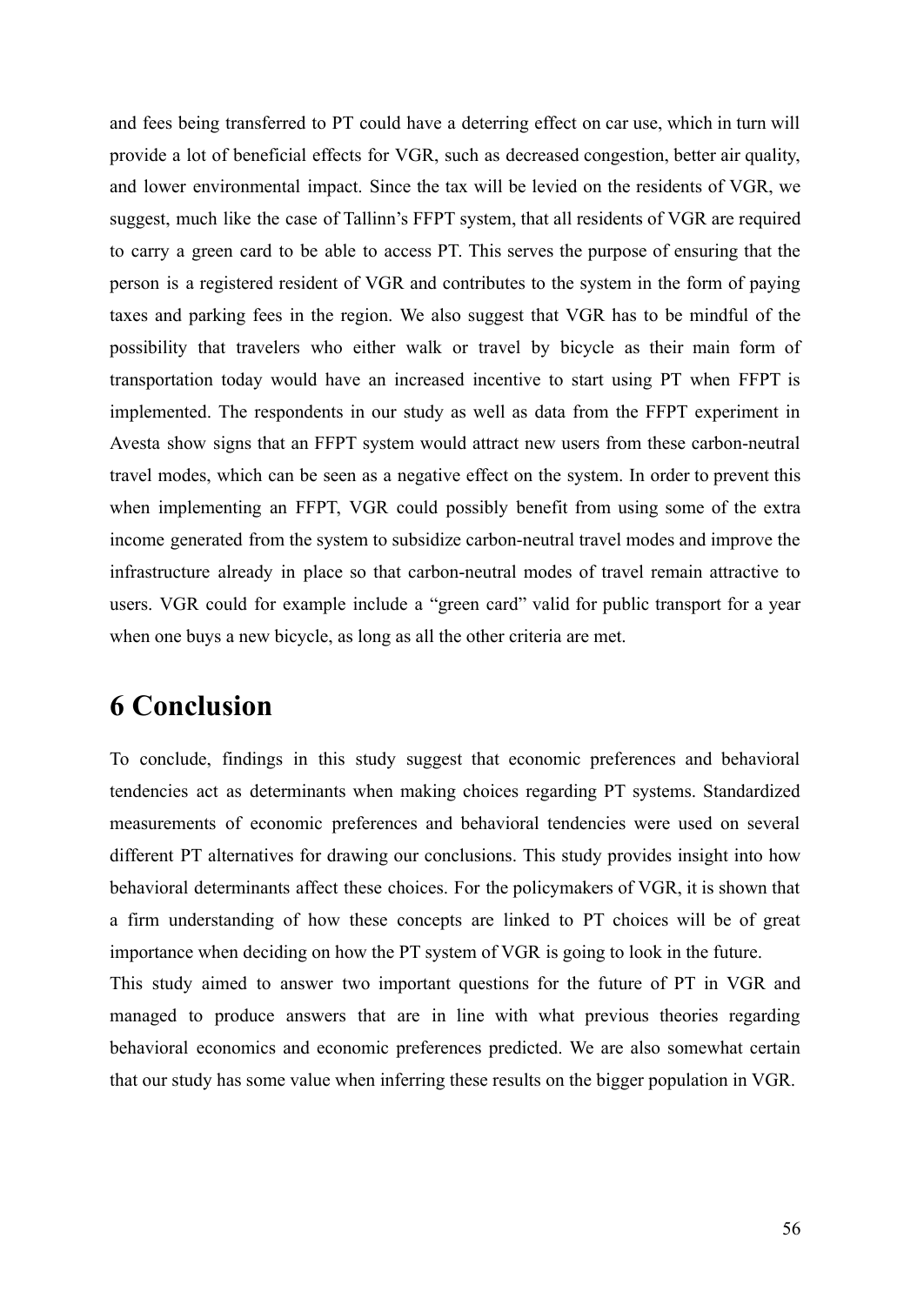With this study, we have aimed to provide a possible solution for financing the public good that is PT. Relevant literature has covered alternative forms of implementation, economic preferences, and some on the connection between the two. What we intend is to add to the research, and to apply what is relevant to VGR. However, this study does also raise several questions that could be interesting for future research. We would recommend that this study was reproduced with a larger and more representative sample of the population in VGR. We would also recommend that a study was made where the willingness to pay for an FFPT was investigated.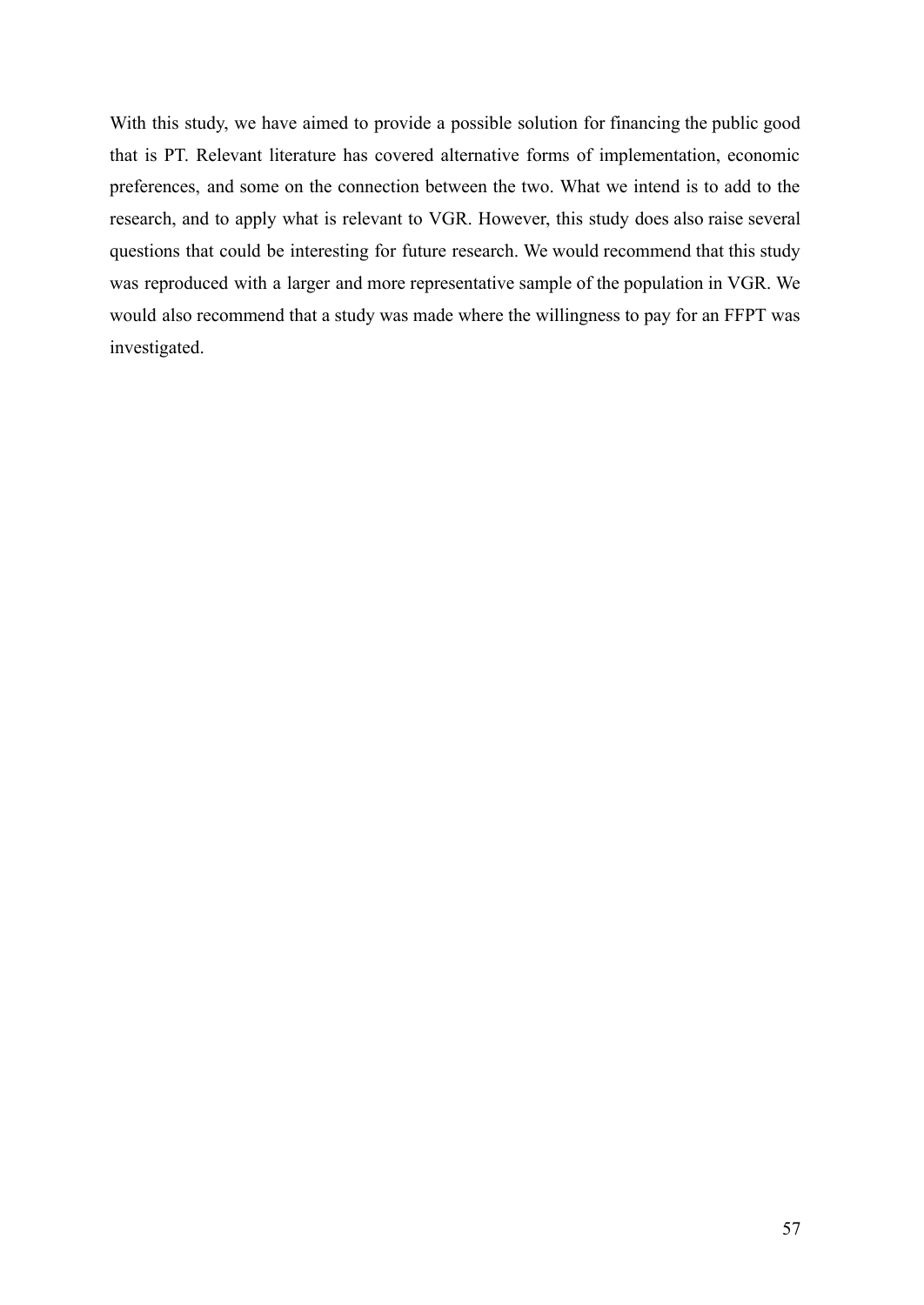### **7 References**

Auxenfants, M. (2019-01-29). The cost of Luxembourg's free public transport plan. BBC. Available at: <https://www.bbc.com/worklife/article/20190128-the-cost-of-luxembourgs-free-public-transport-plan> (Accessed: 2021-04-25)

Avineri, E. (2011). Applying behavioural economics in the design of travel information systems. Paper presented at 43rd Universities Transport Study Group Conference, 5-7 January.

Abrahamse, W., Steg, L., Gifford, R., Vlek, R. (2009). Factors influencing car use for commuting and the intention to reduce it: A question of self-interest or morality? *Transportation Research, Part F, 12,* 317–324.

Agence France-Presse in Luxembourg. (2020). *Luxembourg is first country to make all public transport free*. The Guardian. Available at: <https://www.theguardian.com/world/2020/feb/28/luxembourg-public-transport-free-nationwide-congestion> (Accessed: 2021-05-15)

Allen, J., Muñoz, J. C. & de Dios Ortúzar, J. (2019). On evasion behavior in public transport: Dissatisfaction or contagion? *Transportation Research, Part A, 130,* 626-651.

Alm, J. & Hultén, J. (2020). Fare-free public transport for all: an overview focusing on causes and consequences [Avgiftsfri kollektivtrafik för alla: En forskningsöversikt med fokus på orsaker och konsekvenser, in Swedish]. *K2 working paper No. 2.* Available at: <https://www.k2centrum.se/avgiftsfri-kollektivtrafik-alla> (Accessed: 2021-04-20)

Arizona PIRG education fund (2009). *Why and how to fund public transport.* Available at: <https://uspirgedfund.org/reports/usp/why-and-how-fund-public-transportation> (Accessed: 2021-04-06)

Barabino, B., Lai, C. & Olivo, A. (2020). Fare evasion in public transport systems: a review of the literature. *Springer,* **12**, 27–88.

Bauer, M., Chytilová, J., & Miguel, E. 2020. Using Survey Questions to Measure Preferences: Lessons from an Experimental Validation in Kenya. *CERGE-EI Working Paper Series No. 653*. Available at SSRN 3531690.

Bilsweden (2021). *Nybilsköpare personbilar.* Available at: <https://www.bilsweden.se/statistik/databas-nybilskopare-personbilar> (Accessed 2021-05-25)

Cats, O., Susilo, Y. O., Reimal, T. (2017). The prospects of fare-free public transport: evidence from Tallinn. *Springer,* **44**, 1083–1104.

Covey, G. (2010). Sunk costs. Paper presented at the 53rd Appita Annual Conference and Exhibition, Melbourne, April 2009.

de Lange, M. (2014). *The Amsterdam Mobility Fund. Report September 2014*. Trafikutredningsbyrån. Available at: [http://www.trafikutredningsbyran.se/files/TUB\\_Amsterdam\\_mobility\\_fund\\_final.pdf](http://www.trafikutredningsbyran.se/files/TUB_Amsterdam_mobility_fund_final.pdf) (Accessed: 2021-04-25)

Dijk, J., Farsi, M. & Weber, S. (2020). Commitments and sunk costs in private mobility: A study of Swiss households facing green transport choices. Working paper, 2. Swiss Competence Center for Energy Research

Dijkstra, K.A. & Hong, Y-y. (2019) The feeling of throwing good money after bad: The role of affective reaction in the sunk-cost fallacy. PLoS ONE 14(1): e0209900.

Ekonomifakta (2020). *Fastighetsskatt och fastighetsavgift,* Available at: <https://www.ekonomifakta.se/fakta/skatter/skatt-pa-fastigheter-och-formogenhet/fastighetsskatt/> (Accessed 2021-05-04)

Ekonomistyrningsverket (2021), *Inkomster i statens budget,* Available at: <https://www.esv.se/statens-ekonomi/prognos-och-utfall/utfall-for-statens-budget/inkomster/> (Accessed: 2021-04-29)

Energimyndigheten (2020), *Drivmedel 2019,* Available at: [https://www.energimyndigheten.se/globalassets/nyheter/2020/er-2020\\_26-drivmedel-2019.pdf](https://www.energimyndigheten.se/globalassets/nyheter/2020/er-2020_26-drivmedel-2019.pdf) (Accessed: 2021-05-03)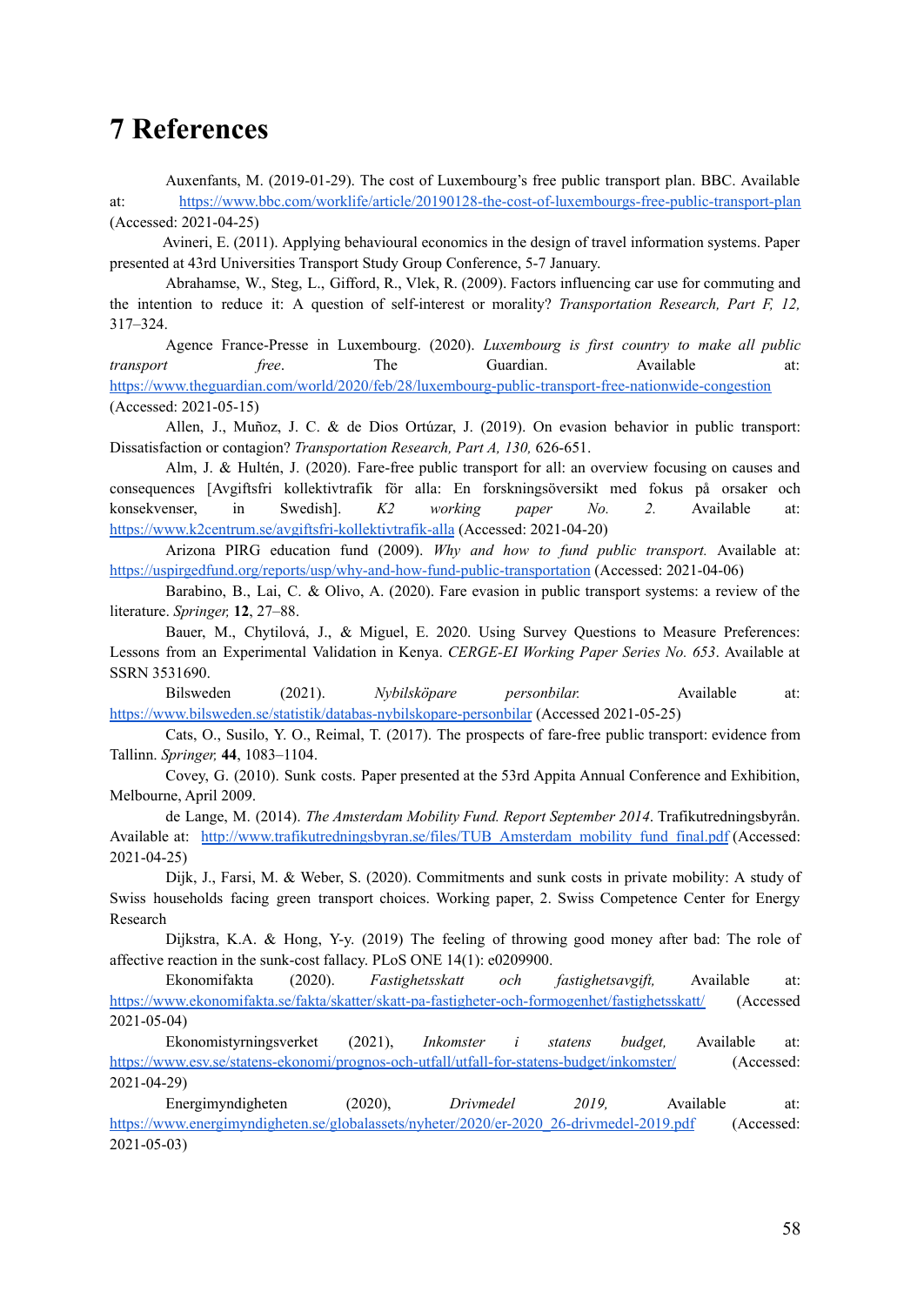Eriksson, L., Garvill, J. & Nordlund, A.M. (2007). Interrupting habitual car use: The importance of car habit strength and moral motivation for personal car use reduction. Transportation research, Part F, 10-23. Eurostat (2018). *Passenger cars in the EU.* Available at:

[https://ec.europa.eu/eurostat/statistics-explained/index.php?title=Passenger\\_cars\\_in\\_the\\_EU&oldid=332897](https://ec.europa.eu/eurostat/statistics-explained/index.php?title=Passenger_cars_in_the_EU&oldid=332897) (Accessed: 2021-05-25)

Falchetta, G. (2015) *The sunk cost fallacy: a literary review and an empirical test* [Bachelor's thesis, Free University of Bozen, School of Economics and Management] Researchgate electronic archives. (Accessed: 2021-05-13)

[https://www.researchgate.net/publication/339337433\\_The\\_Sunk\\_Cost\\_Fallacy\\_A\\_Literature\\_Review\\_and\\_an](https://www.researchgate.net/publication/339337433_The_Sunk_Cost_Fallacy_A_Literature_Review_and_an_Empirical_Test) [\\_Empirical\\_Test](https://www.researchgate.net/publication/339337433_The_Sunk_Cost_Fallacy_A_Literature_Review_and_an_Empirical_Test)

Falk, A., Becker, A., Dohmen, T., Enke, B., Huffman, D., & Sunde, U. 2018. Global evidence on economic preferences. The Quarterly Journal of Economics, 133(4), 1645-1692.

Fischbacher, U., Gächter, S., & Fehr, E. (2001). Are people conditionally cooperative? Evidence from a public goods experiment. *Economics letters*, *71*(3), 397-404.

Francxk, L. (2021). *Whither the use of economics in transport policy.* Mobility behavior. Available at: <https://mobilitybehaviour.eu/portfolio/whither-the-use-of-economics-in-transport-policy/> (Accessed: 2021-04-06)

French, R., & Oreopoulos, P. (2017). Applying behavioural economics to public policy in Canada. *Canadian Journal of Economics/Revue canadienne d'économique*, *50*(3), 599-635.

Garcia-Sierra, M., van den Bergh, J. C., & Miralles-Guasch, C. (2015). Behavioural economics, travel behaviour and environmental-transport policy. *Transportation Research Part D: Transport and Environment*, *41*, 288-305.

George, A. (2019-08-21). *Västtrafik: Mer socialt att tjuvåka.* SVT. Available at:

<https://www.svt.se/nyheter/lokalt/vast/vasttrafik-mer-socialt-accepterat-att-tjuvaka>

Gerber, P., Ma, T. Y., Klein, O., Schiebel, J., & Carpentier-Postel, S. (2017). Cross-border residential mobility, quality of life and modal shift: A Luxembourg case study. *Transportation Research Part A: Policy and Practice*, *104*, 238-254.

Göteborgs stad (2021) *Västlänken*. Available at: <https://stadsutveckling.goteborg.se/projekt/vastlanken/> (Accessed: 2021-04-15)

Hampton, S., & Adams, R. (2018). Behavioural economics vs social practice theory: Perspectives from inside the United Kingdom government. *Energy research & social science*, *46*, 214-224.

Hess, D.B., (2017), *Decrypting fare-free public transport in Tallinn, Estonia*, Case Studies on Transport Policy, vol.5, no.4, p.690-698.

Holmström, C (2021-03-17), *Bensinskatt.* Ekonomifakta. Available at: <https://www.ekonomifakta.se/fakta/energi/styrmedel/konsumtionsskatter-pa-bensin/>

James, S. (2012). The contribution of behavioral economics to tax reform in the United Kingdom. *The Journal of Socio-Economics*, *41*(4), 468-475.

Karlén, M. (2019-01-31). *Så mycket dyrare har Västtrafik blivit på tio år*. GP. Available at: [https://www.gp.se/nyheter/g%C3%B6teborg/s%C3%A5-mycket-dyrare-har-v%C3%A4sttrafik-blivit-p%C3%](https://www.gp.se/nyheter/g%C3%B6teborg/s%C3%A5-mycket-dyrare-har-v%C3%A4sttrafik-blivit-p%C3%A5-tio-%C3%A5r-1.12842972) [A5-tio-%C3%A5r-1.12842972](https://www.gp.se/nyheter/g%C3%B6teborg/s%C3%A5-mycket-dyrare-har-v%C3%A4sttrafik-blivit-p%C3%A5-tio-%C3%A5r-1.12842972) (Accessed: 2021-04-24)

Karlén, M. (2020-04-16). *Så blir Västtrafiks nya priser*. GP. Available at: <https://www.gp.se/nyheter/g%C3%B6teborg/s%C3%A5-blir-v%C3%A4sttrafiks-nya-priser-1.26851767> (Accessed: 2021-04-27)

Kiggundu, A. T. (2009). Financing public transport systems in Kuala Lumpur, Malaysia: challenges and prospects. *Transportation*, *36*(3), 275-294.

Kottenhoff, K., & Freij, K. B. (2009). The role of public transport for feasibility and acceptability of congestion charging–the case of Stockholm. *Transportation Research Part A: Policy and Practice*, *43*(3), 297-305.

Leigh, A. (2015). How behavioural economics does and can shape public policy. *The Economic and Labour Relations Review*, *26*(2), 339-346.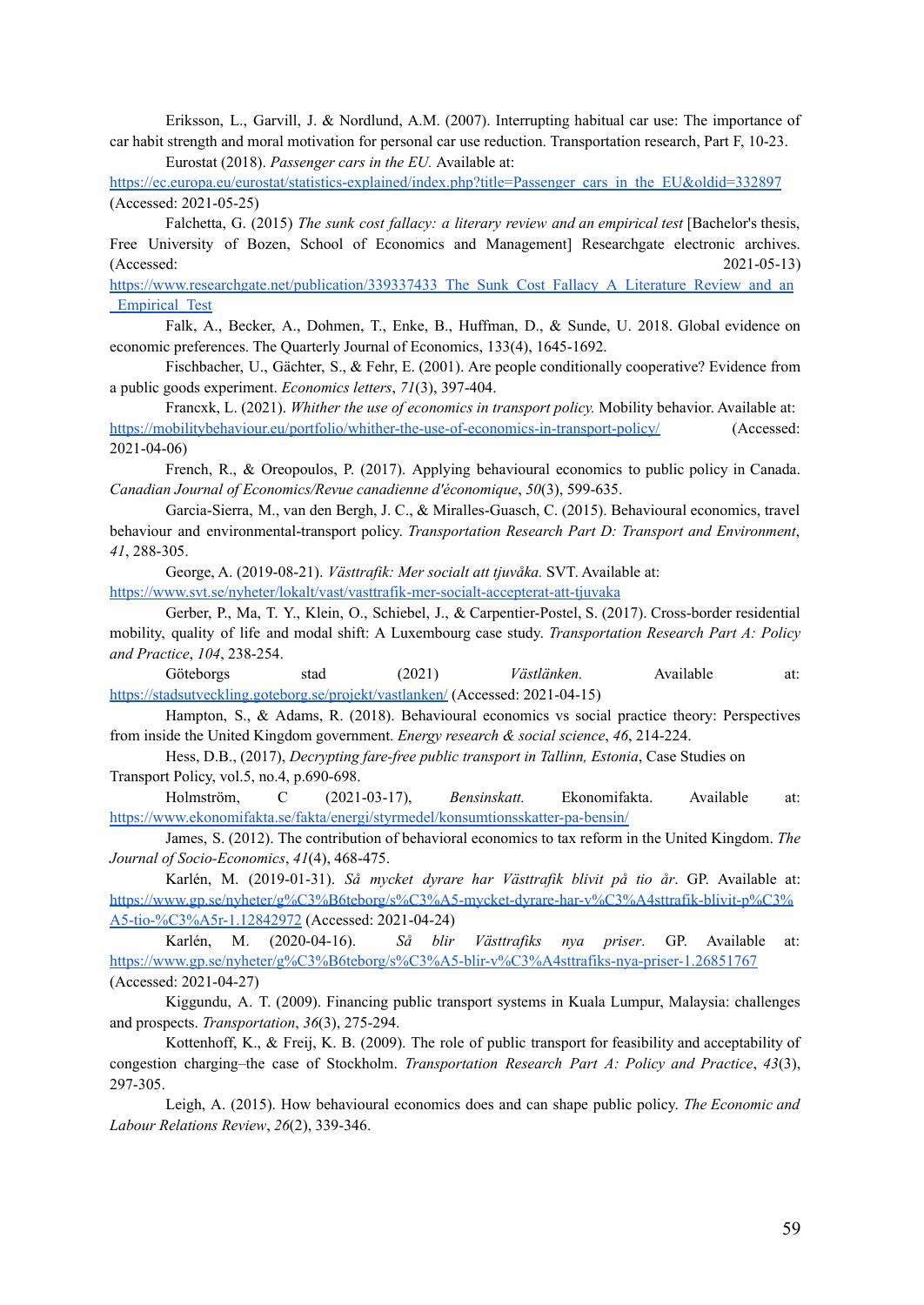Lew, Y. D., & Leong, W. Y. (2009). Managing congestion in Singapore—a behavioural economics perspective. *Journeys (Land Transport Authority, Singapore)*, 15-22.

Linda, S. T. E. G. (2003). Can public transport compete with the private car?. *IATSS research*, *27*(2), 27-35.

Metcalfe, R., & Dolan, P. (2012). Behavioural economics and its implications for transport. *Journal of transport geography*, *24*, 503-511.

Modijevsky, M. (2018-07-16). *Estonia launches the largest free public transport scheme in the world.* Eltis. Available at:

<https://www.eltis.org/discover/news/estonia-launches-largest-free-public-transport-scheme-world> (Accessed: 2021-05-12)

Poliak, M., Poliakova, A., Mrnikova, M., Šimurková, P., Jaśkiewicz, M., & Jurecki, R. (2017). The competitiveness of public transport. *Journal of Competitiveness*.

Ramböll AB. (2013), *Utvärdering av kollektivtrafik i Avesta.*

Redman, L., Friman, M., Gärling, T., & Hartig, T. (2013). Quality attributes of public transport that attract car users: A research review. *Transport policy*, *25*, 119-127.

Regionfakta. (2020-12-17), *Kommunalskatt,* Collected 2021-04-26 from <https://www.regionfakta.com/vastra-gotalands-lan/regional-ekonomi/kommunalskatt/>

Ringqvist, S. (2016). *Kollektivtrafikens styrning och organisering.* K2centrum. Available at:

[https://www.k2centrum.se/sites/default/files/fields/field\\_bifogad\\_fil/kollektivtrafikens\\_organisering\\_och\\_styrn](https://www.k2centrum.se/sites/default/files/fields/field_bifogad_fil/kollektivtrafikens_organisering_och_styrning_k2_outreach.pdf) ing  $k2$  outreach.pdf (Accessed 2021-05-25)

Ruiz-Montañez, M. (2017). Financing public transport: a spatial model based on city size. *European Journal of Management and Business Economics*

Samuelson, W., & Zeckhauser, R. (1988). Status quo bias in decision making. *Journal of risk and uncertainty*, *1*(1), 7-59.

Shearlaw, M. (2016). The Tallinn experiment: What happens when a city makes public transport free. *The Guardian*, *11*. Available at:

<https://www.theguardian.com/cities/2016/oct/11/tallinn-experiment-estonia-public-transport-free-cities> (Accessed: 2021-04-21)

Schneider, O. (2019). *Luxembourg's fuel prices to go up in 2020*. Brussels Times. Available at: <https://www.brusselstimes.com/news/belgium-all-news/171054/extremist-who-threatened-van-ranst-arrested/> (Accessed: 2021-04-20)

Tallin.ee (2020). *Ticket information for tourists.* Available at:

<https://www.tallinn.ee/eng/pilet/Ticket-information-for-tourists> (Accessed: 2021-04-25)

Ubbels, B., & Nijkamp, P. (2002). Unconventional funding of urban public transport. *Transportation Research Part D: Transport and Environment*, *7*(5), 317-329.

Ubbels, B., Nijkamp, P., Verhoef, E., Potter, S., & Enoch, M. (2001). Alternative ways of funding public transport. *European Journal of Transport and Infrastructure Research*, *1*(1), 73-89.

van Hulten, M. (2015). *Fare free public transport.* Freepublictransport. Available at: [https://freepublictransport.info/wp-content/uploads/sites/7/2015/07/Fare\\_Free\\_Public\\_Transport\\_Dr\\_Michel\\_v](https://freepublictransport.info/wp-content/uploads/sites/7/2015/07/Fare_Free_Public_Transport_Dr_Michel_van_Hulten.pdf) [an\\_Hulten.pdf](https://freepublictransport.info/wp-content/uploads/sites/7/2015/07/Fare_Free_Public_Transport_Dr_Michel_van_Hulten.pdf) (Accessed: 2021-05-26)

Verksamt (2021-02-05). *Moms i Sverige och utomlands*. Verksamt. Available at: [https://www.verksamt.se/starta/vad-galler-i-din-bransch/e-handel/betalning-och-leverans/moms-i-sverige-och](https://www.verksamt.se/starta/vad-galler-i-din-bransch/e-handel/betalning-och-leverans/moms-i-sverige-och-utomlands)[utomlands](https://www.verksamt.se/starta/vad-galler-i-din-bransch/e-handel/betalning-och-leverans/moms-i-sverige-och-utomlands) (Accessed: 2021-05-26)

Volk, S., Thöni, C., & Ruigrok, W. (2011). Personality, personal values and cooperation preferences in public goods games: A longitudinal study. *Personality and individual Dif erences*, *50*(6), 810-815.

Västtrafik (2020-02-21) *Västtrafiks Hållbarhetsredovisning.* Available at: [https://www.vasttrafik.se/globalassets/media/dokument/styrelsehandlingar-och-protokoll/vasttrafiks-hallbarhet](https://www.vasttrafik.se/globalassets/media/dokument/styrelsehandlingar-och-protokoll/vasttrafiks-hallbarhetsredovisning-2019.pdf) [sredovisning-2019.pdf](https://www.vasttrafik.se/globalassets/media/dokument/styrelsehandlingar-och-protokoll/vasttrafiks-hallbarhetsredovisning-2019.pdf)

Västtrafik (2021a). *Västtrafiks zoner.* Available at: <https://www.vasttrafik.se/reseplanering/abc/> (Accessed: 2021-04-15)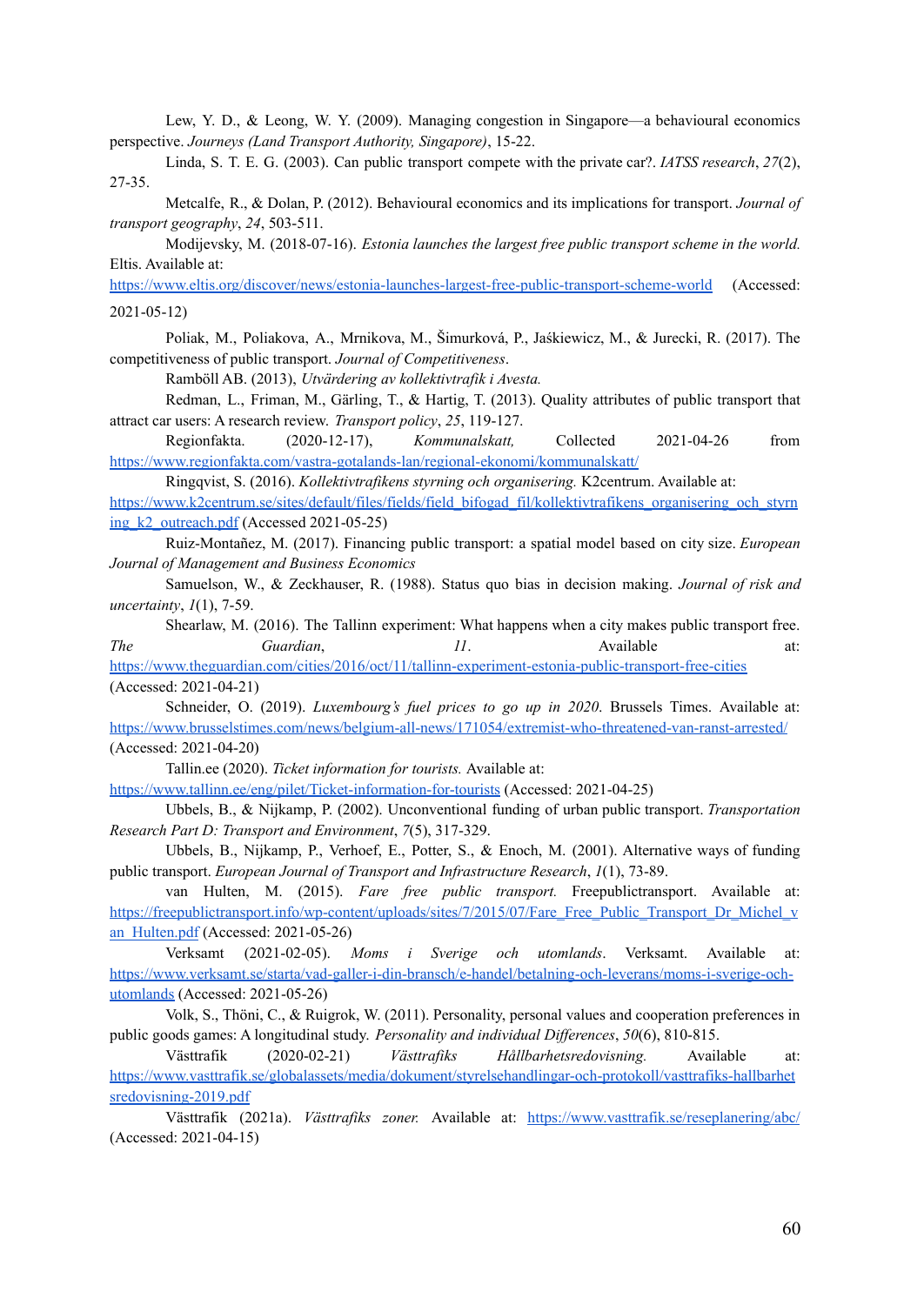Västtrafik (2021b). *Om västtrafik.* Available at: <https://www.vasttrafik.se/om-vasttrafik/vasttrafik-ab/> (Accessed: 2021-04-15)

Västra Götalandsregionen (2019-06-25) *Regionfullmäktige 2019-06-10 - 11.* Available at: <https://www.vgregion.se/aktuellt/press/beslut-i-regionfullmaktige/regionfullmaktige-2019-06-10---11/>

Västra Götalandsregionen (2020-09-18a). *Befolkning i Västra Götaland.* Available at:<https://analys.vgregion.se/verksamhetsanalys-2020/befolkning-i-vastra-gotaland/>

Västra Götalandsregionen (2020-02-26b) *Uppföljning 2019 Regionalt trafikförsörjningsprogram Västra Götaland 2017-2020.* Available at: *[https://alfresco.vgregion.se/alfresco/service/vgr/storage/node/content/workspace/SpacesStore/b20a6ec1-066f-4](https://alfresco.vgregion.se/alfresco/service/vgr/storage/node/content/workspace/SpacesStore/b20a6ec1-066f-4b3b-973a-836471704746/Uppf%c3%b6ljning%202019-RPT%202017-2020.pdf?a=false&guest=true) [b3b-973a-836471704746/Uppf%c3%b6ljning%202019-RPT%202017-2020.pdf?a=false&guest=true](https://alfresco.vgregion.se/alfresco/service/vgr/storage/node/content/workspace/SpacesStore/b20a6ec1-066f-4b3b-973a-836471704746/Uppf%c3%b6ljning%202019-RPT%202017-2020.pdf?a=false&guest=true)*

Västra Götalandsregionen (2021a). *Västtrafik - årsredovisning 2019.* Available at: [https://alfresco.vgregion.se/alfresco/service/vgr/storage/node/content/workspace/SpacesStore/97d7157c-949e-](https://alfresco.vgregion.se/alfresco/service/vgr/storage/node/content/workspace/SpacesStore/97d7157c-949e-48e3-aea8-8b9fc905d242/V%C3%A4sttrafik%20AB%20%C3%A5rsredovisning%202019.pdf?a=false&guest=true)[48e3-aea8-8b9fc905d242/V%C3%A4sttrafik%20AB%20%C3%A5rsredovisning%202019.pdf?a=false&guest](https://alfresco.vgregion.se/alfresco/service/vgr/storage/node/content/workspace/SpacesStore/97d7157c-949e-48e3-aea8-8b9fc905d242/V%C3%A4sttrafik%20AB%20%C3%A5rsredovisning%202019.pdf?a=false&guest=true) [=true](https://alfresco.vgregion.se/alfresco/service/vgr/storage/node/content/workspace/SpacesStore/97d7157c-949e-48e3-aea8-8b9fc905d242/V%C3%A4sttrafik%20AB%20%C3%A5rsredovisning%202019.pdf?a=false&guest=true) (Accessed: 2021-04-15)

Västra Götalandsregionen (2021b) *VGR - Årsrapport 2019.* Available at: [https://alfresco.vgregion.se/alfresco/service/vgr/storage/node/content/workspace/SpacesStore/974a91e5-4c49-4](https://alfresco.vgregion.se/alfresco/service/vgr/storage/node/content/workspace/SpacesStore/974a91e5-4c49-4e14-8991-0195991d7673/VGR_%c3%85rsredovisning_2019.pdf?a=false&guest=true) [e14-8991-0195991d7673/VGR\\_%c3%85rsredovisning\\_2019.pdf?a=false&guest=true](https://alfresco.vgregion.se/alfresco/service/vgr/storage/node/content/workspace/SpacesStore/974a91e5-4c49-4e14-8991-0195991d7673/VGR_%c3%85rsredovisning_2019.pdf?a=false&guest=true) (Accessed: 2021-04-22)

Walther, O. & Dautel, V. (2010). Intra-regional employment growth in luxembourg (1994–2005). Geografiska Annaler: Series B, Human Geography, 92:1, 45-63, DOI: [10.1111/j.1468-0467.2010.00332.x](https://doi.org/10.1111/j.1468-0467.2010.00332.x)

Winston, C. (1991). Efficient Transportation Infrastructure Policy. The Journal of Economic Perspectives, 5(1), 113-127. Retrieved May 5, 2021, from <http://www.jstor.org/stable/1942705>

Wretstrand, A., Danielson, H. & Nordell, O. (2012). Public transport organisation in Sweden. Regions become fewer but larger- the game plan is changing [Kollektivtrafiksorganisationen i Sverige. Regionerna blir färre men större- spelplanen förändras, in Swedish]. (Bulletin 282 / 3000; Vol. Bulletin 282). Lunds universitet, LTH, institutionen för teknik och samhälle, trafik och väg.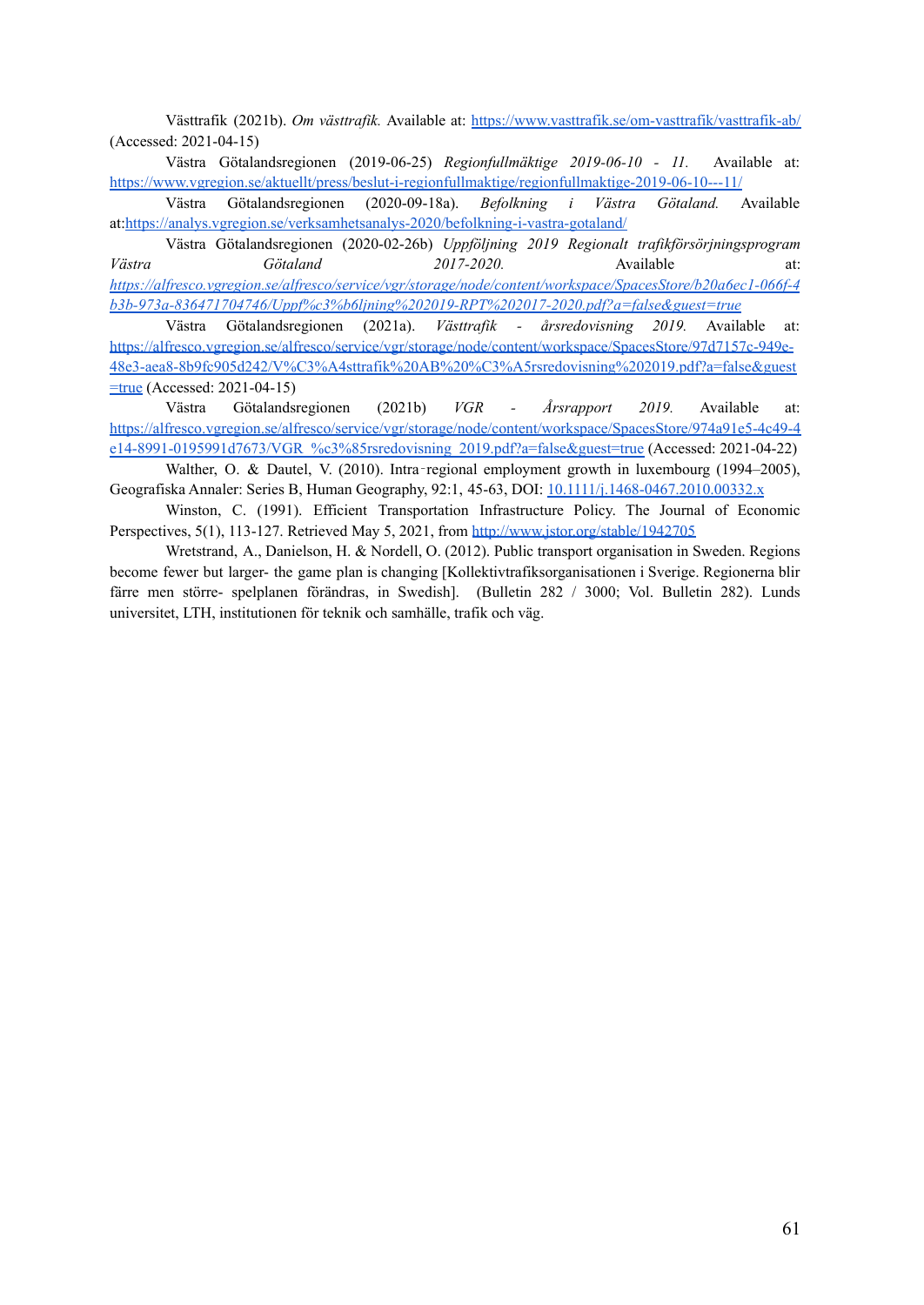# <span id="page-61-0"></span>**8 Appendix**

### **Appendix A:**

Visual representation over some of our variables.





### **Appendix B:**

*Contingency tables*

Table 1: Relationship between different correlation groups and gender.

| concent annorem correlation groups and gender. |                          |               |     |
|------------------------------------------------|--------------------------|---------------|-----|
|                                                | <b>Female Male Total</b> |               |     |
| Corr < 0                                       |                          |               |     |
| $Corr = 0$                                     | 10                       | 10            | 20  |
| $Corr > 0$ & Corr <= 0.6                       | 3                        |               | 3   |
| Corr>0.6 & Corr<=0.7                           | 4                        |               | 5   |
| Corr>0.7 & Corr<=0.8                           |                          | $\mathcal{E}$ |     |
| Corr>0.8 & Corr<=0.9                           | 15                       | 18            | 33  |
| Corr>0.9 & Corr<=0.95                          | 10                       |               | 17  |
| Corr>0.95 & Corr<=0.99                         | 88                       | 51            | 139 |
| $Corr = 1$                                     | 68                       | 55            | 123 |
| <b>Total</b>                                   | 202                      | 149           | 351 |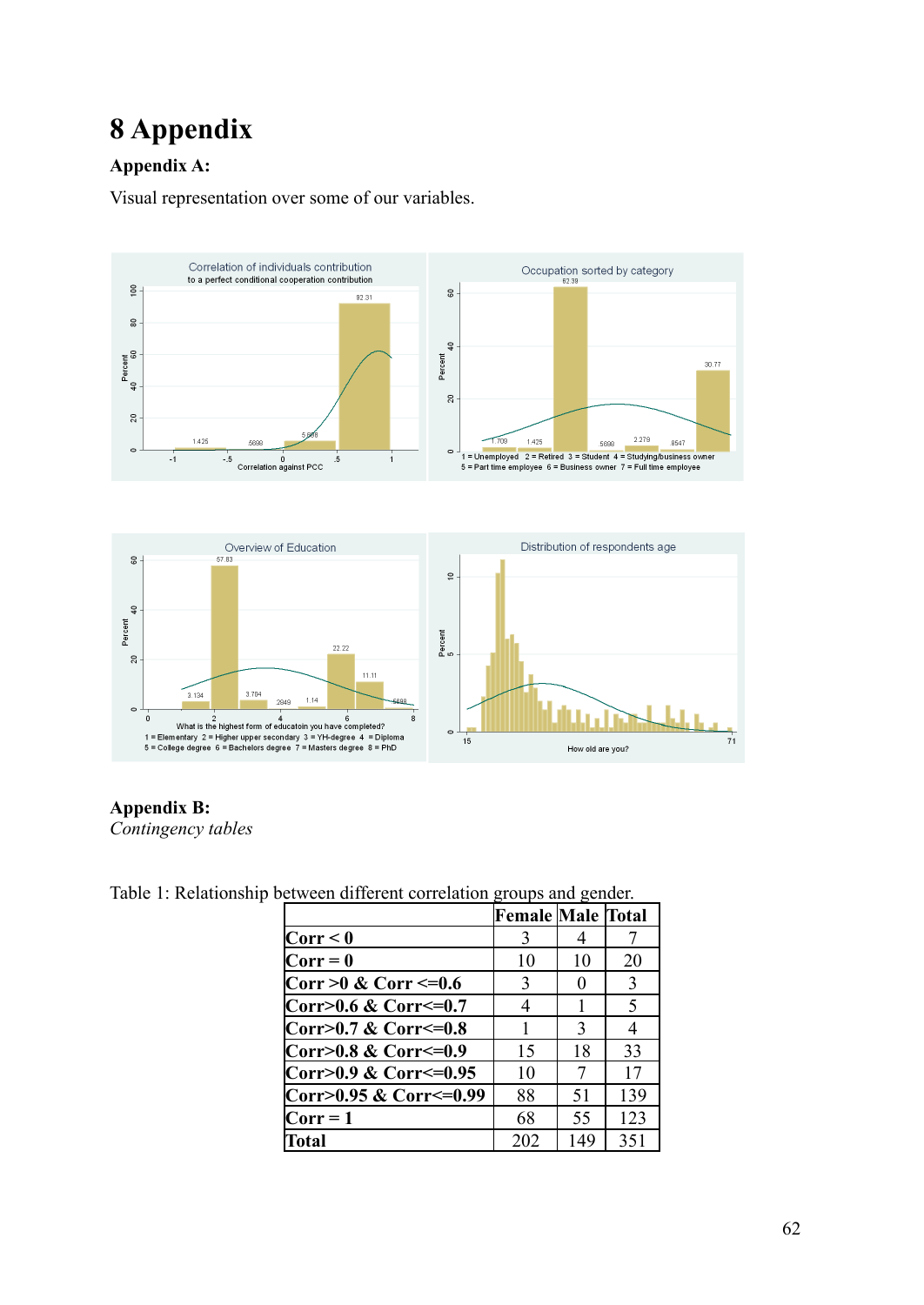| Table 2. Conclution between what payment method is used for 1 T and Occupation |                                           |          |     |                 |                |                |                          |     |
|--------------------------------------------------------------------------------|-------------------------------------------|----------|-----|-----------------|----------------|----------------|--------------------------|-----|
|                                                                                | Unemployed Retired Student Student + Part |          |     |                 |                |                | Business Full time Total |     |
|                                                                                |                                           |          |     | <b>business</b> | time           | owner          | employee                 |     |
|                                                                                |                                           |          |     | lowner          | employee       |                |                          |     |
| I don't travel                                                                 | $\Omega$                                  | $\Omega$ | 12  |                 |                | $\theta$       | $\tau$                   | 19  |
| $\mathbf{by PT}$                                                               |                                           |          |     |                 |                |                |                          |     |
| I don't pay                                                                    | $\overline{2}$                            | 1        | 39  | $\theta$        |                | $\overline{0}$ | 6                        | 49  |
| when                                                                           |                                           |          |     |                 |                |                |                          |     |
| travelling by                                                                  |                                           |          |     |                 |                |                |                          |     |
| PT                                                                             |                                           |          |     |                 |                |                |                          |     |
| Employer/Sc                                                                    | $\theta$                                  | $\theta$ | 17  | $\Omega$        | $\theta$       | $\theta$       |                          | 18  |
| hool pays                                                                      |                                           |          |     |                 |                |                |                          |     |
| Single                                                                         | 3                                         | 4        | 91  | $\overline{2}$  | 5              | 3              | 68                       | 176 |
| payment /                                                                      |                                           |          |     |                 |                |                |                          |     |
| per ride                                                                       |                                           |          |     |                 |                |                |                          |     |
| Monthly                                                                        |                                           | $\theta$ | 60  | $\theta$        | $\overline{2}$ | $\theta$       | 26                       | 89  |
| ticket                                                                         |                                           |          |     |                 |                |                |                          |     |
| <b>Total</b>                                                                   | 6                                         | 5        | 219 | $\overline{2}$  | 8              | 3              | 108                      | 351 |

Table 2: Correlation between what payment method is used for PT and Occupation

Table 3: Relationship between correlation groups and wanting a change in PT

| N <sub>0</sub>                | <b>Yes</b>    | <b>Total</b> |
|-------------------------------|---------------|--------------|
| 3                             | 4             |              |
|                               | 13            | 20           |
|                               | 2             | 3            |
| 2                             | $\mathcal{E}$ | 5            |
| $\overline{2}$                | 2             |              |
| 6                             | 27            | 33           |
| 3                             | 14            | 17           |
| Corr>0.95 & Corr<=0.99 <br>28 | 111           | 139          |
| 35                            | 88            | 123          |
| 87                            | 264           | 351          |
|                               |               |              |

Table 4: Correlation group and opinion on increasing tax to finance PT.

|                       | N <sub>0</sub>              | Yes | <b>Total</b> |
|-----------------------|-----------------------------|-----|--------------|
| Corr < 0              | 6                           |     |              |
| $Corr = 0$            | 12                          |     | 20           |
| Corr>0 & Corr<=0.6    |                             |     |              |
| Corr>0.6 & Corr<=0.7  | $\mathcal{D}_{\mathcal{L}}$ | 3   |              |
| Corr>0.7 & Corr<=0.8  |                             |     |              |
| Corr>0.8 & Corr<=0.9  | 18                          | 15  | 33           |
| Corr>0.9 & Corr<=0.95 |                             |     |              |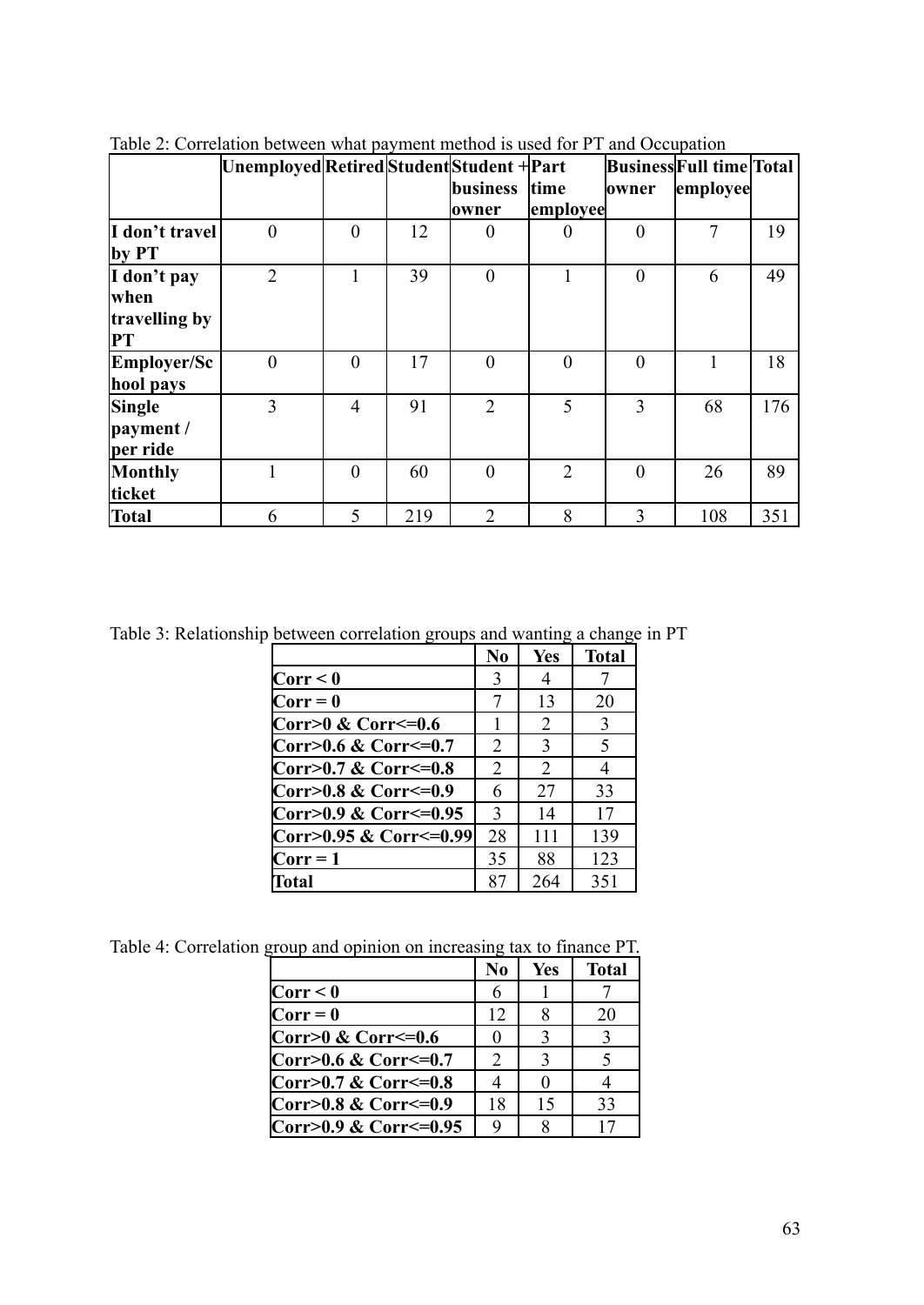| Corr>0.95 & Corr<=0.99 |  |  |
|------------------------|--|--|
| $\bf Corr=1$           |  |  |
| Total                  |  |  |

Table 5: Correlation group and opinion on parking fines and fees financing PT

|                             | N <sub>0</sub> | <b>Yes</b> | <b>Total</b> |
|-----------------------------|----------------|------------|--------------|
| Corr < 0                    |                | 6          |              |
| $Corr = 0$                  | 5              | 15         | 20           |
| $Corr > 0$ & $Corr < = 0.6$ | $\theta$       | 3          | 3            |
| Corr>0.6 & Corr<=0.7        | 0              | 5          | 5            |
| Corr>0.7 & Corr<=0.8        | 2              | 2          | 4            |
| Corr>0.8 & Corr<=0.9        | 4              | 29         | 33           |
| Corr>0.9 & Corr<=0.95       |                | 16         | 17           |
| Corr>0.95 & Corr<=0.99      | 14             | 125        | 139          |
| $Corr = 1$                  | 31             | 92         | 123          |
| <b>Total</b>                | 58             | 293        | 351          |

Table 6: Correlation groups and opinions on increasing Fuels tax to finance PT

|                        | $\bf No$ | Yes | <b>Total</b>  |
|------------------------|----------|-----|---------------|
| Corr < 0               | 6        |     |               |
| $Corr = 0$             | 15       | 5   | 20            |
| Corr>0 & Corr<=0.6     | 2        |     | $\mathcal{E}$ |
| Corr>0.6 & Corr<=0.7   | 3        | 2   | 5             |
| Corr>0.7 & Corr<=0.8   | 3        |     | 4             |
| Corr>0.8 & Corr<=0.9   | 20       | 13  | 33            |
| Corr>0.9 & Corr<=0.95  | 10       | 7   | 17            |
| Corr>0.95 & Corr<=0.99 | 70       | 69  | 139           |
| $Corr = 1$             | 69       | 54  | 123           |
| <b>Total</b>           | 198      | 153 | 351           |

Table 7: Correlation groups and opinions on VAT financing PT

|                              | N <sub>0</sub> | <b>Yes</b>    | <b>Total</b> |
|------------------------------|----------------|---------------|--------------|
| $\text{Corr} < 0$            | 6              |               |              |
| $Corr = 1$                   | 18             | 2             | 20           |
| $Corr > 0$ & Corr $\leq=0.6$ | 3              | 0             | 3            |
| Corr>0.6 & Corr<=0.7         | 2              | 3             | 5            |
| Corr>0.7 & Corr<=0.8         | 4              | $\Omega$      | 4            |
| Corr>0.8 & Corr<=0.9         | 27             | 6             | 33           |
| Corr>0.9 & Corr<=0.95        | 14             | $\mathcal{Z}$ | 17           |
| Corr>0.95 & Corr<=0.99       | 114            | 25            | 139          |
| $\text{Corr} = 1$            | 111            | 12            | 123          |
| <b>Total</b>                 | 299            | 52            | 351          |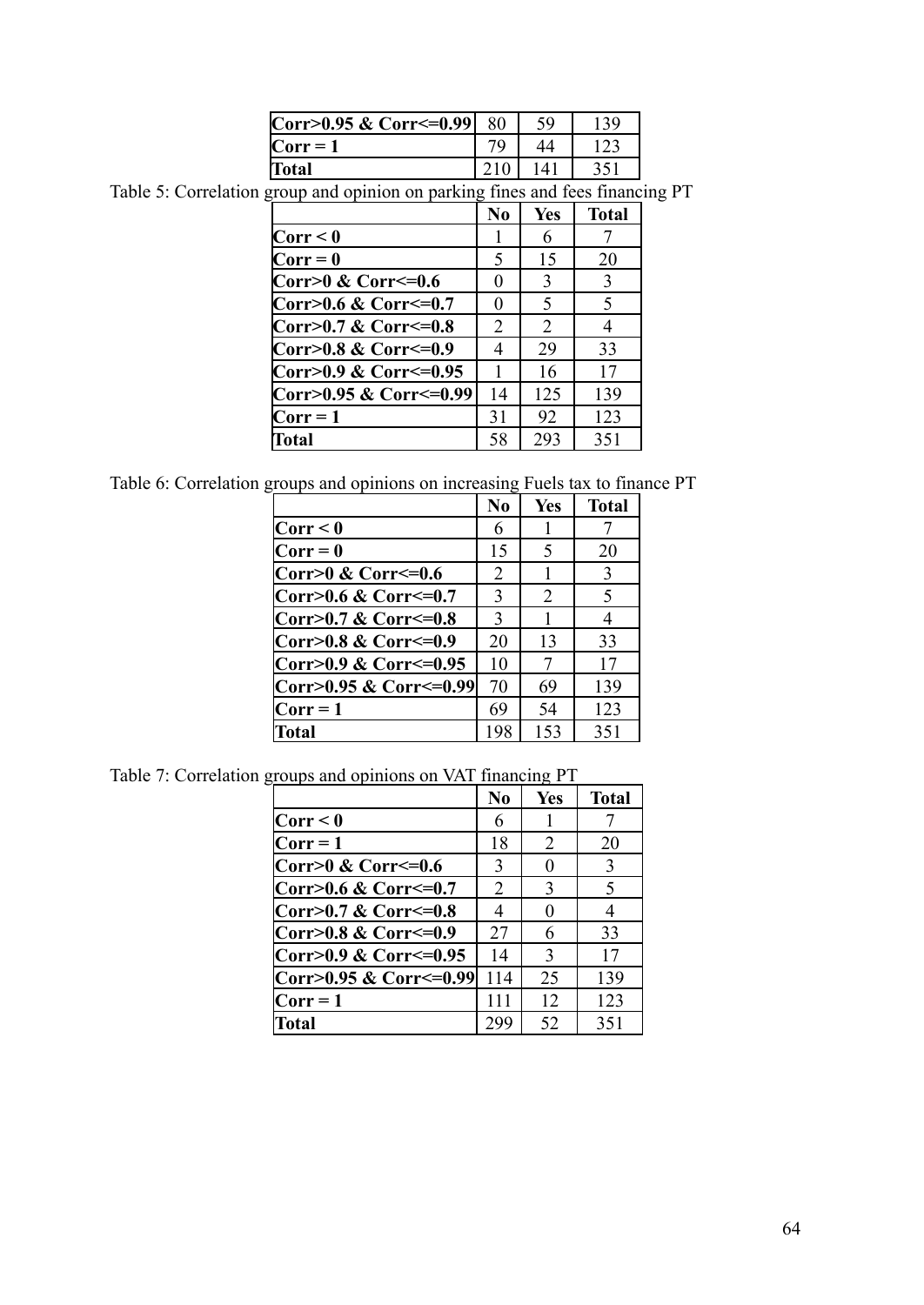|                        | N <sub>0</sub> | Yes         | <b>Total</b> |
|------------------------|----------------|-------------|--------------|
| Corr < 0               | 6              |             |              |
| $Corr = 0$             | 18             | 2           | 20           |
| Corr>0 & Corr<=0.6     | 3              |             | 3            |
| Corr>0.6 & Corr<=0.7   | 4              |             | 5            |
| Corr>0.7 & Corr<=0.8   | $\mathcal{E}$  |             |              |
| Corr>0.8 & Corr<=0.9   | 28             | $\varsigma$ | 33           |
| Corr>0.9 & Corr<=0.95  | 17             | 0           | 17           |
| Corr>0.95 & Corr<=0.99 | 124            | 15          | 139          |
| $Corr = 1$             | 114            | 9           | 123          |
| Total                  | 317            | 34          | 351          |

Table 8: Correlation groups and opinions on Property tax increase to finance PT

Table 9: Relationship between gender and self assessed altruism

|              | (Not willing) | ◠<br>车         | ω            | 4                        | ວ                         |                 | (Very willling)          | <b>Total</b> |
|--------------|---------------|----------------|--------------|--------------------------|---------------------------|-----------------|--------------------------|--------------|
| Women        |               |                | <sup>0</sup> | 29                       | 47                        | 39              | oq                       | 202          |
| Men          |               |                |              | 24                       | $\gamma$ $\epsilon$<br>υJ | $\sim$ 1<br>∠ ⊥ | $\overline{\phantom{a}}$ | 149          |
| <b>Total</b> |               | $\overline{ }$ | 40           | $\overline{\phantom{a}}$ | 82                        | 60              | 90                       | 351          |

Table 10: Relationship between quantitative altruism and gender.

|                  | Women            | Men              | <b>Total</b>   |
|------------------|------------------|------------------|----------------|
| $\boldsymbol{0}$ | 71               | 87               | 158            |
| 100              | $\overline{4}$   | $\mathbf{1}$     | 5              |
| 150              | $\mathbf{1}$     | $\overline{0}$   | $\mathbf{1}$   |
| 200              | $\overline{4}$   | $\mathbf{1}$     | 5              |
| 300              | $\overline{c}$   | $\boldsymbol{0}$ | $\overline{2}$ |
| 360              | $\overline{0}$   | $\overline{2}$   | $\overline{2}$ |
| 500              | 25               | $\overline{8}$   | 33             |
| 600              | $\overline{0}$   | $\mathbf{1}$     | 1              |
| 800              | $\mathbf{1}$     | $\overline{0}$   | $\mathbf{1}$   |
| 900              | $\overline{c}$   | $\boldsymbol{0}$ | $\overline{2}$ |
| 1000             | 26               | 16               | 42             |
| 1500             | $\mathbf{1}$     | $\boldsymbol{0}$ | $\mathbf 1$    |
| 1800             | 3                | $\overline{2}$   | 5              |
| 2000             | 20               | $\overline{7}$   | 27             |
| 2500             | $\mathbf{1}$     | $\mathbf{1}$     | $\overline{2}$ |
| 3000             | 15               | 7                | 22             |
| 3500             | $\mathbf{1}$     | $\overline{1}$   | $\overline{2}$ |
| 4000             | $\overline{2}$   | $\overline{c}$   | $\overline{4}$ |
| 5000             | 13               | $\mathbf{1}$     | 14             |
| 5400             | $\boldsymbol{0}$ | $\mathbf{1}$     | $\mathbf{1}$   |
| 6000             | 1                | $\overline{2}$   | 3              |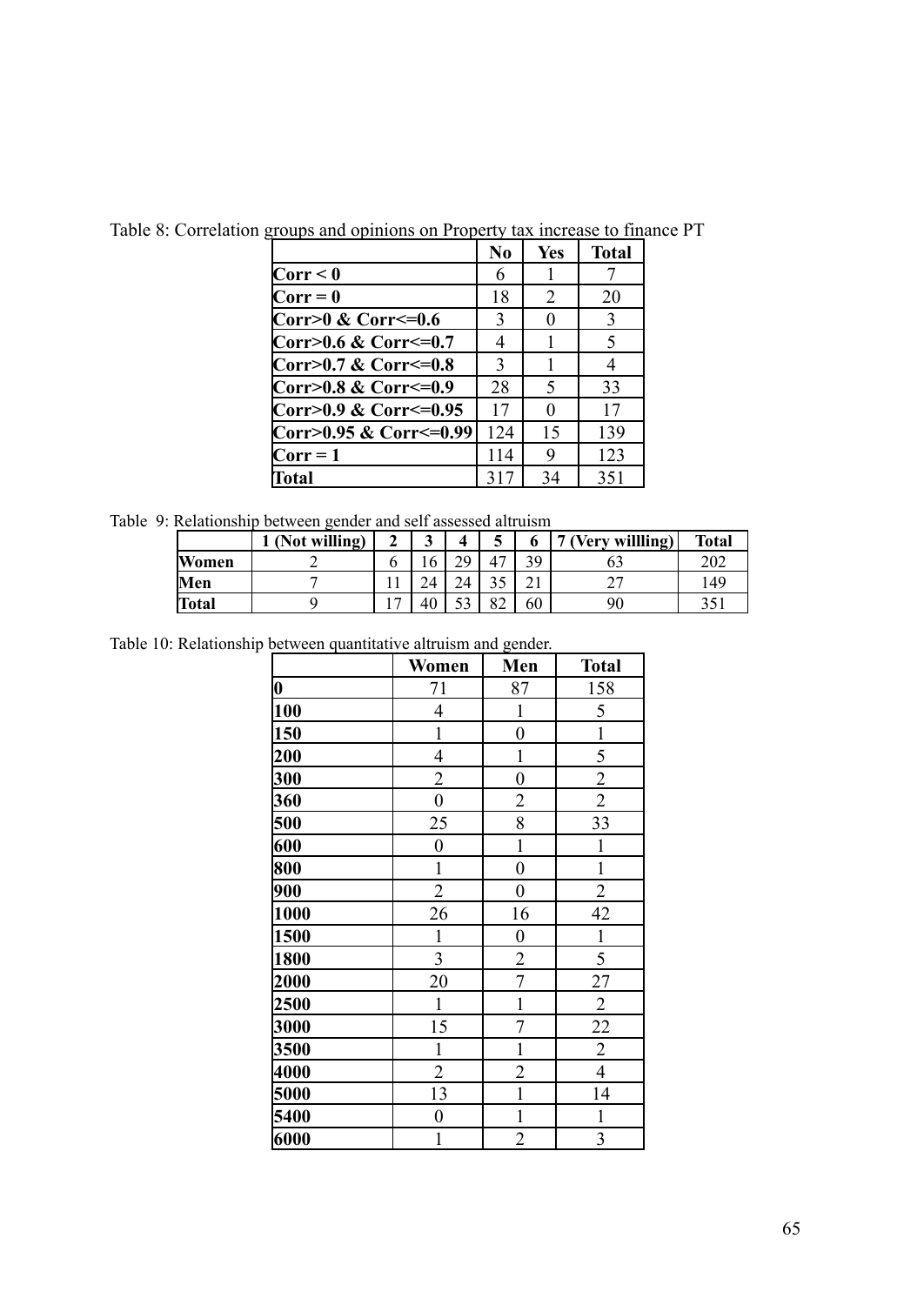| 8000         |     |  |
|--------------|-----|--|
| 9000         |     |  |
| 10000        |     |  |
| 18000        |     |  |
| <b>Total</b> | .49 |  |

Table 11: Descriptive statistics of variables.

| Variable                                 | Mean      | p50              | <b>Max</b>   | Min              | Mode SD          |                 |
|------------------------------------------|-----------|------------------|--------------|------------------|------------------|-----------------|
| <b>Opinion on PT prices</b>              | 5.89      | 6                | $\tau$       | $\mathbf{1}$     | $\overline{7}$   | 1.25            |
| <b>Opinion on current Taxes</b>          | 4.64      | $\overline{4}$   | $\tau$       | $\mathbf{1}$     | $\overline{4}$   | 1.5             |
| <b>Opinion on PT functionality</b>       | 4.22      | $\overline{4}$   | $\tau$       | $\mathbf{1}$     | 5                | 1.51            |
| Most used form of transport              | 3.35      | $\overline{2}$   | 8            | $\mathbf{1}$     | $\mathbf{1}$     | 2.34            |
| Municipal tax funding PT yes/no          | .40       | $\boldsymbol{0}$ | $\mathbf{1}$ | $\boldsymbol{0}$ | $\boldsymbol{0}$ | .49             |
| Parking fees funding PT yes/no           | .83       | $\mathbf{1}$     | $\mathbf{1}$ | $\boldsymbol{0}$ | $\mathbf{1}$     | .37             |
| Petrol tax funding PT yes/no             | .44       | $\boldsymbol{0}$ | $\mathbf{1}$ | $\boldsymbol{0}$ | $\boldsymbol{0}$ | $.5\,$          |
| VAT tax funding PT yes/no                | .15       | $\boldsymbol{0}$ | $\mathbf{1}$ | $\boldsymbol{0}$ | $\boldsymbol{0}$ | .36             |
| <b>Property tax funding PT yes/no</b>    | $\cdot$ 1 | $\boldsymbol{0}$ | $\mathbf{1}$ | $\boldsymbol{0}$ | $\boldsymbol{0}$ | $.3\phantom{0}$ |
| What new system would you pick           | 2.56      | 3                | 6            | $\mathbf{1}$     | 3                | 1.10            |
| Being positive to a                      | .75       | $\mathbf{1}$     | $\mathbf{1}$ | $\boldsymbol{0}$ | $\mathbf{1}$     | .43             |
| change in PT financing                   |           |                  |              |                  |                  |                 |
| If FFPT implemented how                  | 5.15      | 5                | $\tau$       | $\mathbf{1}$     | $\overline{4}$   | 1.31            |
| much more would you travel?              |           |                  |              |                  |                  |                 |
| Give to altruistic cause 1-7             | 5.06      | 5                | $\tau$       | $\mathbf{1}$     | 7                | 1.63            |
| Amount donated out of 18 000 SEK         | 1403.33   | 500              | 18000        | $\boldsymbol{0}$ | $\boldsymbol{0}$ | 2481.33         |
| Self-assessed mathematical ability       | 4.8       | 5                | 7            | $\mathbf{1}$     | 5                | 1.47            |
| <b>Displaying free-riding tendencies</b> | .02       | $\boldsymbol{0}$ | $\mathbf{1}$ | $\boldsymbol{0}$ | $\boldsymbol{0}$ | .13             |
| <b>Perfect conditional cooperation</b>   | .35       | $\boldsymbol{0}$ | $\mathbf{1}$ | $\boldsymbol{0}$ | $\boldsymbol{0}$ | .48             |
| Perfectly altruistic cooperation         | .03       | $\boldsymbol{0}$ | $\mathbf{1}$ | $\boldsymbol{0}$ | $\boldsymbol{0}$ | .18             |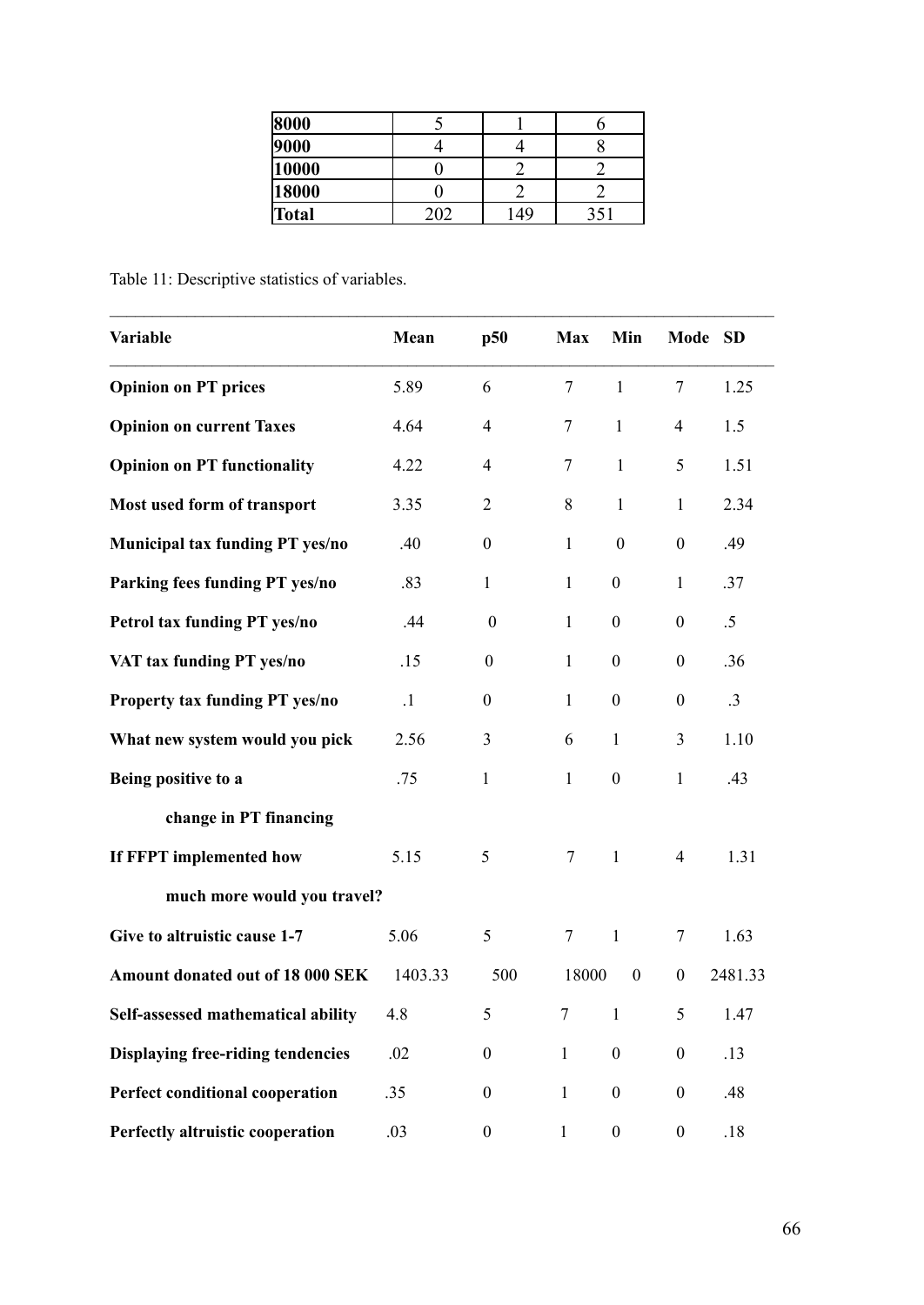| Above average cooperation                      | .03    | $\boldsymbol{0}$ | $\mathbf{1}$   | $\boldsymbol{0}$ | $\boldsymbol{0}$ | .18    |
|------------------------------------------------|--------|------------------|----------------|------------------|------------------|--------|
| Some form of deviation from                    | .57    | $\mathbf{1}$     | $\mathbf{1}$   | $\boldsymbol{0}$ | $\mathbf{1}$     | $.5\,$ |
| perfect cooperation                            |        |                  |                |                  |                  |        |
| People showing sunk cost behavior              | .09    | $\boldsymbol{0}$ | $\mathbf{1}$   | $\boldsymbol{0}$ | $\boldsymbol{0}$ | .28    |
| Not showing sunk cost behavior                 | .91    | $\mathbf{1}$     | $\mathbf{1}$   | $\boldsymbol{0}$ | $\mathbf{1}$     | .28    |
| People showing status quo behavior             | .39    | $\boldsymbol{0}$ | $\mathbf{1}$   | $\boldsymbol{0}$ | $\boldsymbol{0}$ | .49    |
| Not showing status quo behavior                | .61    | $\mathbf{1}$     | 1              | $\boldsymbol{0}$ | $\mathbf{1}$     | .49    |
| PT as most used mode of                        | 1.05   | $\mathbf{1}$     | $\overline{2}$ | $\boldsymbol{0}$ | $\mathbf{1}$     | .75    |
| travel                                         |        |                  |                |                  |                  |        |
| Groups divided by how close                    | 6.5    | 7                | 8              | $\boldsymbol{0}$ | $\tau$           | 2.03   |
| they are to perfect conditional                |        |                  |                |                  |                  |        |
| cooperation                                    |        |                  |                |                  |                  |        |
| Gender dummy variable                          | .58    | $\mathbf{1}$     | $\mathbf{1}$   | $\boldsymbol{0}$ | $\mathbf{1}$     | .50    |
| <b>Respondents age</b>                         | 30.85  | 25               | 71             | 15               | 22               | 12.87  |
| Occupation                                     | 4.26   | 3                | $\tau$         | $\mathbf{1}$     | 3                | 1.90   |
| <b>Education</b>                               | 3.52   | $\overline{2}$   | 8              | $\mathbf{1}$     | $\overline{2}$   | 2.10   |
| <b>Income</b>                                  | 3.26   | $\overline{2}$   | 6              | $\mathbf{1}$     | $\overline{2}$   | 1.94   |
| <b>Contribution not knowing</b>                | 92.49  | 100              | 200            | $\boldsymbol{0}$ | 100              | 58.28  |
| Average contribution $= 0$                     | 19.87  | $\boldsymbol{0}$ | 200            | $\boldsymbol{0}$ | $\boldsymbol{0}$ | 46.19  |
| Average contribution $= 20$                    | 36.89  | 20               | 200            | $\boldsymbol{0}$ | 20               | 37.65  |
| Average contribution $=$ 40                    | 51.91  | 40               | 200            | $\boldsymbol{0}$ | 40               | 33.62  |
| Average contribution $= 60$                    | 68.69  | 60               | 200            | $\boldsymbol{0}$ | 60               | 32.01  |
| Average contribution $= 80$                    | 86.17  | 80               | 200            | $\boldsymbol{0}$ | 80               | 30.68  |
| <b>Average contribution = <math>100</math></b> | 101.34 | 100              | 200            | $\boldsymbol{0}$ | 100              | 30.55  |
| <b>Average contribution = 120</b>              | 118.09 | 120              | 200            | $\boldsymbol{0}$ | 120              | 32.49  |
| <b>Average contribution = 140</b>              | 132.25 | 140              | 200            | $\boldsymbol{0}$ | 140              | 35.30  |
| Average contribution $= 160$                   | 147.13 | 160              | 200            | $\boldsymbol{0}$ | 160              | 40.20  |